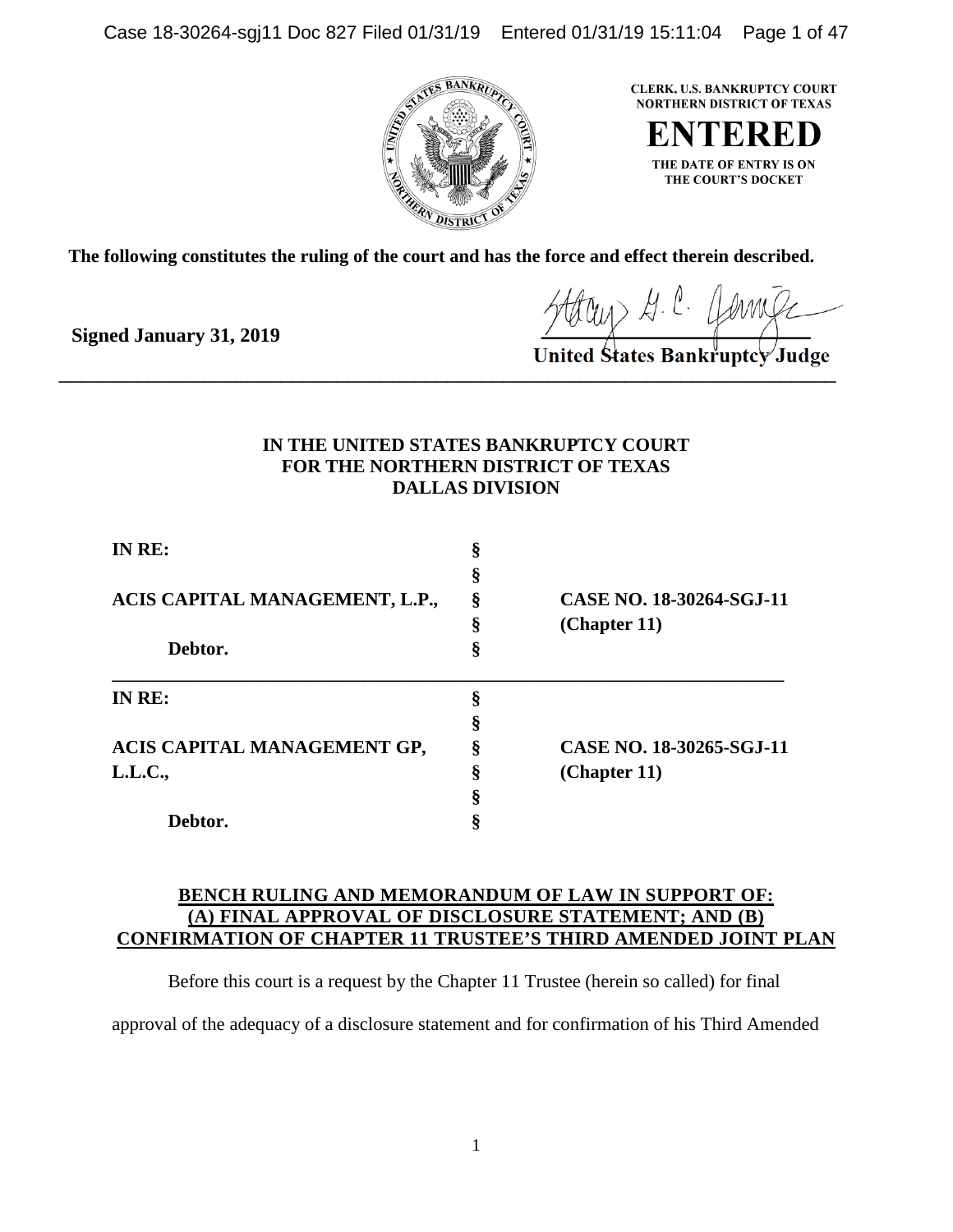Joint Plan of Reorganization,<sup>1</sup> as amended, modified or supplemented (the "Plan"), for the two above-referenced debtors: (1) Acis Capital Management, L.P. (the "Debtor-Acis"), a Delaware limited partnership, and (2) Acis Capital Management GP, LLC, a Delaware limited liability company (the general partner of the Debtor-Acis; collectively, the "Debtors"). The two chapter 11 cases have been administratively consolidated.<sup>2</sup>

The hearing on these matters transpired over multiple days in December 2018, and the court considered the testimony of more than a dozen witnesses, more than 700 exhibits, and hundreds of pages of legal briefing. Based on the foregoing, the court *overrules all objections* and will confirm the Plan, including all proposed modifications to it. The Chapter 11 Trustee has demonstrated, by a preponderance of the evidence, that the Plan, as modified, satisfies the applicable provisions of the Bankruptcy Code including but not limited to Sections 1122, 1123, 1127, and 1129 of the Bankruptcy Code. <sup>3</sup> The court also approves on a final basis the adequacy of the accompanying disclosure statement to the Plan, determining that it meets the requirements set forth in Section 1125 of the Bankruptcy Code. Notice and solicitation with respect to the

 $\overline{a}$ 

<sup>&</sup>lt;sup>1</sup> Exhs. 508 & 509; *see also* DE ## 660, 661, 693, 702, & 769. References to "DE #  $\blacksquare$ " from time to time in this ruling relate to the docket number at which a pleading or other item appears in the docket maintained in these administratively consolidated Bankruptcy Cases, in Case # 18-30264.

 $2$  Note that the Debtor-Acis is, essentially, the debtor that is the operating company. As a general partner, Acis Capital Management GP, LLC is legally obligated on all of the operating company's debt. *See* 6 Del. C. § 17-403(b) ("Except as provided in this chapter, a general partner of a limited partnership has the liabilities of a partner in a partnership that is governed by the Delaware Uniform Partnership Law in effect on July 11, 1999 (6 Del. C. § 1501 et seq.) to persons other than the partnership and the other partners."); *see also* 6 Del. C. § 15-306(a) ("(a) Except as otherwise provided in subsections (b) and (c) of this section, all partners are liable jointly and severally for all obligations of the partnership unless otherwise agreed by the claimant or provided by law"). The Plan jointly addresses both of the Debtors' debts.

<sup>3</sup> *Heartland Fed. Sav. & Loan Ass'n v. Briscoe Enters. (In re Briscoe Enters.),* 994 F.2d 1160, 1165 (5th Cir. 1993); *In re Sears Methodist Ret. Sys.,* No. 14-32821-11, 2015 Bankr. LEXIS 709, at \*8 (Bankr. N.D. Tex. Mar. 5, 2015); *In re Couture Hotel Corp.*, 536 B.R. 712, 732 (Bankr. N.D. Tex. 2015); *In re Mirant Corp.*, No. 03-46590, 2007 Bankr. LEXIS 4951, at \*19-20 (Bankr. N.D. Tex. Apr. 27, 2007).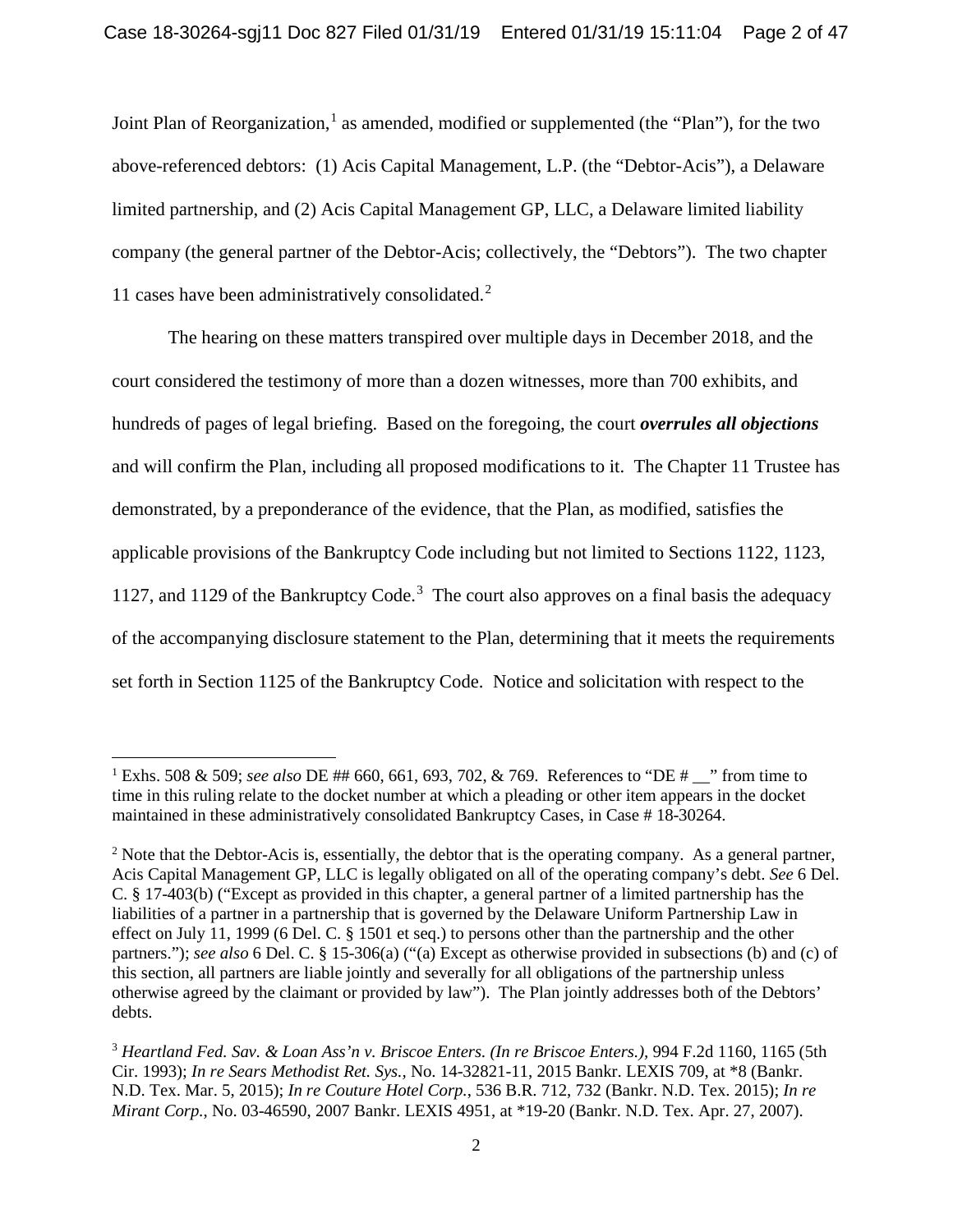Plan is determined to have complied with the applicable Bankruptcy Rules and due process. The court provides reasoning for its ruling below. The court directs the Chapter 11 Trustee to submit to the court for signing the proposed Findings of Fact and Conclusions of Law and Order that were filed at DE # 814. This Bench Ruling supplements those Findings of Fact and Conclusions of Law and Order and, where appropriate, should be considered additional findings and conclusions as contemplated by Fed. R. Bankr. Proc. 7052.

# **I. Background.** 4

 $\overline{\phantom{a}}$ 

The above-referenced bankruptcy cases (the "Bankruptcy Cases") have been pending since January 30, 2018 and have been astonishingly contentious. The Chapter 11 Trustee has been in place since on or about May 14, 2018. The Plan (which is the fourth one proposed by the Chapter 11 Trustee) has been objected to by three related entities: (a) Highland Capital Management, L.P. ("Highland"), (b) Highland CLO Funding Ltd. ("HCLOF Guernsey"), and (c) Neutra, Ltd. ("Neutra Cayman"). The Chapter 11 Trustee loosely refers to these three objectors (the "Objectors") as "the Highlands" because they are not only related to each other (*i.e.,* they are all, directly or indirectly, part of the Highland 2,000-member corporate organizational structure), but they also have been in "lockstep" with one another in objecting to virtually every position taken by the Chapter 11 Trustee during the Bankruptcy Cases.<sup>5</sup> These Objectors' parties-in-interest status will be explained below.

<sup>&</sup>lt;sup>4</sup> For a complete set of background facts, the court incorporates herein by reference its Findings of Fact and Conclusions of Law in Support of Orders for Relief Issued After Trial on Contested Involuntary Petitions, entered April 13, 2018. DE # 118. Exh. 243.

<sup>5</sup> It is also undisputed that, prior to the appointment of the Chapter 11 Trustee, *the Debtors* and Highland were affiliated and had a close relationship. Exhs. 17, 18, 22-27, 251, 619 & 649.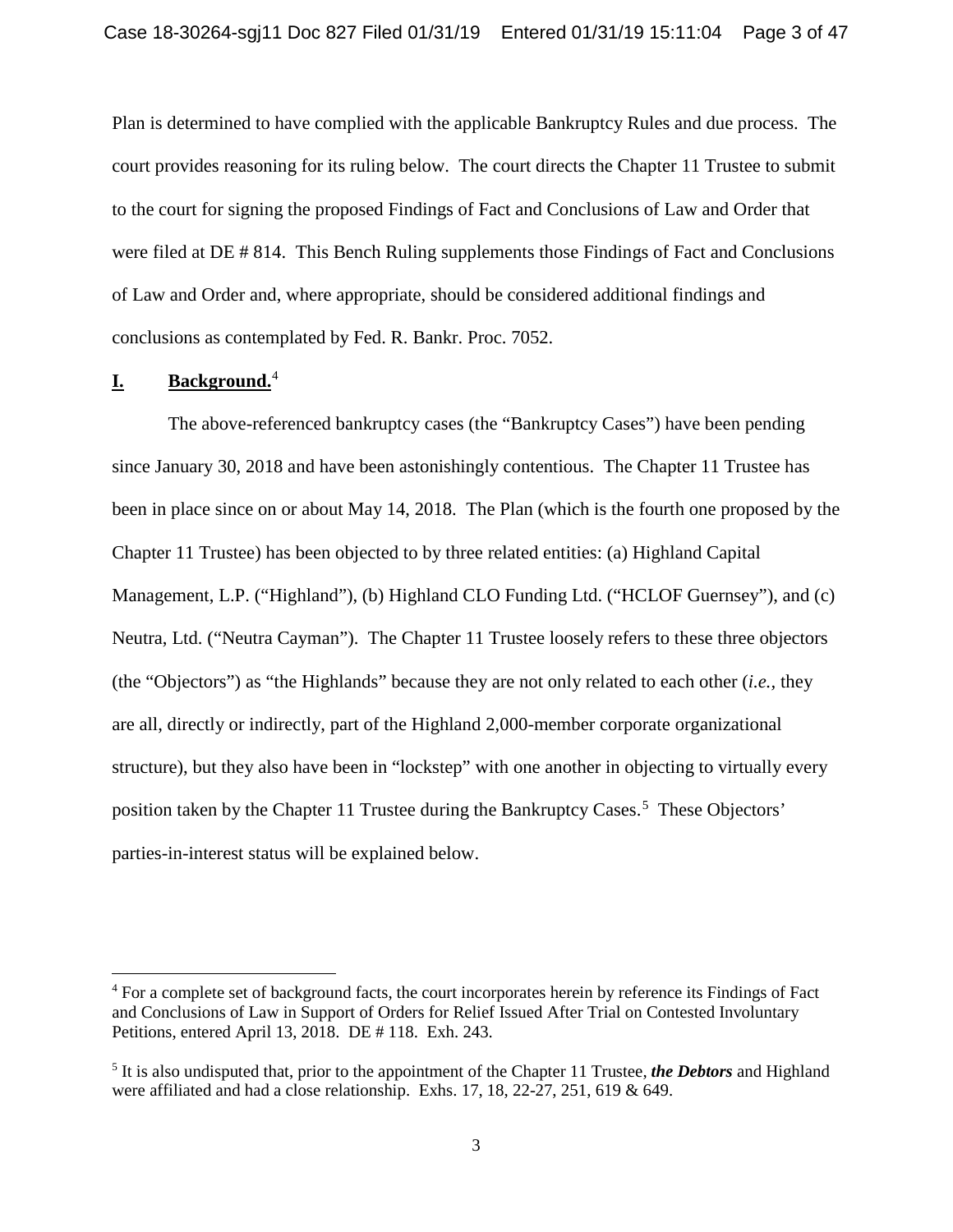In simplest terms, the Debtor-Acis, which was formed in the year 2011, is primarily a CLO portfolio manager. <sup>6</sup> It manages hundreds of millions of dollars' worth of CLOs (which is an acronym for "collateralized loan obligations"). Specifically, it provides fund management services to various special purpose entities that hold CLOs. The Debtor-Acis was providing management services for five such special purpose entities (the "Acis CLOs") as of the time that it and its general partner were put into the involuntary Bankruptcy Cases. The parties have informally referred to the special purpose entities themselves as the "CLO Issuers" or "CLO Co-Issuers" but, to be clear, these special purpose entities (hereinafter, the "CLO SPEs") are structured as follows: (a) on the asset side of their balance sheets, the entities own pieces of senior debt owed by large corporations and, therefore, earn revenue from the variable interest payments made by those corporations on such senior debt; and (b) on the liability side of their balance sheets, the entities have obligations in the form of notes (*i.e.,* tranches of fixed interest rate notes) on which the CLO SPEs themselves are obligated—the holders of which notes are mostly institutions and pension funds (these tranches of notes are usually rated anywhere from Triple A to Single B, depending upon things such as their interest rate and perceived risk). The CLO SPEs make a profit, based on the spread or "delta" between: (a) the variable rates of interest paid on the assets that the CLO SPEs own (*i.e.,* the basket of senior notes); and (b) the fixed rates of interest that the CLO SPEs must pay on their own tranches of debt. At the bottom of the CLO SPEs' capital structure is their equity (sometimes referred to as "subordinated notes," but these "notes" are genuinely equity). As portfolio manager, the Debtor-Acis manages the CLO SPEs' pools of assets (by buying and selling senior loans to hold in the CLO SPEs'

<sup>&</sup>lt;sup>6</sup> The Debtor-Acis has managed other funds, from time to time, besides CLOs.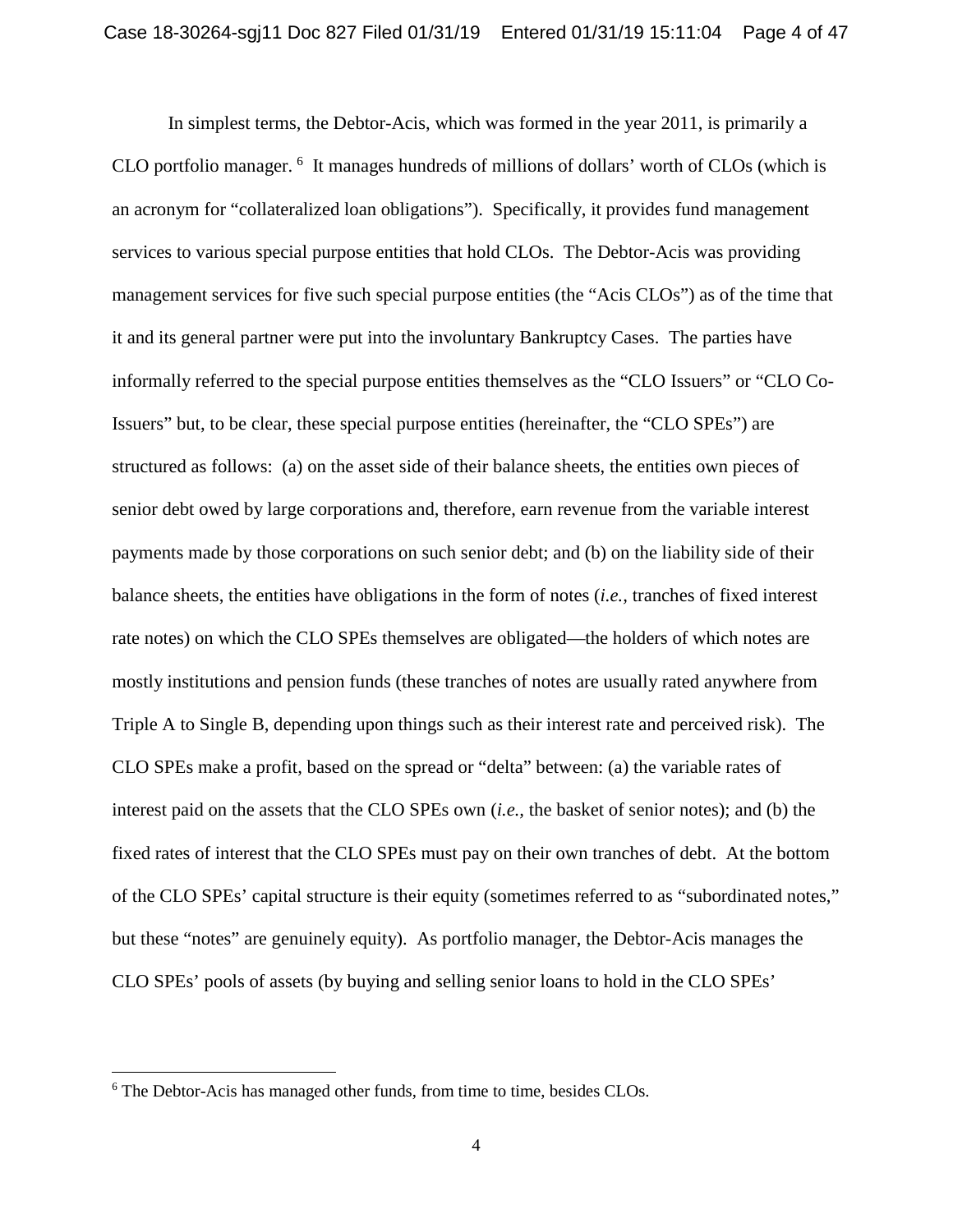portfolios) and communicates with investors in the CLO SPEs. The CLO SPEs' tranches of notes are traded on the Over-the-Counter market.

To be perfectly clear, none of the CLO SPEs themselves are in bankruptcy. This has never been threatened or a concern. Only the Debtor-Acis which *manages* the CLO business is in bankruptcy. For the most part, the CLO SPEs have continued somewhat "business as usual" during the Chapter 11 Bankruptcy Cases (*i.e.,* they have continued to receive interest payments on their baskets of loans; the usual interest payments on their tranches of debt have been paid;<sup>7</sup> and baskets of loans have been bought and sold from time to time). The CLO SPEs have retained their own separate counsel during the Chapter 11 cases, have appeared from time-totime on matters, and are not currently objecting to the Plan. There is also an indenture trustee (U.S. Bank National Association) for the CLO SPEs' debt, that has seemingly faithfully carried on its role during the Chapter 11 Bankruptcy Cases without many objections to the bankruptcy process—only making occasional statements aimed at ensuring that the indentures for the CLOs are not interfered with or disrespected. The indenture trustee has retained and appeared through its own separate counsel during the Chapter 11 Bankruptcy Cases and is not currently objecting to the Plan.

Historically, the Debtor-Acis has had four main sets of contracts that were at the heart of its business and allowed it to function. The Chapter 11 Trustee has from time-to-time credibly

 $<sup>7</sup>$  The evidence reflected that there have been a couple of occasions recently when there were insufficient</sup> funds to make distributions to the equity. *E.g.,* Transcript 12/11/18 (PM) [DE # 790], at p. 15 (line 2) through p. 16 (line 18). But it appears to this court that these missed distributions were due to actions of Highland—as later explained herein—in improperly, surreptitiously attempting to liquidate the Acis CLOs, from the time period after the Chapter 11 Trustee was appointed, until the bankruptcy court issued an injunction to temporarily halt Highland's actions. *E.g.,* Transcript 12/11/18 (AM) [DE # 789], p. 67 (line  $14$ ) through p. 68 (line 6).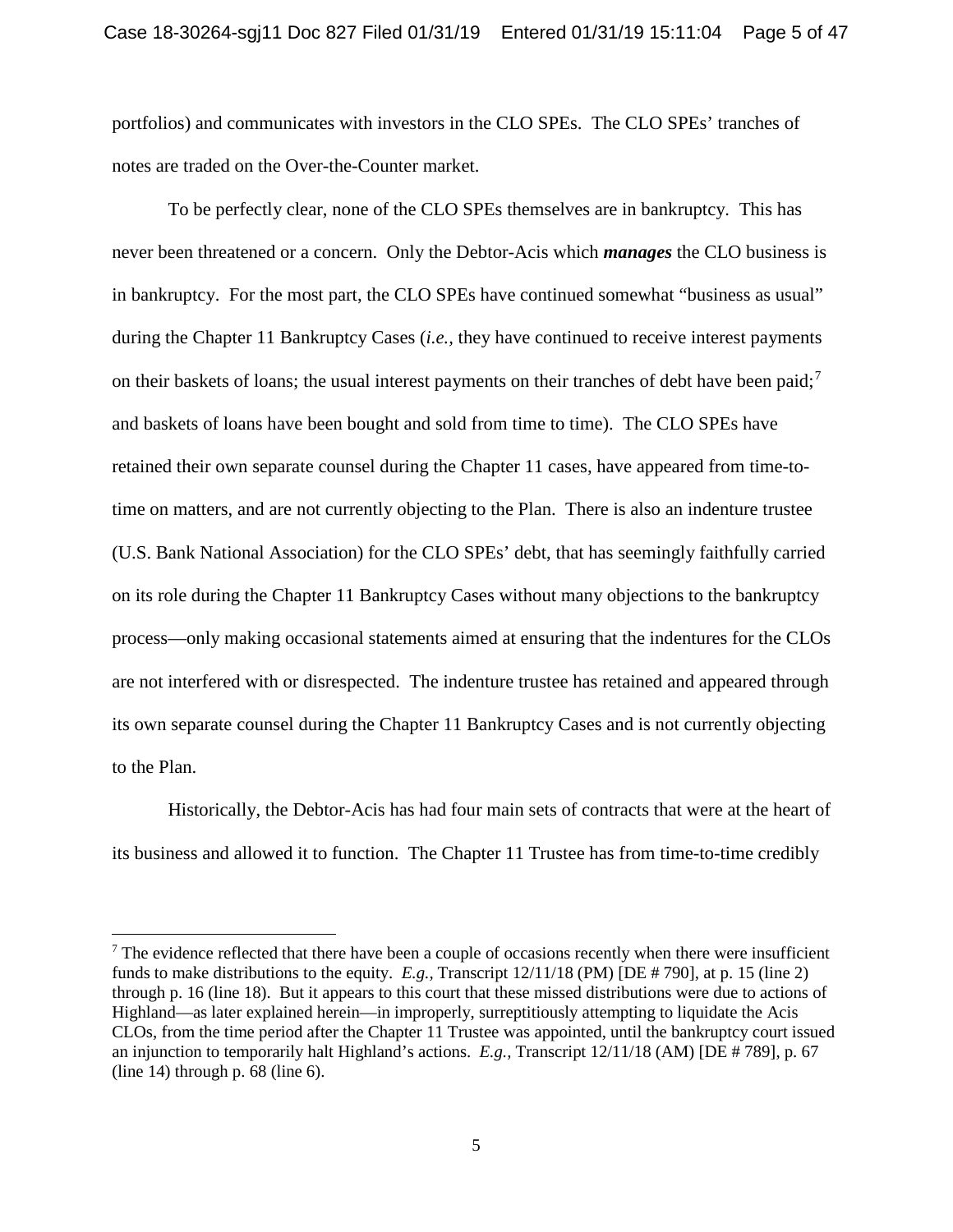testified that these agreements essentially created an "eco-system" that allowed the Acis CLOs to be effectively and efficiently managed by the Debtor-Acis.

# 1. The PMAs with the CLO SPEs. $8$

First, the Debtor-Acis has various portfolio management agreements (the "PMAs") *with the CLO SPEs*, pursuant to which the Debtor-Acis earns management fees. The PMAs have been the primary "assets" (loosely speaking) of the Debtor-Acis (to be more precise, the PMAs are executory contracts pursuant to section 365 of the Bankruptcy Code). They are what generate revenue for the Debtor-Acis.

## 2. The Sub-Advisory Agreement with Highland.<sup>9</sup>

Second, the Debtor-Acis had a Sub-Advisory Agreement (herein so called) with an insider, *Highland* (*i.e.,* one of the Objectors). Highland's "insider" status will be further explained below. Pursuant to this agreement, the Debtor-Acis essentially sub-contracted for the use of Highland front-office personnel/advisors to perform management services for the Debtor-Acis (*i.e.,* so that the Debtor-Acis could fulfill its obligations to the CLO SPEs under the PMAs). The Debtor-Acis paid handsome fees to Highland pursuant to this agreement. This, too, was an executory contract pursuant to section 365 of the Bankruptcy Code. As explained below, this agreement was rejected (with bankruptcy court approval)<sup>10</sup> by the Chapter 11 Trustee during the Bankruptcy Cases, when the Chapter 11 Trustee credibly represented that he had not only found resources to provide these services at a much lower cost to the estate, but he also had begun to

 $8$  Exhs. 6-10.

 $9$  Exh. 17.

<sup>10</sup> *See* 11 U.S.C. § 365(a).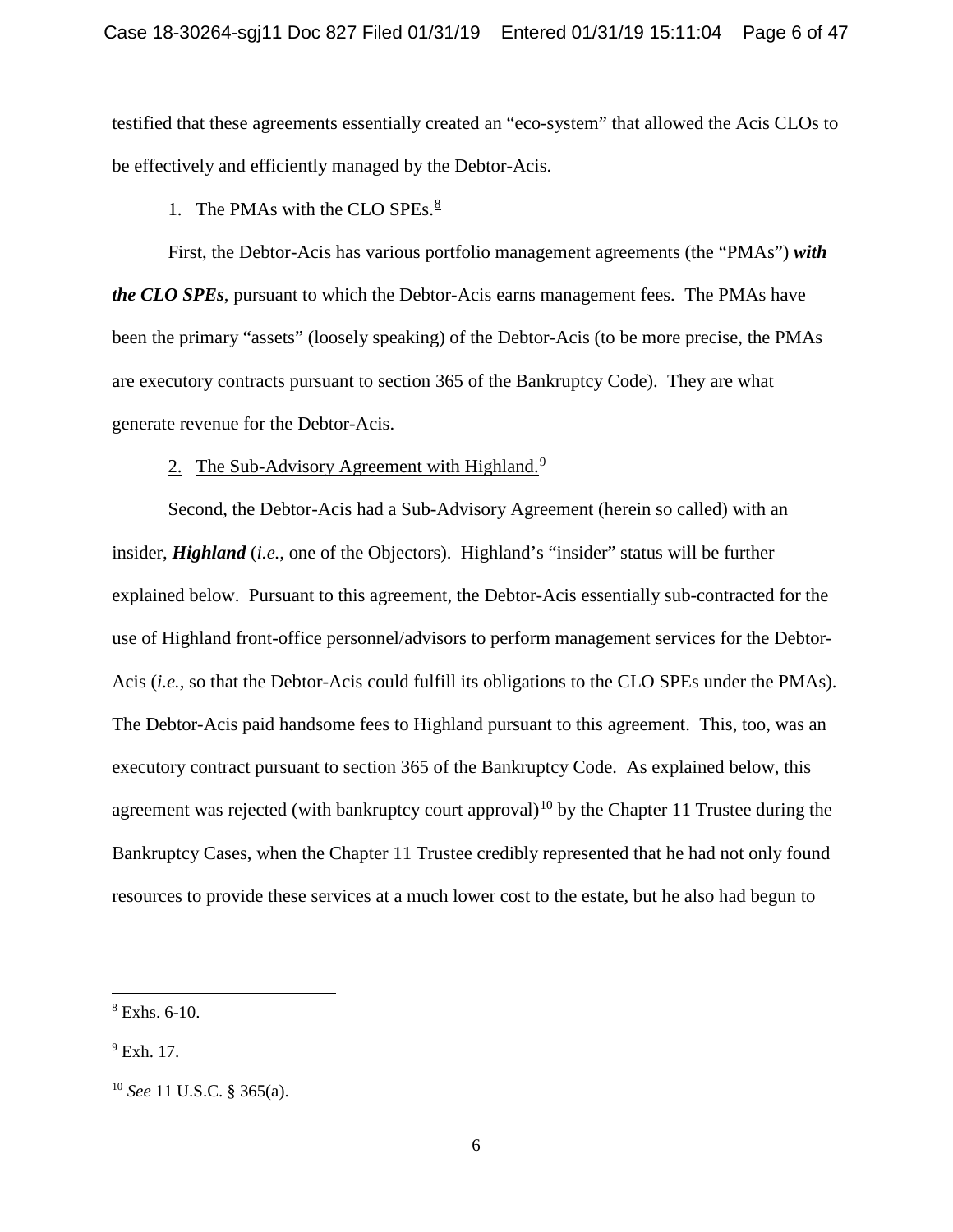believe that Highland was engaging in stealth efforts to liquidate the Acis CLOs, to the detriment of the Debtor-Acis's creditors.<sup>11</sup>

# 3. The Shared Services Agreement with Highland.<sup>12</sup>

Third, the Debtor-Acis also had a Shared Services Agreement (herein so called) with Highland, pursuant to which the Debtor-Acis essentially sub-contracted for the use of Highland's back-office services (again, so that the Debtor-Acis could fulfill its obligations to the CLO SPEs under the PMAs). To be clear, the Debtor-Acis had no employees of its own—only a couple of officers and members. The Debtor-Acis paid handsome fees to Highland for the personnel and back-office services that Highland provided to the Debtor-Acis. This, too, was an executory contract pursuant to section 365 of the Bankruptcy Code. As explained below, this agreement was also rejected by the Chapter 11 Trustee during the Bankruptcy Cases (with bankruptcy court approval) for the same reasons that the Sub-Advisory Agreement with Highland was rejected.

# 4. The Equity PMA.<sup>13</sup>

Fourth, until a few weeks before the Bankruptcy Cases were filed, the Debtor-Acis also had yet another portfolio management agreement (distinct from its PMAs with the CLO SPEs) whereby the Debtor-Acis provided services not just to the CLO SPEs themselves, but separately to the equity holder in the CLO SPEs. This portfolio management agreement with the equity holder in the CLO SPEs is sometimes referred to by the parties as the "ALF PMA," but it would probably be easier to refer to it as the "Equity PMA" (for ease of reference, the court will refer to

<sup>11</sup> *See* Transcript 12/11/18 (AM) [DE # 789], at p. 48 (line 15) through p. 49 (line 16); p. 50 (line 12) through p. 52 (line 7).

<sup>12</sup> Exh. 18.

<sup>13</sup> Exh. 11.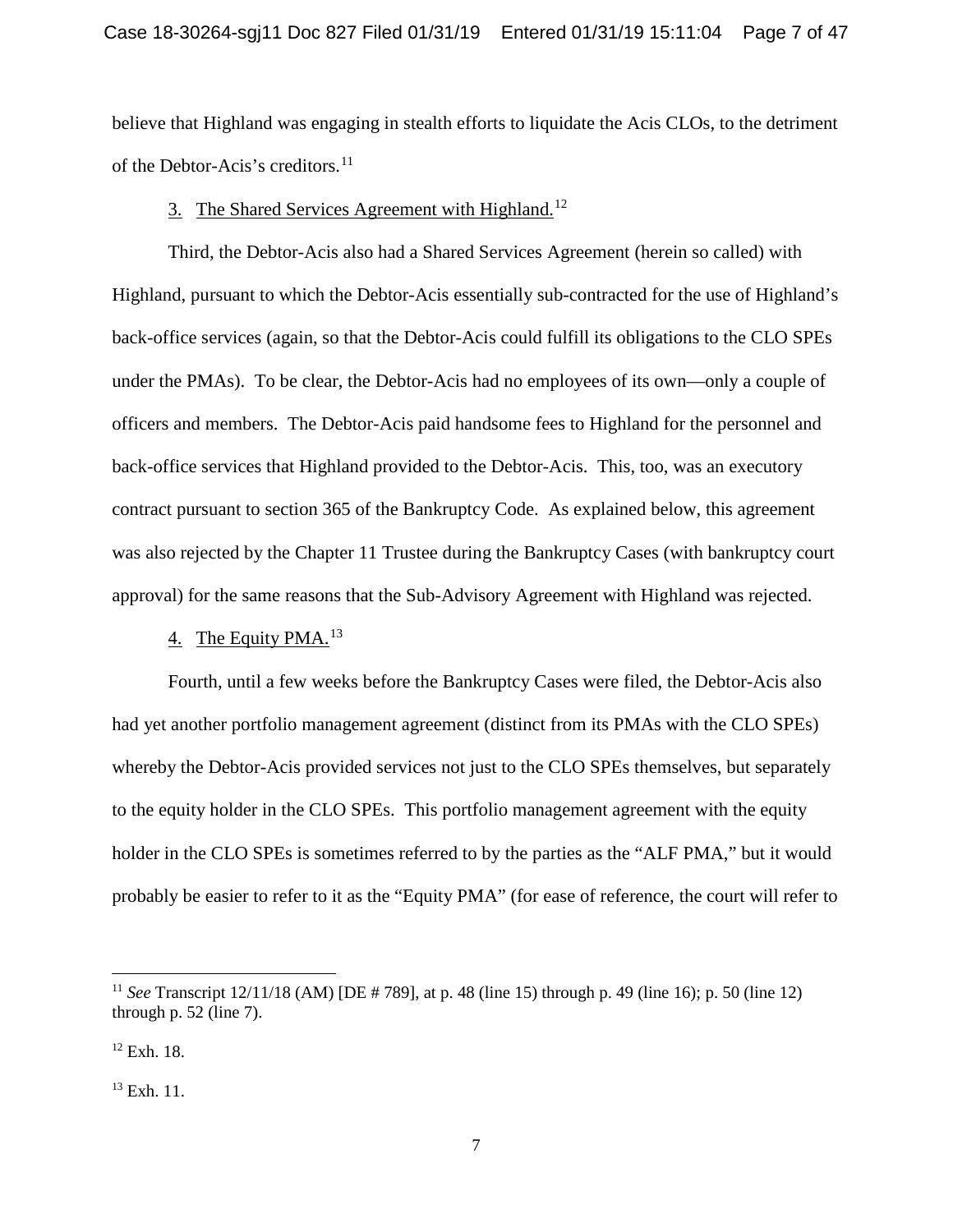it as the "Equity/ALF PMA"). <sup>14</sup> The Debtor-Acis did not earn a specific fee pursuant to the Equity/ALF PMA, but the Chapter 11 Trustee and certain of his witnesses credibly testified that the Debtor-Acis considered the agreement valuable and very important, because it essentially gave the Debtor-Acis the ability to control the whole Acis CLO eco-system—in other words, gave the Debtor-Acis the ability to make substantial decisions on behalf of the CLO SPEs' *equity*—distinct from making decisions for the CLO SPEs themselves pursuant to the PMAs. The more credible evidence before the court suggests that the Equity/ALF PMA delegated to the portfolio manager (*i.e.,* the Debtor-Acis) the right to control the terms of any liquidation of collateral in an optional redemption under the terms of the CLO indentures.<sup>15</sup> In any event, shortly before the Bankruptcy Cases were filed, agents of Highland and/or others controlling the Debtor-Acis (including but not limited to Mr. James Dondero—the chief executive officer of both the Debtor-Acis and of Highland): (a) caused the Debtor-Acis to terminate this Equity/ALF PMA (notably, the counter-party to this agreement, the equity owner, would have only been able to terminate it "for cause"<sup>16</sup>); and (b) then caused the equity owner to enter into a new Equity PMA with a newly formed offshore entity called Highland HCF Advisor, Ltd. ("Highland HCF").<sup>17</sup> Mr. Dondero, in addition to being the chief executive of Highland and the Debtor-Acis, also became the president of the newly formed Highland HCF.<sup>18</sup> The Equity/ALF PMA

<sup>&</sup>lt;sup>14</sup> There were actually different iterations of the Equity/ALF PMA including one dated August 10, 2015, and another dated December 22, 2016.

<sup>15</sup> Transcript 12/18/18 [DE # 804], at pp. 77-78. *See also* Exh. 11 at §§ 5 and 6.

<sup>&</sup>lt;sup>16</sup> The Equity/ALF PMA provided that the Debtor-Acis could only be removed as portfolio manager "for cause" at § 14(a)-(e). Exh. 11. On the contrary, the Debtor-Acis could terminate the Equity/ALF PMA without cause upon at least ninety (90) days' notice, pursuant to  $\S 13(a)-(c)$ . Exh. 11.

<sup>17</sup> Exh. 23 (testimony of Scott Ellington), p. 175 (lines 6-25); *see also* Transcript 12/11/18 (AM) [DE # 789], at p. 54 (line 11) through p. 55 (line 5).

<sup>18</sup> *Id.* at p. 266 (lines 1-4).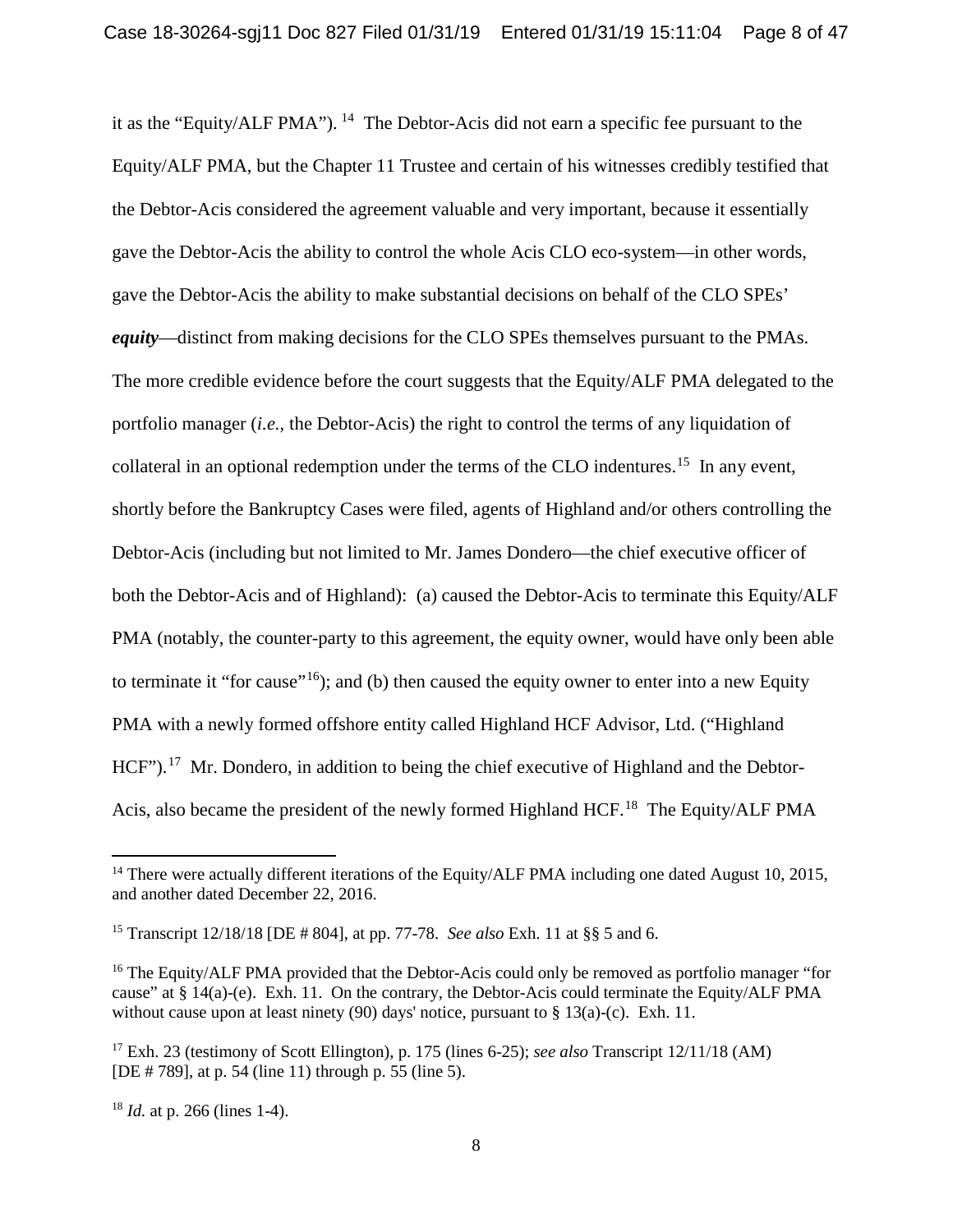would have been an executory contract of the Debtor-Acis, pursuant to section 365 of the Bankruptcy Code, if it had not been terminated shortly before the Bankruptcy Cases. The court has heard credible testimony that leads it to conclude that the Equity/ALF PMA would have been assumed by the Debtor-Acis, pursuant to section 365 of the Bankruptcy Code, if not terminated by agents of Highland on the eve of bankruptcy. The court has heard credible testimony that it is important for a portfolio manager to have not only the PMAs with the CLO SPEs themselves, but also with the equity owners of the CLO SPEs.

#### **II. A Few More Basics About CLOs.**

In the world of CLOs (like other public debt instruments) there are occasionally redemptions, refinancings, and resets. A redemption is essentially when the equity in the CLO, before maturity, calls for the liquidation of the collateral in the CLO and the repayment of the tranches of notes, so that the CLO comes to an end. A refinancing is when a lower interest rate can be accomplished in the market place on the tranches of debt of the CLO, but the maturity date and other terms remain in place (similar to a refinancing on a home mortgage). This can happen typically after a two-year non-call period. A reset is when the maturity date, the reinvestment period, or other changes in the terms of a CLO (beyond simply interest rate) are accomplished.19

It should be noted that the top tranche of notes in the CLO SPEs (AAA-rated) is considered the "controlling" class, and a majority of holders in this class can terminate the CLO manager (*i.e.,* the Debtor*-*Acis LP) for cause on 45 days' notice, but these folks have apparently been content to ignore the Bankruptcy Cases and the fighting between the Debtor-Acis and

 <sup>19</sup> *See generally* Transcript 2/9/2018 [DE # 26], at p. 74-75.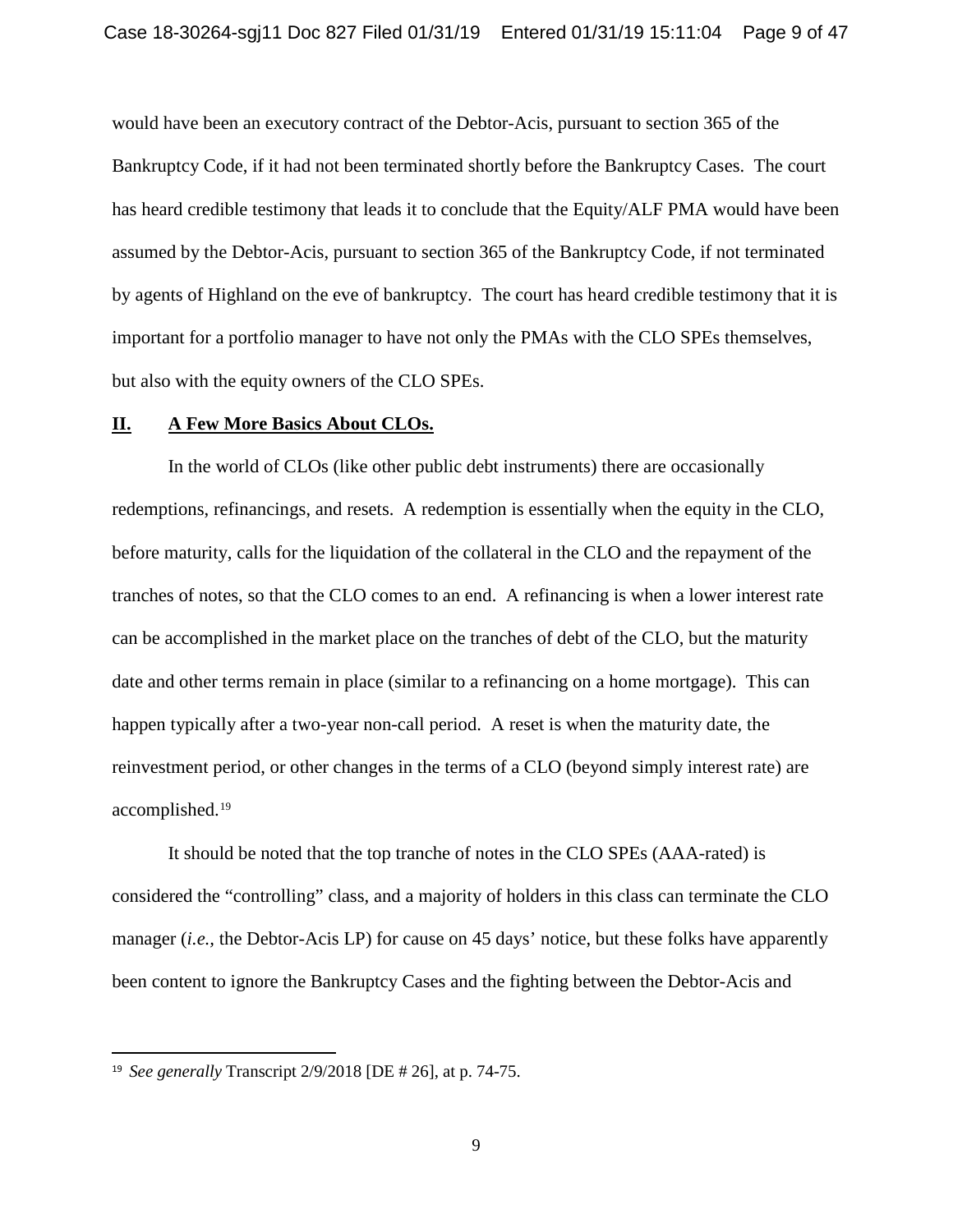Highland (as further described below)—no doubt because they are earning their fixed income stream without a hitch. And the bottom tranche of "notes" in the CLO SPEs (the equity) has voting rights and is a capital provider and, in certain ways, controls the CLO SPEs, by virtue of having the ability to make a redemption call after a certain "no-call" period—which would force a liquidation of the basket of loans in the CLO, with the proceeds paying down the tranches of notes, starting at the top with the Triple A's. But, by virtue of the Equity/ALF PMA, the Debtor-Acis was really acting for the equity. It seems substantially likely to the court that this is why Highland and its agents caused the Debtor-Acis to terminate the Equity/ALF PMA (which, as mentioned above, was an agreement that the equity could have only terminated "for cause"—and it appears there would have been no "cause").

### **III. The Non-Insider Creditors.**

The Debtor-Acis does not have many creditors. The non-insider creditors are, for the most part, Joshua Terry ("Mr. Terry") and a few vendors (most of which are law firms).

Mr. Terry commenced the Bankruptcy Cases with the filing of involuntary bankruptcy petitions. Mr. Terry was the human being who formerly, quite successfully served as the portfolio manager for the Debtor-Acis for many years. Mr. Terry was terminated under contentious circumstances on June 9, 2016, after getting into disagreements with Mr. Dondero. Mr. Terry was technically an employee of Highland itself (like all employees are, in the Highland family of companies—no matter which subsidiary or affiliate they work for). After his employment termination, Highland sued Mr. Terry in September 2016. Mr. Terry asserted claims back against Highland and both of the above-referenced Debtors. The litigation was referred to arbitration, and, after a ten-day arbitration trial in September 2017 before "JAMS," Mr. Terry obtained an Arbitration Award (herein so called), on October 20, 2017, jointly and

10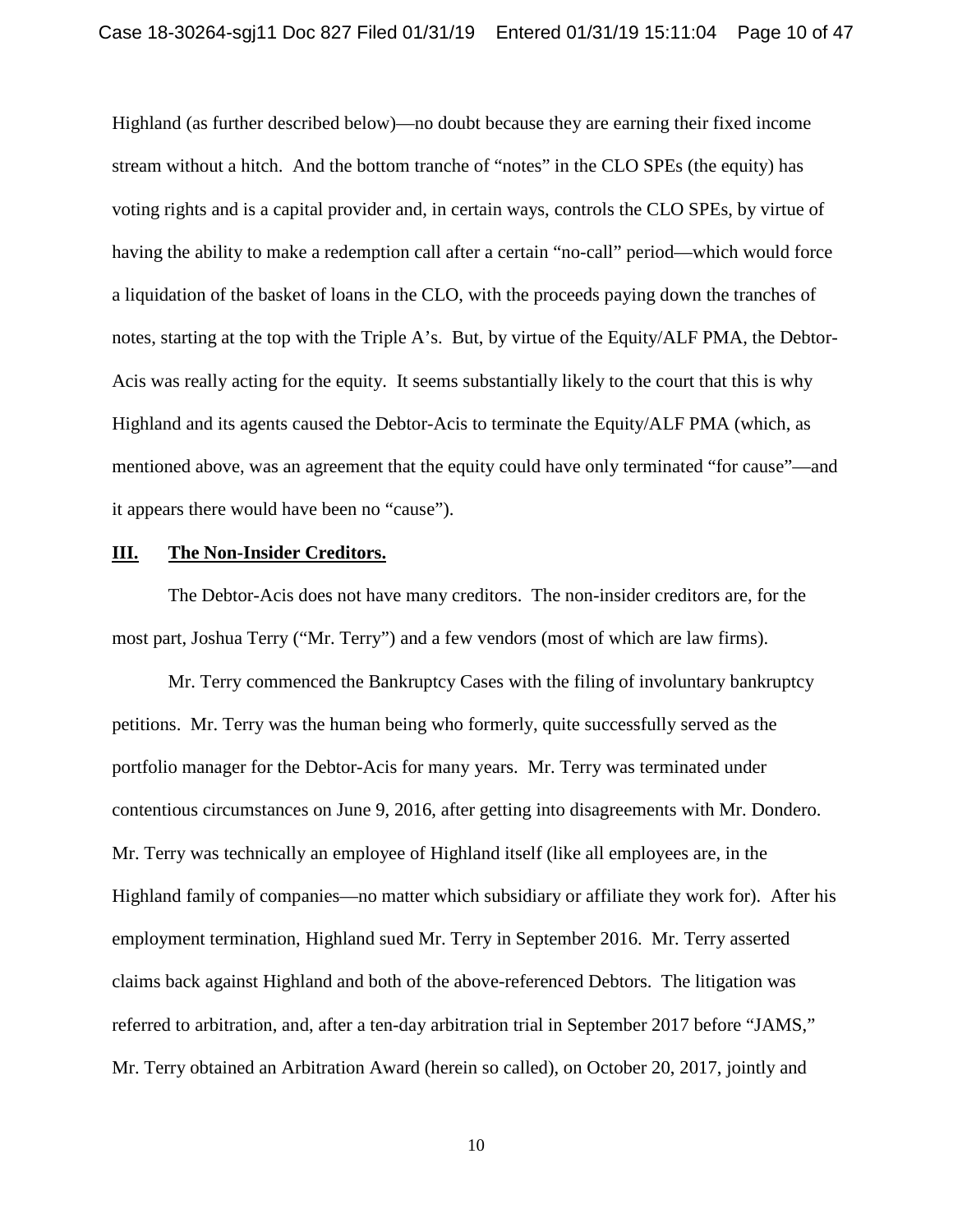severally, against both of the Debtors in the amount of \$7,949,749.15, plus post-award interest at the legal rate. A Final Judgment (the "Terry Judgment") confirming the Arbitration Award was entered on December 18, 2017, in the same amount as that contained in the Arbitration Award— \$7,949,749.15.

Mr. Terry commenced the Bankruptcy Cases when he became concerned that the Debtor-Acis was being rendered insolvent and unable to pay creditors including himself, due to actions undertaken by Highland and its agents immediately after entry of the Arbitration Award (*e.g.,* transfers of assets, contracts, and business away from the Debtor-Acis).

The Debtor-Acis also is obligated on large administrative expense claims, since: (a) a Chapter 11 Trustee was appointed very early—due to what the bankruptcy court perceived to be massive conflicts of interest with regard to the Debtors' management; and (b) the Objectors have opposed virtually every action taken by the Chapter 11 Trustee during the Bankruptcy Cases, resulting in many long hearings.

#### **IV. The Objectors (all of which are "Insiders").**

*There are no non-insider creditors objecting to the Plan*. Mr. Terry supports the Plan. The CLO SPEs and Indenture Trustee do not oppose the Plan. None of the vendors oppose the Plan. The U.S. Trustee is not opposing the Plan. As a technical matter, two impaired classes of creditors voted to accept the Plan.<sup>20</sup> *So who are the Objectors to the Plan (which Plan will be further described below) and what is their party-in-interest status here?*

As earlier mentioned, the Objectors are: (a) Highland, (b) HCLOF Guernsey, and (c) Neutra Cayman. As noted earlier, the Chapter 11 Trustee frequently refers to them collectively as "The Highlands"—but the Objectors do not like this conflation. At one time Highland and

<sup>20</sup> Classes 2 and 3. *See* Exh. 613.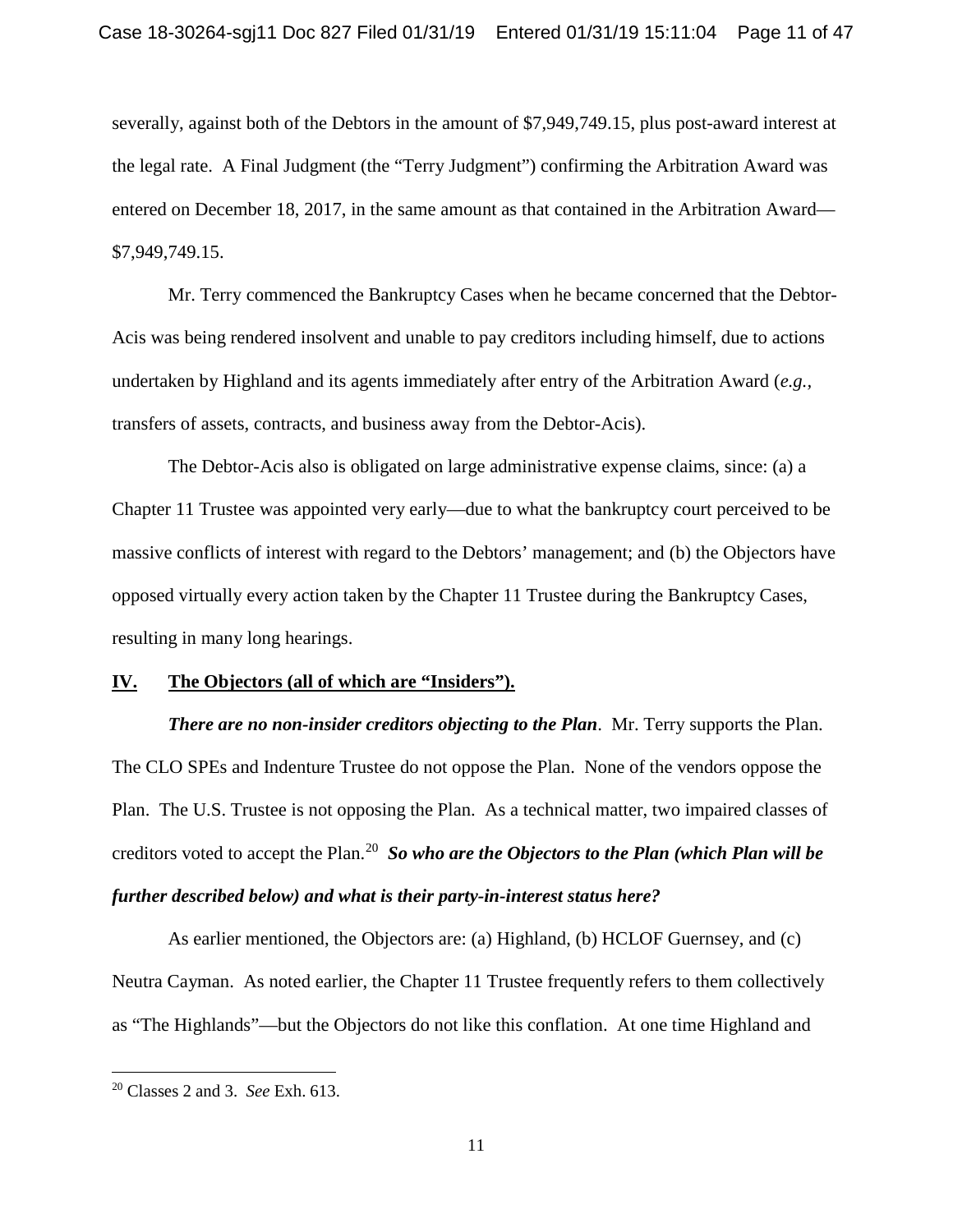HCLOF Guernsey had the same lawyers. They do not anymore. However, they frequently file joint pleadings and take the same positions. Highland and Neutra Cayman do still have the same lawyers.

### 1. Highland.

 $\overline{\phantom{a}}$ 

Highland is a Dallas, Texas-based company that is a Registered Investment Advisor. Highland was founded in 1993 by Mr. Dondero, originally with a 75% ownership interest, and Mark K. Akada ("Mr. Akada"), originally with a 25% ownership interest. As mentioned earlier, Mr. Dondero is the chief executive of Highland. Highland, through its organizational structure of approximately 2,000 separate business entities, manages approximately \$14-\$15 billion of investor capital in vehicles including CLOs, private equity funds, and mutual funds. Highland provides employees to entities in the organizational structure, such as it did with the Debtor-Acis, through the mechanism of shared services agreements and sub-advisory agreements (as mentioned above). *Notably, Highland's chief executive, Mr. Dondero, served as the President of the Debtor-Acis at all relevant times prepetition*. 21 Highland claims to be a large creditor of the Debtor-Acis for services provided to the Debtor-Acis under the Shared Services Agreement and the Sub-Advisory Agreement. The Chapter 11 Trustee disputes these claims and has asserted numerous claims back against Highland in an adversary proceeding (the "Highland Entities Adversary Proceeding").

In any event, Highland is a *disputed insider creditor*. It is an "insider," as contemplated by Bankruptcy Code section 101(31)(C), because it, beyond any shadow of a doubt, controlled the Debtor-Acis until these Bankruptcy Cases developed to the point of having a Chapter 11

<sup>&</sup>lt;sup>21</sup> One witness, Hunter Covitz, referred to the Debtor-Acis as the "structured credit arm of Highland." Transcript 12/13/18 (AM) [DE # 793], at p. 57.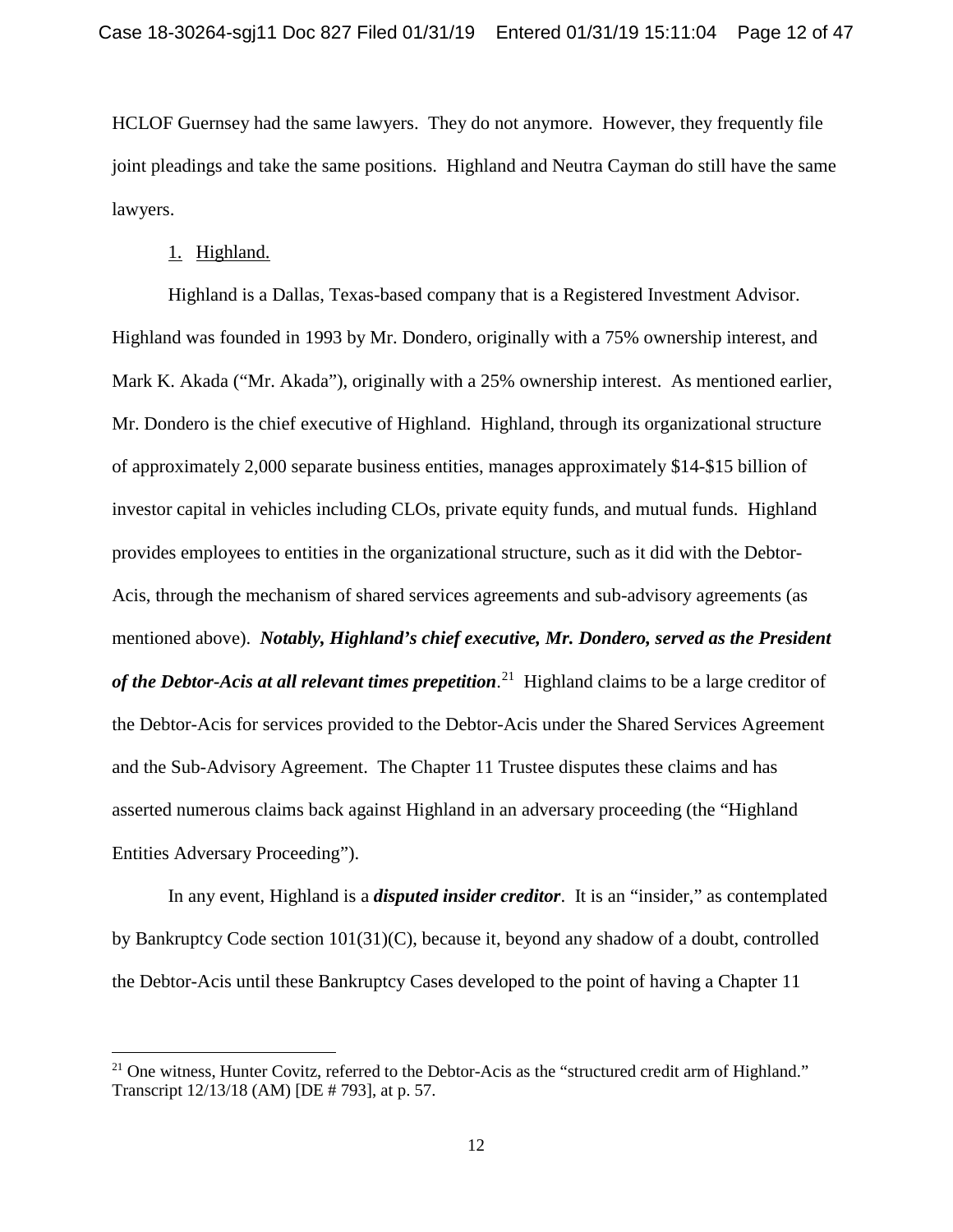Trustee take charge of the Debtor-Acis. Highland does not seem to dispute that it is an insider.<sup>22</sup> But, for the avoidance of doubt, Highland should be considered an insider of the Debtor-Acis for at least the following reasons: (a) the same human being (Mr. Dondero) was president of the Debtor-Acis and was the chief executive of Highland; (b) Highland's General Counsel, Scott Ellington, testified that Mr. Dondero controlled them both;<sup>23</sup> and (c) Highland provided the Debtor-Acis with employees and management services pursuant to the Sub-Advisory Agreement and Shared Services Agreement.<sup>24</sup>

Additionally, the court believes that the Chapter 11 Trustee made a convincing argument in connection with Plan confirmation (and his justification for the separate classification of Highland's claim in the Plan from other general unsecured creditors) that Highland should also be regarded as a "competitor" of the Debtor-Acis at this juncture, since they are both in the fund management business and Highland's control over the Debtor-Acis has now been divested. Highland's competitor status, in addition to its insider status, warrants additional scrutiny of its

 $\overline{a}$ 

<sup>&</sup>lt;sup>22</sup> Under section 101(31) of the Bankruptcy Code, an insider includes certain enumerated parties, such as an officer of the debtor, affiliate, *etc.* Further, the list of enumerated "insiders" is not exclusive or exhaustive. *See Wilson v. Huffman (In re Missionary Baptist Foundation of Am., Inc.), 712 F.2d 206, 210* (5th Cir. 1983). Recently, the United States Supreme Court stated: "Courts have additionally recognized as insiders some persons not on that [101(31)] list—commonly known as 'nonstatutory insiders.' The conferral of that status often turns on whether the person's transactions with the debtor (or another of its insiders) were at arm's length." *U.S. Bank N.A. v. Vill. at Lakeridge, LLC*, 138 S. Ct. 960, 963 (2018). The Fifth Circuit has noted that "cases which have considered whether insider status exists generally have focused on two factors in making that determination: (1) the closeness of the relationship between the parties and (2) whether the transaction . . . [was] conducted at arm's length." *Browning Interests v. Allison* (*In re Holloway)*, 955 F.2d 1008, 1011 (5th Cir. 1992).

<sup>23</sup> *E.g.,* Exh. 23, at pp. 160 (line 15) through 161 (line 4); p. 196 (lines 14-19); p. 219 (lines 1-21).

<sup>&</sup>lt;sup>24</sup> *See* 11 U.S.C. §§ 101(2)(D); (31)(C)(5). The court notes that, although Highland has, from time to time, alleged that Mr. Terry is a "non-statutory insider" of the Trustee, it has never put on any credible evidence to support this contention.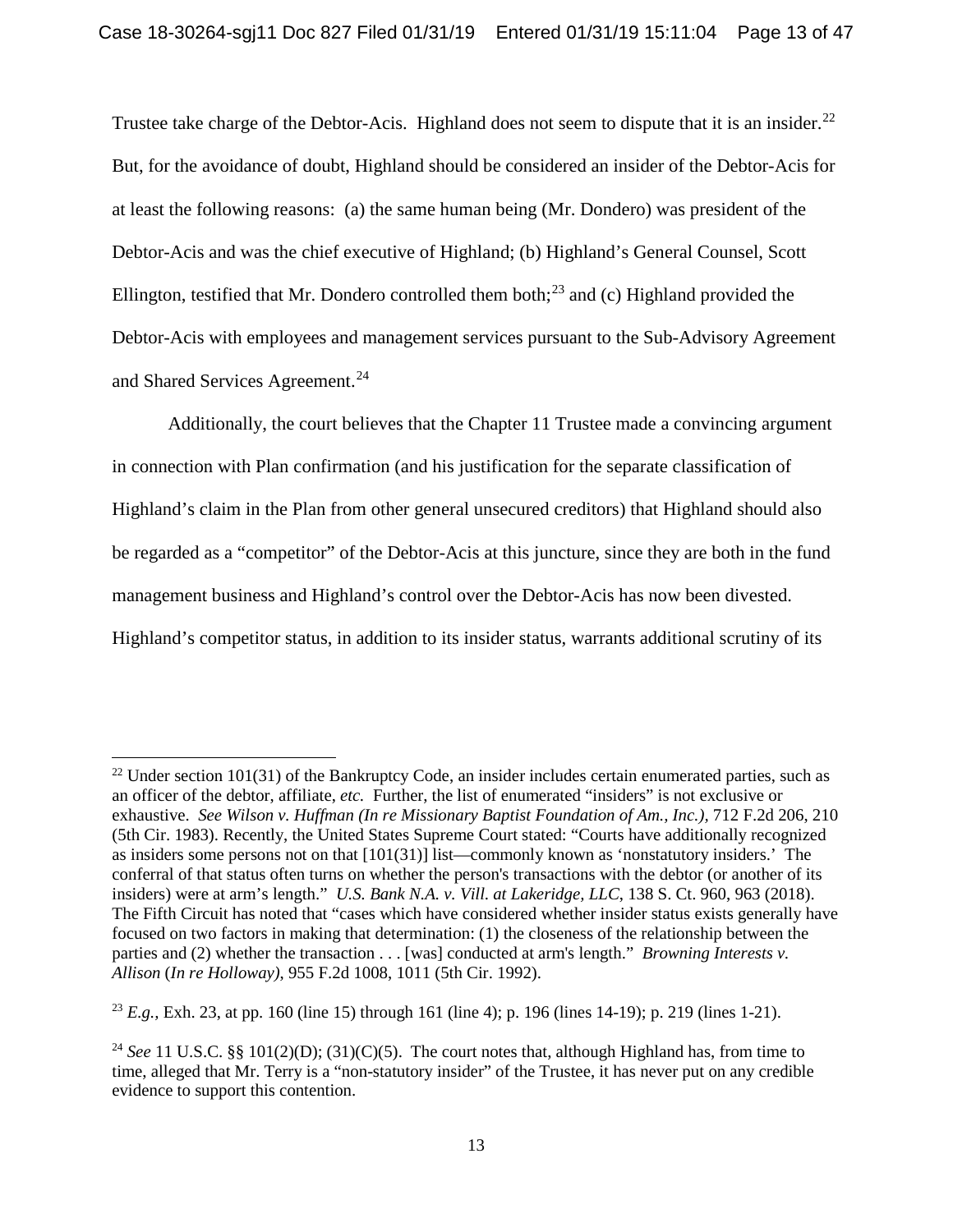motivations in objecting to the Plan. More importantly, it provides a sound legal and business justification for separately classifying its claim in the Plan.

### 2. HCLOF Guernsey.

The second Objector, HCLOF Guernsey, is an entity formed in the island nation of Guernsey. It has two allegedly independent Directors from Guernsey who have provided testimony in connection with confirmation of the Plan. It was enormously clear to the court (as will be elaborated upon below) that the two Directors of HCLOF Guernsey are—stated in the kindest way possible—mere "figureheads" for HCLOF Guernsey and they defer to Highland *entirely* to tell them what to do, what to say, and when. In any event, HCLOF Guernsey is the owner of the equity in the CLO SPEs (as earlier mentioned, this equity is sometimes referred to as the "subordinated notes" in the CLO SPEs). According to HCLOF Guernsey's 2017 Annual Report and Audited Financials, all of its subordinated notes issued by the Acis CLOs are physically held at and are pledged to HCLOF Guernsey's lender, NexBank, which happens to be a Dallas bank that is an affiliate of Highland.<sup>25</sup> HCLOF Guernsey was created in the year 2015 and was formerly known as "ALF."<sup>26</sup> Its name was changed on October 30, 2017 (ten days after Mr. Terry's Arbitration Award was entered), to allegedly distance itself from the Debtor-Acis. The equity owner HCLOF Guernsey, in turn, has three equity owners: (i) a 49% equity owner that is a charitable fund (*i.e.,* a donor advised fund or "DAF") that was seeded with contributions from *Highland*, is managed/advised by *Highland*, and whose *independent trustee is a long-time friend of Highland's chief executive officer, Mr. Dondero*; (ii) 2% is owned by *Highland employees*; and (iii) a 49% equity owner that is a third-party institutional investor based in

 $\overline{a}$ 

 $25$  Exh. 647.

<sup>26</sup> "ALF" is short-hand for Acis Loan Funding, Ltd.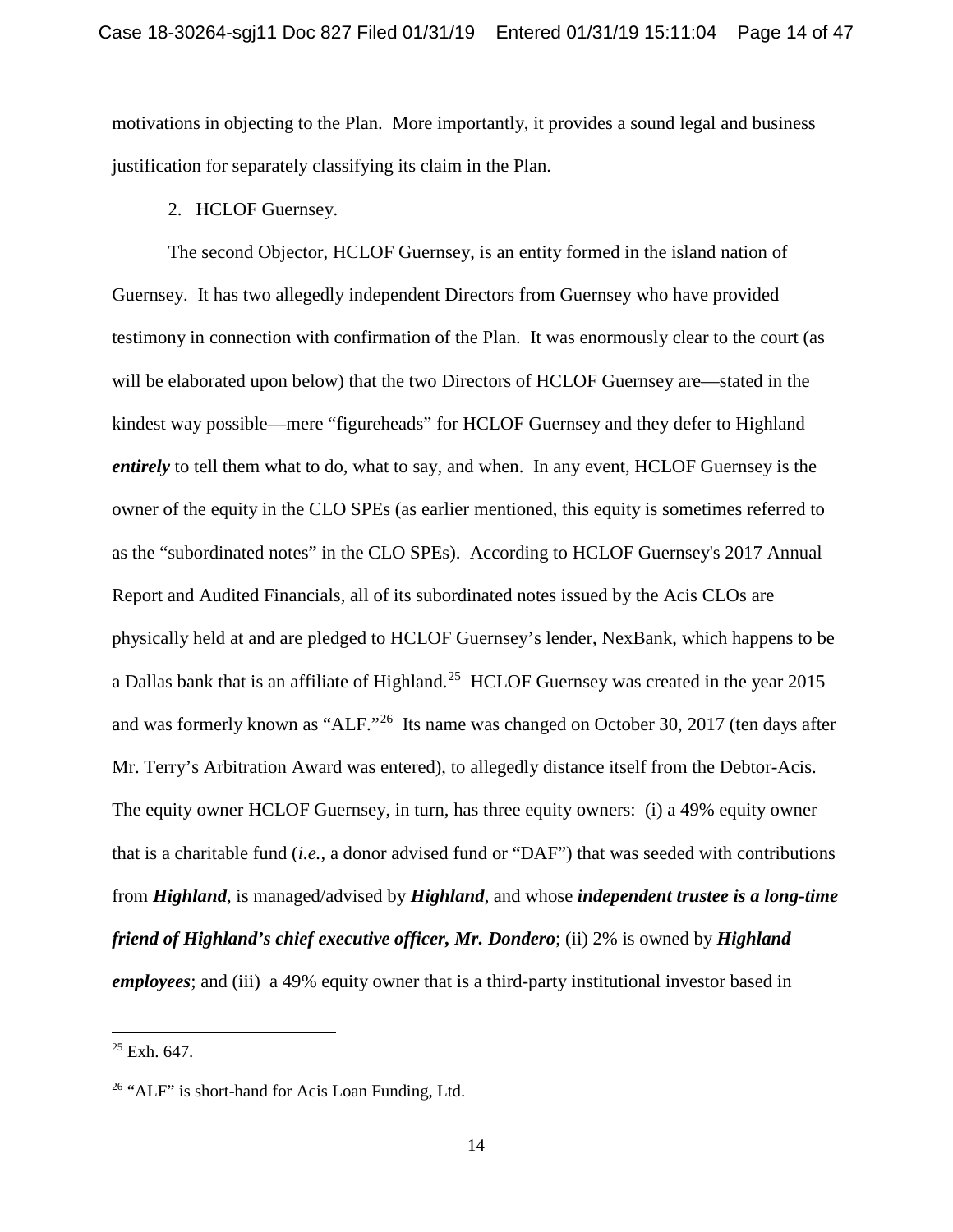Boston, Massachusetts that only recently invested in HCLOF Guernsey (*i.e.,* in November 2017, just after the Terry Arbitration Award was issued), and desires to remain passive and anonymous (hereinafter, the "Passive Investor").<sup>27</sup> Notably, the Debtor-Acis itself owned a small percentage of HCLOF Guernsey, in addition to providing management services to it, until October 24, 2017 (four days after the Terry Arbitration Award was issued).

The court has allowed HCLOF Guernsey to vigorously participate in the confirmation hearing (and other hearings during the Bankruptcy Cases), although its party-in-interest status has been questionable. So how is HCLOF Guernsey a party-in-interest? The answer is a bit of a stretch—but the court has decided it is impacted by the Plan, so it should have the right to object. Its party-in-interest status has evolved during the Bankruptcy Cases.

First, early on in these Bankruptcy Cases, HCLOF Guernsey (together with Highland) sued the Chapter 11 Trustee in the above-mentioned "Highland Entities Adversary Proceeding"—mostly, if not entirely, seeking injunctive relief. At that point, the Chapter 11 Trustee treated HCLOF Guernsey as a disputed creditor,<sup>28</sup> since it was seeking equitable relief that could arguably be monetized.<sup>29</sup> However, HCLOF Guernsey subsequently withdrew its requests for relief in that Highland Entities Adversary Proceeding. But then, the Chapter 11 Trustee subsequently filed claims *against* HCLOF Guernsey in the Highland Entities Adversary Proceeding (along with his claims against Highland and a couple of other Highland entities) asserting avoidance actions and other causes of action against HCLOF Guernsey (among other

<sup>&</sup>lt;sup>27</sup> The testimony was that the Passive Investor committed to a \$150 million investment (\$75 million immediately and \$75 million callable over the next several years).

 $^{28}$  In fact, on August 15, 2018, the Chapter 11 Trustee filed a proof of claim on behalf of HCLOF Guernsey. HCLOF Guernsey has since objected to the proof of claim.

<sup>29</sup> *See* 11 U.S.C. §§ 101(5)(B) & 101(10).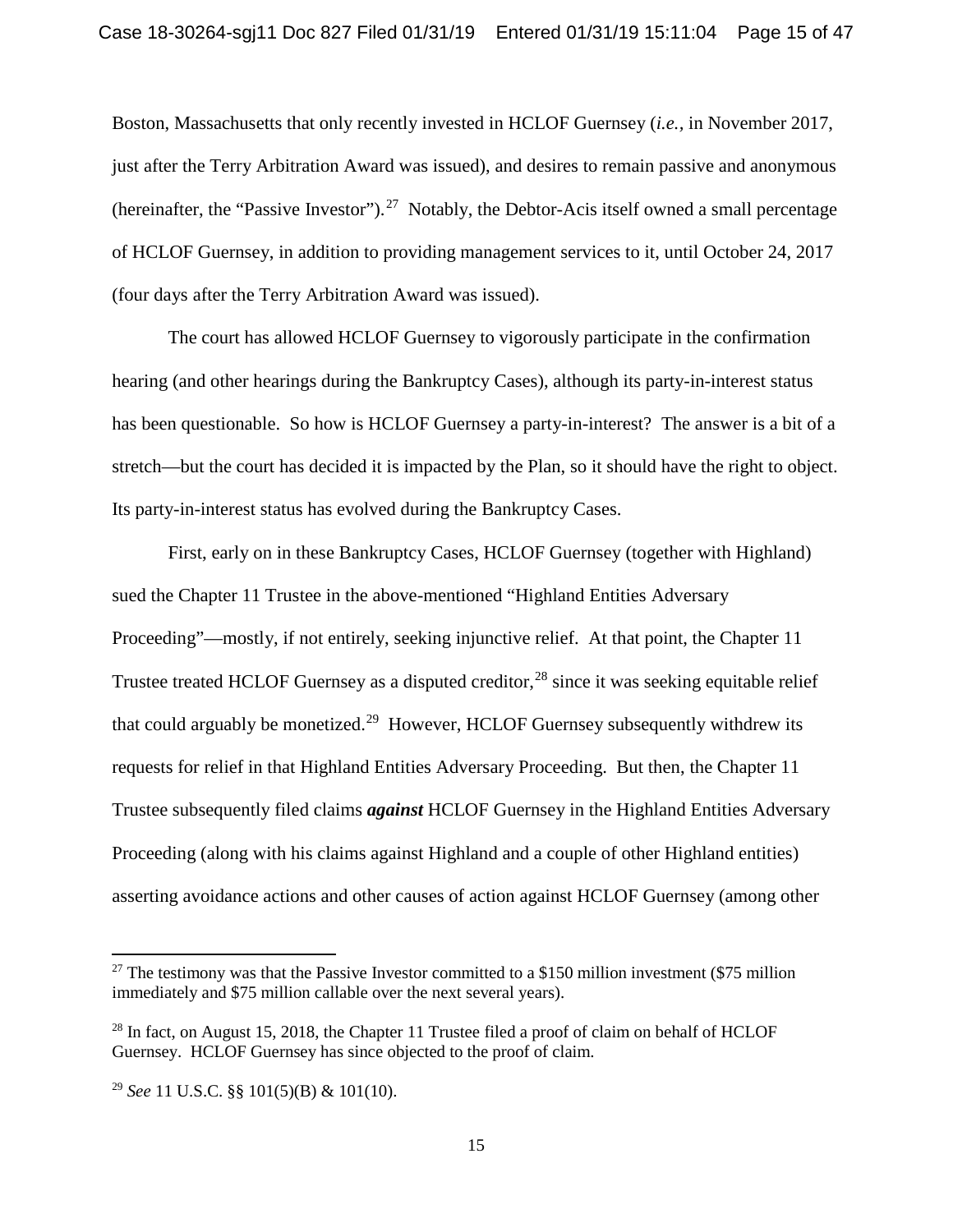things, the Chapter 11 Trustee alleged that HCLOF Guernsey schemed with Highland to terminate the Equity/ALF PMA, in a step toward systematically dismantling the Debtor-Acis of its value). Thus, HCLOF Guernsey may ultimately owe money to this estate. But most importantly, HCLOF Guernsey should be deemed a party-in-interest because of a proposed temporary injunction in the Plan that essentially would enjoin (for a finite, defined period) HCLOF Guernsey from exercising certain of its rights with regard to its equity in the CLO SPEs, pending resolution of the Highland Entities Adversary Proceeding. This temporary injunction in the Plan, directed towards HCLOF Guernsey and affiliates, will be further described below.

# 3. Neutra Cayman.

 $\overline{a}$ 

Neutra Cayman is a Cayman island exempted company that is the equity owner *of the* 

*Debtor-Acis itself* (in contrast to HCLOF Guernsey, which only owns equity in the CLO SPEs).

Neutra Cayman only acquired its equity interest in the Debtor-Acis the day after the Terry

Judgment was entered (on December 18, 2017), and for no consideration, from the Dugaboy

Investment Trust (a family trust on which Mr. Dondero's sister is named trustee, that previously

owned 74.9% of the Debtor-Acis) and from Mr. Akada (who previously owned 25% of the

Debtor-Acis).<sup>30</sup> The court concludes that Neutra Cayman has standing to object to the Plan,

<sup>&</sup>lt;sup>30</sup> The court is repeatedly referring to the Debtor-Acis but, to be clear, there are two consolidated Debtors: Acis Capital Management, L.P. ("Acis LP") and Acis Capital Management GP, LLC ("Acis GP/LLC"). *See* note 2, *supra*. When Acis LP was first formed, it was owned by one general partner (Acis GP/LLC, with a .1% interest) and it had three limited partners: (a) the Dugaboy Investment Trust (a Dondero family trust of which either Mr. Dondero or his sister, Nancy Dondero, have been the trustee at all relevant times) with a 59.9% interest; (b) Mr. Terry with a 25% interest; and (c) Mr. Akada with a 15% interest. When Acis GP/LLC was formed (*i.e.,* the .1% owner of Acis LP), its sole member was the Dugaboy Investment Trust. After Mr. Terry was terminated by Highland, his 25% limited partnership interest in Acis LP was forfeited and divided among the two remaining limited partners: Mr. Akada (increasing his interest by 10% up to 25%), and the Dugaboy Investment Trust (increasing its interest by 15% up to 74.9%). But, most importantly, on the day after entry of Mr. Terry's Final Judgment (*i.e.,* on December 18, 2017), both Mr. Akada and the Dugaboy Investment Trust conveyed their entire limited partnership interests in Acis LP—25% and 74.9%, respectively—to Neutra Cayman. The Dugaboy Investment Trust also conveyed its 100% membership interest in Acis GP/LLC to Neutra Cayman.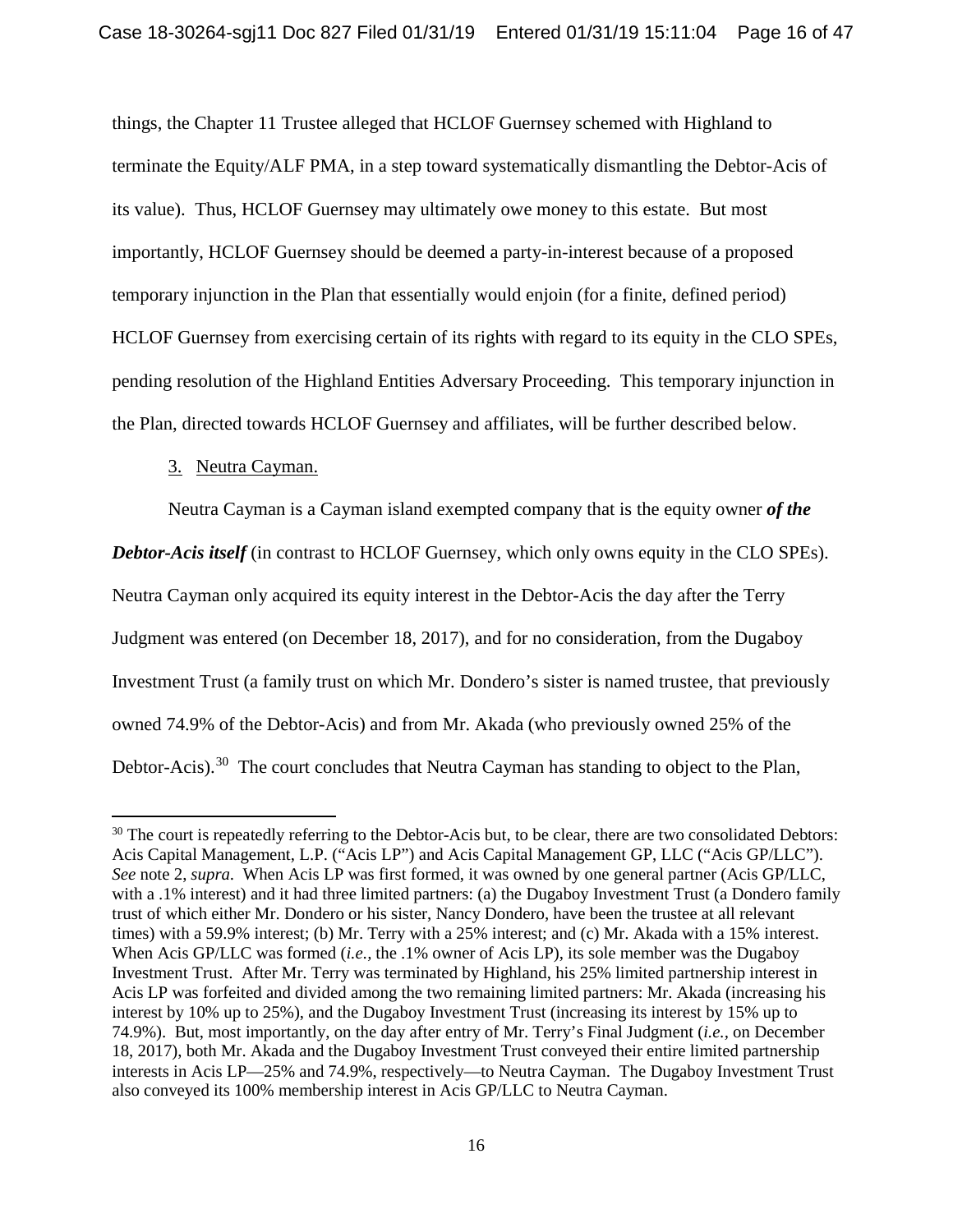since it is an equity owner of the Debtors (albeit only having acquired its equity about a month before the bankruptcy). As with HCLOF Guernsey, the court also concludes that Neutra-Cayman is absolutely, beyond any reasonable doubt, controlled by Highland, as explained further below.

## **V. The Plan.**

l

The Plan is fairly simple, considering the complexity of the business and the relationships, and the contentiousness of the Bankruptcy Cases. Again, there aren't many creditors.

The Plan proposes<sup>31</sup> that the Debtor-Acis, as a "Reorganized Debtor," will continue with the business operations of the Debtors after the Effective Date<sup>32</sup> of the Plan. Specifically, the Debtor-Acis will assume, pursuant to section 365 of the Bankruptcy Code, its CLO PMAs and continue to serve as the portfolio manager to the CLO SPEs (and as to any resets of the CLOs therein). The Reorganized Debtor will continue to earn fees and will pay claims from post-Effective Date income as provided in the Plan. The Reorganized Acis will actively pursue additional fund management contracts. Again, there is no objection by the CLO SPEs to the Plan, and the indenture trustee on the tranches of CLO notes has no objection.

Mr. Terry (again, the former human manager of the Debtor-Acis and also the largest creditor) shall receive 100% of the equity interests in the Reorganized Debtor, in exchange for a negotiated \$1 million reduction in his partially secured claim.<sup>33</sup> The remainder of his claim will

<sup>&</sup>lt;sup>31</sup> This is merely a high-level summary of the Plan. The Plan terms, as modified, shall in all ways govern, not this summary.

 $32$  The "Effective Date" is defined, essentially, as the first business day which is fourteen (14) days after entry of an order confirming the Plan, if the confirmation order is not stayed.

<sup>&</sup>lt;sup>33</sup> Mr. Terry has asserted partial secured status as to his claim in the proofs of claim he has filed in these cases. The Chapter 11 Trustee credibly testified that there was no other logical party to take the equity of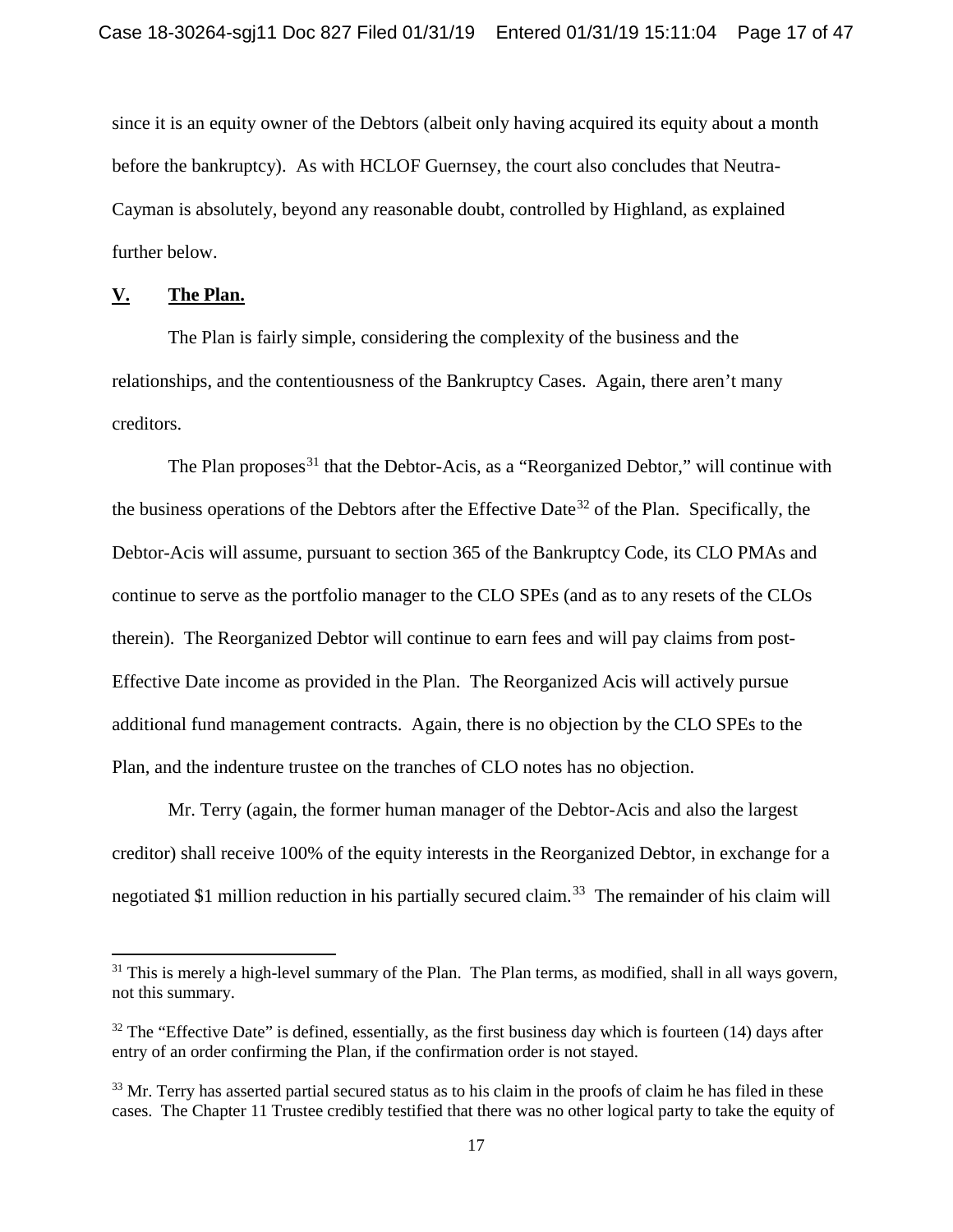be treated as an unsecured claim. Each unsecured creditor will receive on the Plan Effective Date an unsecured cash flow note in the full amount of its claim, which notes will mature three years after the Effective Date of the Plan, with equal quarterly payments of principal and interest, at 5% interest per annum. These cash flow notes are expected to yield payment in full (actually 102%) to the unsecured creditors. 34

As for the sub-advisory and shared services agreements with Highland, as noted earlier, the Chapter 11 Trustee, with bankruptcy court approval, has already (as of August 2018) rejected these during the Bankruptcy Cases, pursuant to section 365 of the Bankruptcy Code. The Chapter 11 Trustee caused the Debtor-Acis to subsequently contract, with bankruptcy court approval, with a different entity, Brigade Capital Management, L.P. ("Brigade"), to provide the sub-advisory and shared services going forward, for a minimum two-year term (unless the Reorganized Debtor and Brigade otherwise agree), at a much cheaper cost than Highland.<sup>35</sup> Thus, Brigade will provide sub-servicing and sub-advisory services to the Reorganized Debtor.

the Reorganized Debtor, at this juncture, and that he had negotiated this reduction to Mr. Terry's secured claim, and he thought it was justified by the circumstances of this case. While the Objectors have argued that the secured status of Mr. Terry's claim may be subject to challenge under section 547(b) of the Bankruptcy Code, section 547(b) is discretionary (*e.g.*, a "trustee may avoid any transfer" that might be avoidable as a preference). The Chapter 11 Trustee credibly emphasized that this was negotiated treatment of an asserted secured claim, and he had no "exclusivity" on proposing a plan if someone else had wanted to propose something different. Transcript  $12/11/18$  (AM) [DE #789], at p. 70 (line 3) through p. 71 (line 2).

<sup>&</sup>lt;sup>34</sup> Insider claims—namely Highland—are separately classified from general unsecured claims under the Plan. To the extent such claims are ultimately allowed (after any allowed defenses and offsets), and to the extent such claims are not equitably subordinated by Bankruptcy Court adjudication, these claims will receive the same treatment as other general unsecured claims (cash flow notes). To the extent any of these claims are ultimately allowed but equitably subordinated, they will receive subordinated promissory notes, accruing interest at 5% per annum, that will not be payable until all non-subordinated claims have been paid in full (they will have maturity dates to occur on the earlier of: (i) the date that is two years after the date all Unsecured Cash Flow Notes have been paid in full, or (ii) five years after the Effective Date). The expected recovery under the Plan for the insider claims is from 65% to 100%.

<sup>35</sup> An entity named Cortland Capital Markets Services LLC ("Cortland") is actually providing some of the back-office shared services agreement type functions.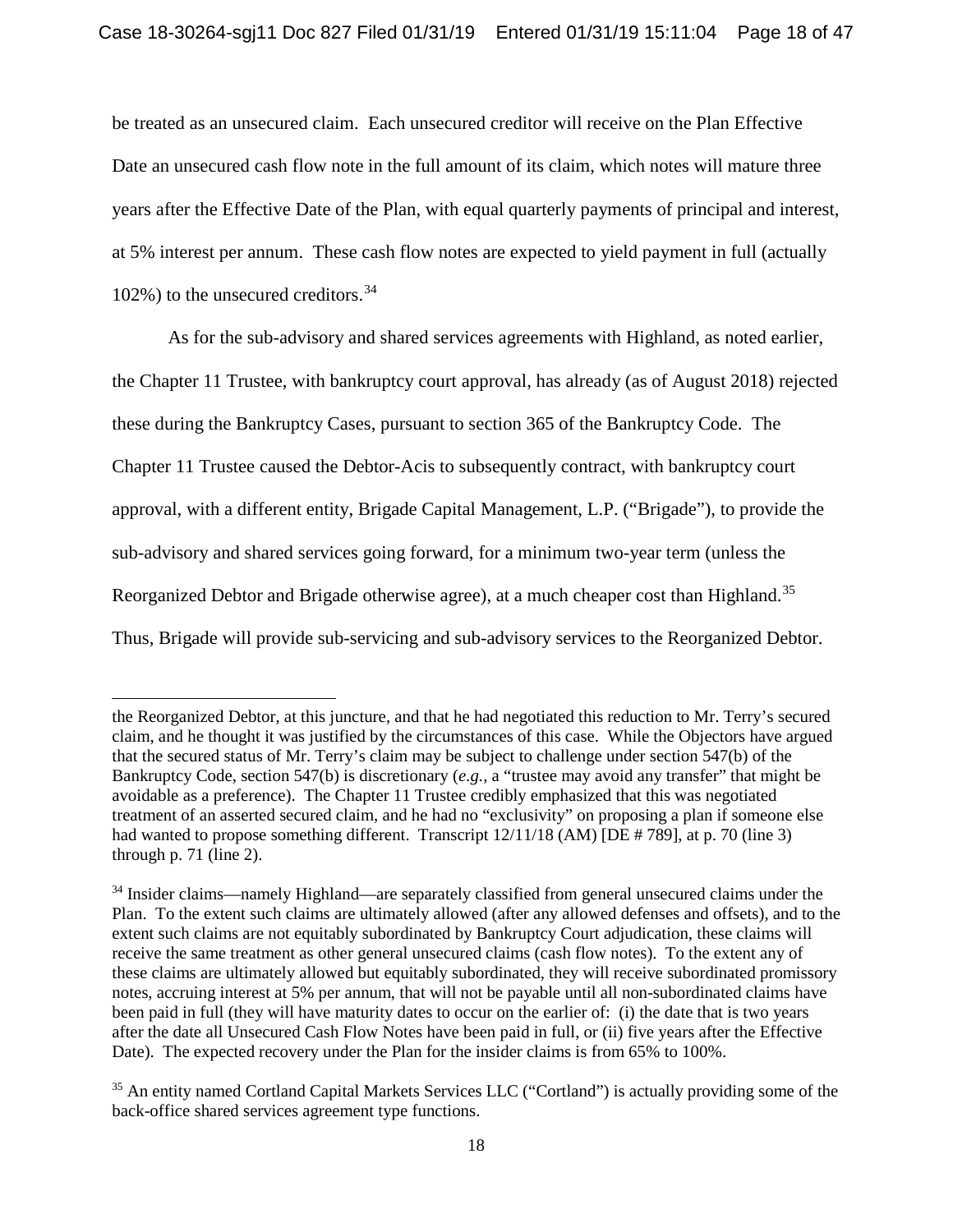As for the Equity/ALF PMA, it is not an agreement with the Debtor-Acis anymore to either be assumed or rejected, pursuant to section 365. However, in the Highland Entities Adversary Proceeding, the Chapter 11 Trustee seeks to avoid the termination of the Equity/ALF PMA. Pursuant to the Plan, the Reorganized Debtor will be vested with certain Assets of the Debtors, including Estate Claims and Estate Defenses, to be administered and liquidated by the Reorganized Debtor.

### 1. The Highland Entities Adversary Proceeding (Adv. Proc. No. 18-03212).

Suffice it to say that the Highland Entities Adversary Proceeding is a somewhat significant part of the Plan; it is what justifies the temporary injunction that is a critical part of the Plan. With regard to the Highland Entities Adversary Proceeding, the Defendants in it (there are five of them) are: (i) Highland; (ii) HCLOF Guernsey; (iii) Highland HCF (*i.e.,* the Cayman Island entity that was recently formed to essentially replace the Debtor-Acis under the Equity/ALF PMA); (iv) Highland CLO Management, Ltd. ("Highland Management") (an entity registered in the Cayman Islands on October 27, 2017—seven days after Mr. Terry's Arbitration Award); and (v) Highland CLO Holdings, Ltd. (yet another entity incorporated in the Cayman Island on October 27, 2017). The Highland Entities Adversary Proceeding is essentially a multifaceted fraudulent transfer action. The statutory predicates for the relief sought are sections 502, 542, 544, 547, 548, and 550 of the Bankruptcy Code and Texas Business & Commerce Code § 24.001 et seq. ("TUFTA").

Distilled to its essence, the Highland Entities Adversary Proceeding argues that Highland, along with its related Co-Defendants, *orchestrated a systematic transfer of value away from the Debtor-Acis to other Highland entities* (all of those transferee-entities are offshore entities whereas the Debtor-Acis is a Delaware entity), beginning almost immediately after Mr. Terry

19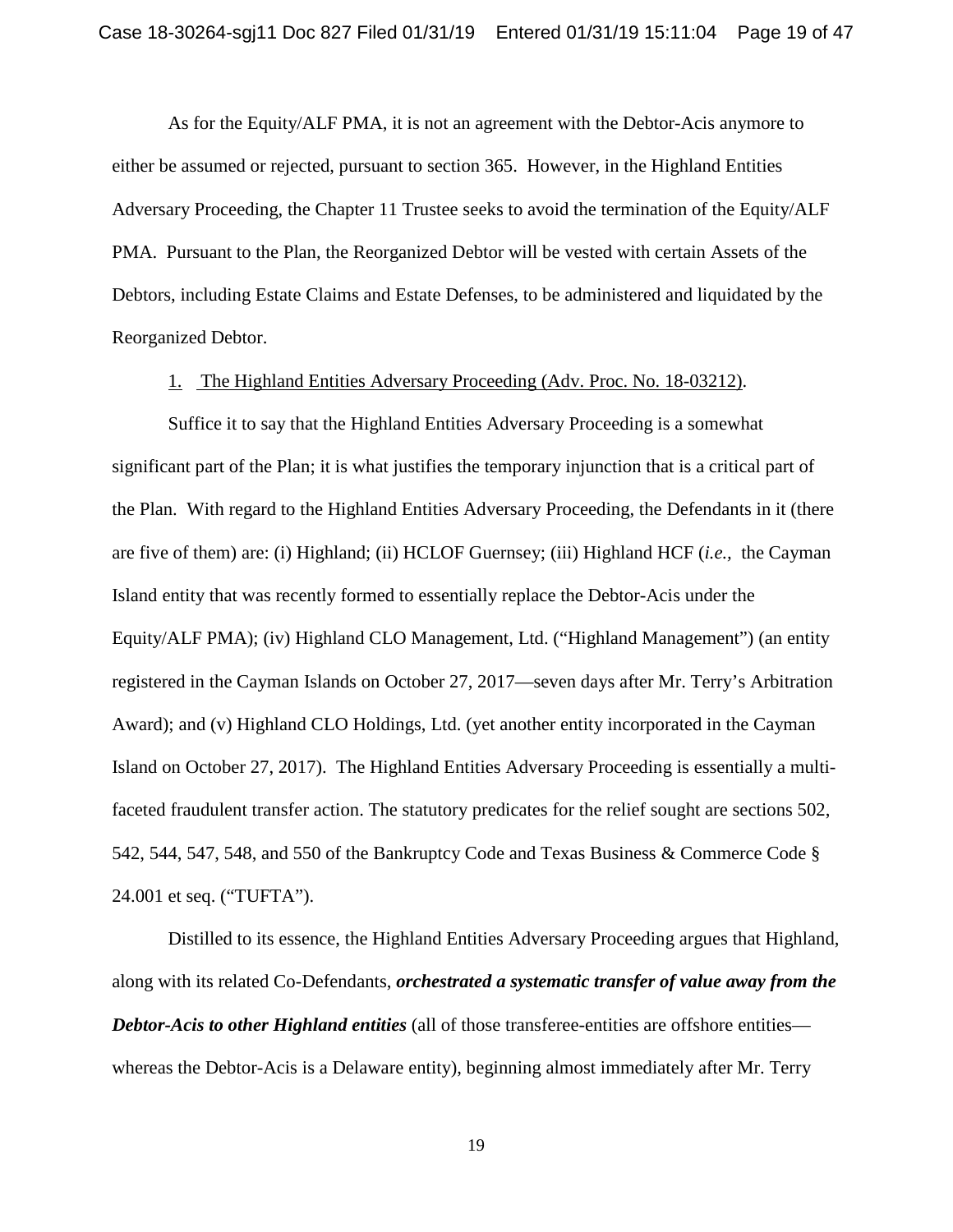was terminated in June 2016, and continuing on during Mr. Terry's litigation/arbitration with the Debtor-Acis, and then rapidly unfolding after the Arbitration Award. This was allegedly done to denude the Debtor-Acis of value and make the Debtors "judgment proof." This was allegedly also done to ensure that the Debtor-Acis's very valuable business as portfolio manager would be taken over by other Highland entities and remain under Highland's and Mr. Dondero's control.<sup>36</sup>

The evidence is rather startling on this point. Among other things, pursuant to amendments made to the Debtor-Acis's Sub-Advisory Agreement and Shared Services Agreements with Highland, starting soon after Mr. Terry was terminated, the fees owed by the Debtor-Acis to Highland under these agreements shot up to an enormously higher level. Then, in April 2017, a new CLO was issued (or actually a former Acis CLO was reset) and a new Highland-affiliated Cayman Island entity was ultimately put in place to manage it instead of the Debtor-Acis (even though the Debtor-Acis managed all other CLOs in the Highland corporate empire). Numerous other transactions were undertaken through the Fall of 2017, removing assets and agreements away from the Debtor-Acis. For example, a multi-million dollar note receivable owed to the Debtor-Acis by Highland was transferred out of the Debtor-Acis,<sup>37</sup> and

<sup>36</sup> Exh. 627.

<sup>&</sup>lt;sup>37</sup> On November 3, 2017, the Debtor-Acis, Highland, and Highland Management (a newly created, offshore Highland affiliate) entered into that certain Agreement for Assignment and Transfer of Promissory Note (the "Note Assignment and Transfer Agreement"). Exh. 225.The Note Assignment and Transfer Agreement, among other things, transferred a \$9.5 million principal amount promissory note executed by Highland and payable to the Debtor-Acis (the "Note"), Exh. 218, from the Debtor-Acis to Highland Management (the "Note Transfer"). The Assignment and Transfer Agreement memorializing this transaction is signed by Mr. Dondero for the Debtor-Acis. The document recites that (i) Highland is no longer willing to continue providing support services to the Debtor-Acis, (ii) the Debtor-Acis, therefore, can no longer fulfill its duties as a collateral manager, and (iii) Highland Management agrees to step into the collateral manager role if the Debtor-Acis will assign the Note to it. Notably, Highland Management was registered in the Cayman Islands on October 27, 2017, roughly a week before the Note Transfer. Thus, Highland Management had no portfolio or collateral management experience whatsoever when it entered the Assignment and Transfer Agreement. To the contrary, it appears Highland Management was an entity that was created specifically to hold the Note and eventually take possession of the CLO PMAs in an international forum that would be difficult for Mr. Terry to reach. The Debtor-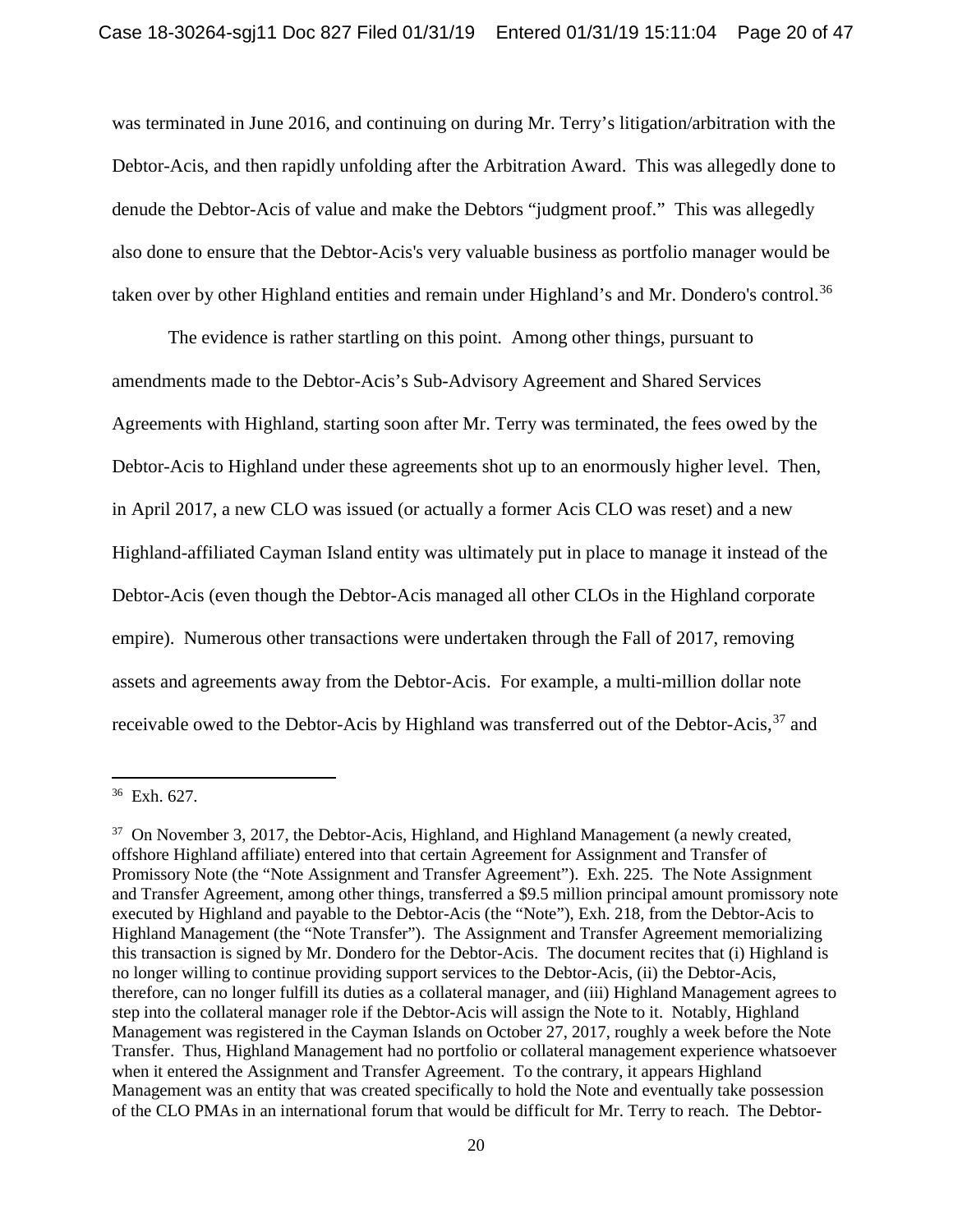shares in HCLOF Guernsey held by the Debtor-Acis were sold back to HCLOF Guernsey (four days after the Arbitration Award). And then the Equity/ALF PMA was terminated so that the Debtor-Acis would no longer have management-control over HCLOF Guernsey as its portfolio manager—arguably putting Highland in a position to liquidate the Acis CLOs and put the Debtor-Acis out of business. Specifically, on October 27, 2017, just seven days after Mr. Terry's Arbitration Award, the Debtor-Acis ostensibly terminated its own portfolio management rights under the Equity/ALF PMA<sup>38</sup> and transferred its authority and its valuable portfolio management rights—for no value—to Highland HCF, an affiliate of Highland. It appears that the only alleged consideration for these transfers, to the extent there was any, was the satisfaction of purported debts owed to other Highland entities or their representatives.

Acis appears to have received no or insufficient consideration for the Note Transfer. The primary consideration for the Note Transfer was an alleged payable due from the Debtor-Acis to Highland in the approximate amount of \$7.5 million for participation fees, which was transferred to Highland Management shortly before the Note Assignment and Transfer Agreement was entered. The validity of the alleged "participation fees" is unknown. The remainder of the consideration for the Note Transfer is a promise to pay certain expenses of the Debtor-Acis, which has apparently never occurred. In any event, it appears highly likely that the Note Transfer took away the Note as an asset from which Mr. Terry could collect his judgment.

<sup>&</sup>lt;sup>38</sup> As mentioned earlier, the Equity/ALF PMA provided that the Debtor-Acis could only be removed as portfolio manager by the equity owner (now known as HCLOF Guernsey) *"for cause"* at § 14(a)-(e). Exh. 11. Meanwhile, the Debtor-Acis could terminate the Equity/ALF PMA without cause upon at least ninety (90) days' notice, pursuant to  $\S 13(a)$ -(c). Exh. 11. It would appear that these terms were wholly ignored by the persons orchestrating the Equity/ALF PMA termination. It appears that the Debtor-Acis was simply manipulated to consent and agree to its removal and replacement as portfolio manager of HCLOF Guernsey. This transfer of the Debtor-Acis's portfolio management rights to the offshore entity Highland HCF was accomplished by way of a new portfolio management agreement entered into by the equity owner (now known as HCLOF Guernsey) and Highland HCF on October 27, 2017, which empowered Highland HCF with the same broad authority to direct the management of HCLOF Guernsey as was previously held by the Debtor-Acis LP under the Equity/ALF PMA. *See* Exh. 19, October 27, 2017 PMA §§ 1 & 5(a)-(q). This agreement appears to have been further solidified in a second portfolio management agreement dated November 15, 2017. Exh. 215. The Debtor-Acis received no consideration for this transfer.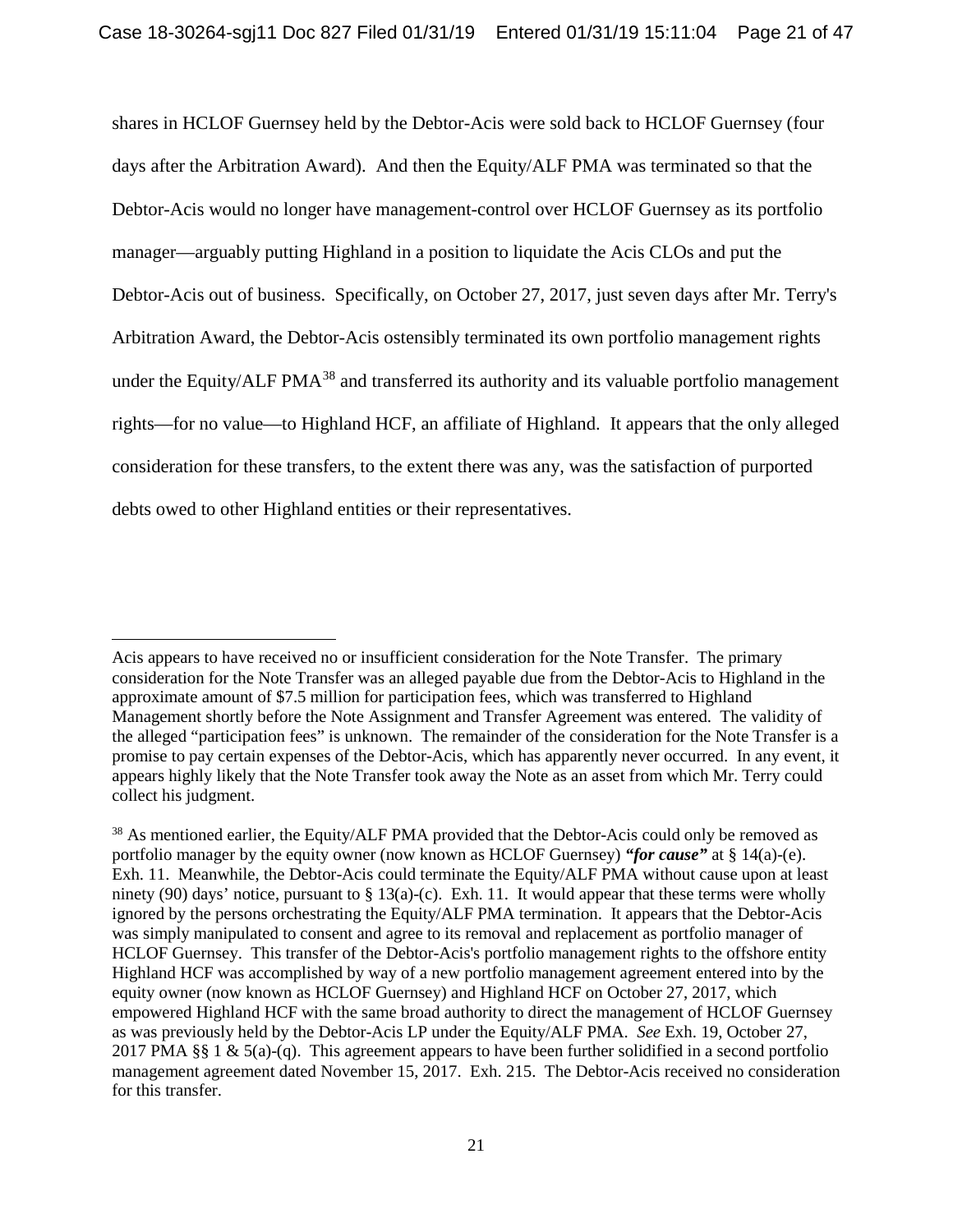The Highland Defendants argue that the Equity/ALF PMA (its termination being arguably the most significant transfer referenced in the Highland Entities Adversary Proceeding) did not have value. But the evidence convinces the court that it absolutely did. A witness, Mr. Zachary Alpern, credibly testified that the portfolio manager (under the Equity/ALF PMA) made decisions regarding the underlying financial instruments including seeking an optional redemption and negotiating a reset. Mr. Alpern also credibly testified about the importance, in the CLO industry, of the portfolio manager having control of a CLO's equity to ensure an "evergreen fee stream."39 Additionally, Mr. Terry also credibly testified that the portfolio manager (not the CLO equity interest holder) has the right to control the terms of the liquidation of collateral in an optional redemption under the terms of the indentures.<sup>40</sup> The Chapter 11 Trustee also credibly testified that the Equity/ALF PMA allowed the Debtor-Acis to have control of an optional redemption.41 Finally, a witness, Mr. Klein, credibly testified about the value of the Equity/ALF PMA and the negative impact of its transfer on the Debtor-Acis LP. <sup>42</sup>

To be clear, Highland and HCLOF Guernsey have argued in opposition to the Chapter 11 Trustee's position that it is HCLOF Guernsey—the actual equity holder of the CLO SPEs—that had/has the absolute power and authority to control the CLO SPEs' destinies and it is ludicrous to suggest otherwise. However, not only does the Equity/ALF PMA appear to this court to have delegated the relevant power and authority *to the Debtor-Acis*, but Highland's own expert on this

 $39$  Exh. 404, Transcript 8/23/18 (AM) at pp. 65-67, 81-93 and Transcript 8/23/18 (PM) at pp. 34-35, 38-40, 46, and 49.

<sup>40</sup> Transcript 12/18/18 [DE # 804], at pp. 77-78. *See also* Exh. 405, Transcript 8/27/18 (AM) at pp. 63-75.

<sup>&</sup>lt;sup>41</sup> Exh. 405, Transcript  $8/27/18$  (AM) at p. 53.

 $42$  Exh. 405, Transcript 8/27/18 (PM) at pp. 143-144, 147-159 and 205-207.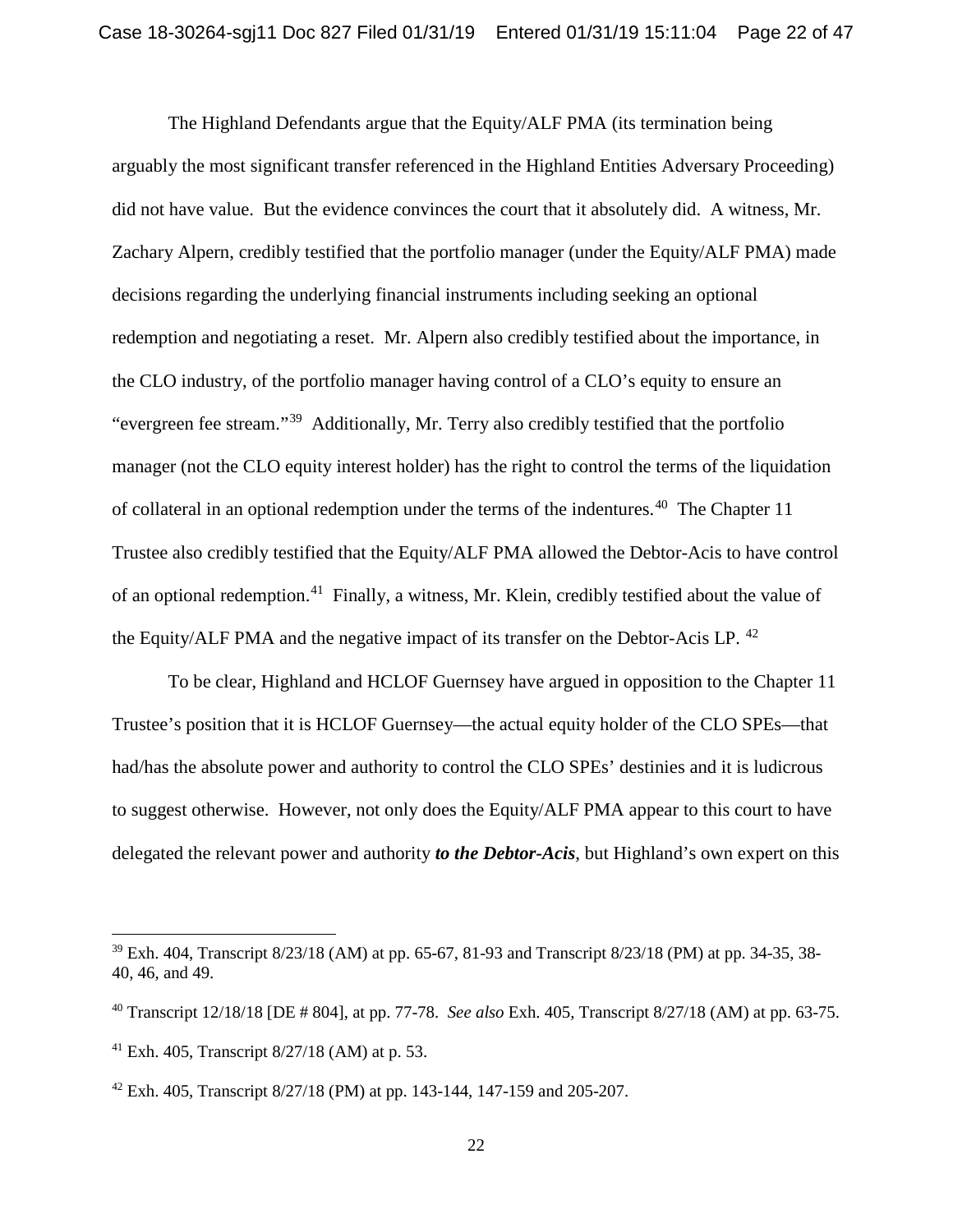topic, Mr. Castro, testified that the "actual humans" who would make the decision for HCLOF Guernsey as to whether to request an optional redemption of the Acis CLOs were not the HCLOF Guernsey directors but, rather, Highland executives Mr. Dondero, Mr. Okada, and Highland employee Mr. Covitz (acting for Highland HCF).<sup>43</sup> Moreover, Mr. Alpern credibly testified that, before the Terry Arbitration Award, the Debtor-Acis, as the portfolio manager under the Equity/ALF PMA, rather than the HCLOF Guernsey's directors, issued the notices of optional redemption for HCLOF Guernsey.44

 The court concludes that the Chapter 11 Trustee has demonstrated a likelihood of success on the merits with regard to his claims set forth in the Highland Entities Adversary Proceeding. Therefore, the Temporary Injunction that is part of the Plan is supportable (as further explained below). Of course, the nature and extent of the rights ultimately recovered by the Debtor-Acis will either be determined in the Highland Entities Adversary Proceeding or, as HCLOF Guernsey's own Guernsey expert conceded, in a binding arbitration in Dallas, Texas under the terms of the Equity/ALF PMA.<sup>45</sup>

## 2. The Plan Injunction.

The most controversial aspect of the Plan—the aspect of it that seems to be the primary focus of the Objectors—is a *portion* of an injunction in the Plan (the "Temporary Injunction"). The Temporary Injunction would *temporarily* enjoin the following parties *from effectuating an optional redemption or liquidating the Acis CLOs* and related actions: (i) Highland; (ii) HCLOF

<sup>43</sup> Exh. 406, Transcript 8/28/18 (PM) at pp. 61-63.

<sup>44</sup> Exh. 404, Transcript 8/23/18 (AM) at pp. 85-89 and Exhs. 323-325 (Notices of Optional Redemption signed by the Debtor-Acis as portfolio manager of HCLOF).

<sup>45</sup> Transcript 12/13/18 (PM) [DE #794], at pp. 116, 118-19, 122, 124 (Corfield); *see also*, p. 140 (McGuffin).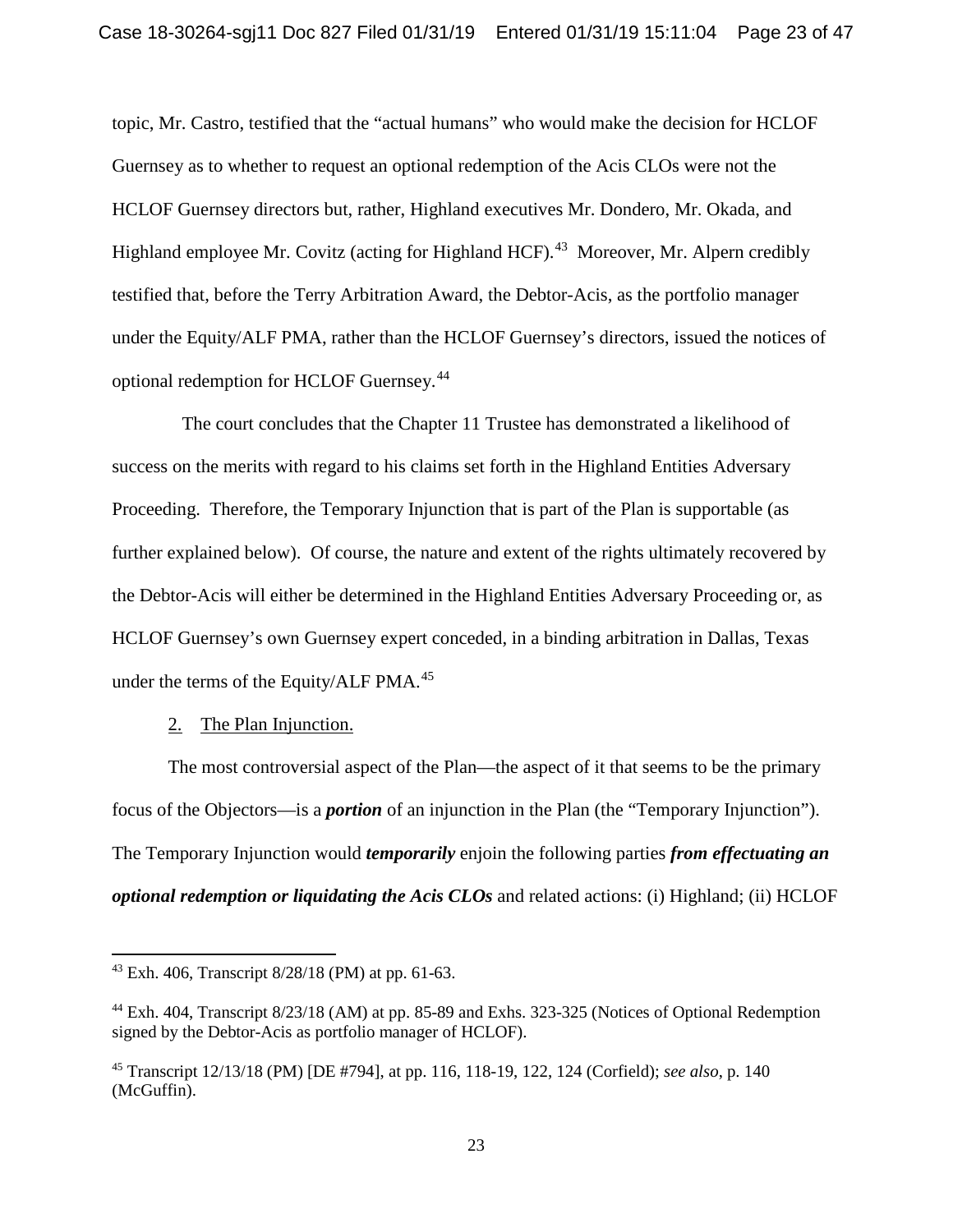Guernsey; (iii) CLO Holdco, Ltd. (the donor advised fund, seeded with Highland contributions and managed by Highland that owns 49% of HCLOF Guernsey); (iv) Neutra Cayman; (v) Highland HCF (the Cayman Island entity created shortly before the Bankruptcy Cases to replace the Debtor-Acis under the Equity/ALF PMA); (vi) Highland Management (the Highland-created entity that entered into a portfolio management agreement with a new Acis-CLO that was established in 2017); and (vii) any affiliates of Highland and their respective employees, agents, representatives, transferees, assigns, and successors. <sup>46</sup> This Temporary Injunction is proposed to only last until the earlier of when: (a) the creditors of the Debtors are paid in full; (b) resolution of the Highland Entities Adversary Proceeding; (c) a material breach in the Plan; or (d) the bankruptcy court terminates the Temporary Injunction upon request of a party-in-interest. *Fully consensual resets of the Acis CLOs are permissible if HCLOF Guernsey, as the equity owner in the CLO SPEs, chooses to agree to resets*. The basis for the Temporary Injunction is as follows: The Chapter 11 Trustee has asserted numerous claims in the Highland Entities Adversary Proceeding against Highland, HCLOF Guernsey, and affiliates, including claims to recover the Debtor-Acis's rights under the Equity/ALF PMA.<sup>47</sup> The Temporary Plan Injunction essentially provides for the continuation, after the Effective Date, of injunctive relief that the bankruptcy court previously granted in its Preliminary Injunction Order (the "Preliminary Injunction") [DE # 21 in Adversary No. 18-03212-sgj] entered on July 10, 2018 in the Highland Entities Adversary Proceeding. The Preliminary Injunction was originally set to expire by its

<sup>46</sup> There is another portion of this Plan injunction that is more of a general plan injunction (*i.e.,* very typical) that would prohibit actions against the Debtors, Reorganized Debtor and the Estate Assets, based on acts occurring before the Effective Date, which would be permanent and would not expire upon the occurrence of any event that causes the Temporary Plan Injunction to expire.

<sup>47</sup> *See* Exh. 627, Trustee's Counterclaims and Claim Objection.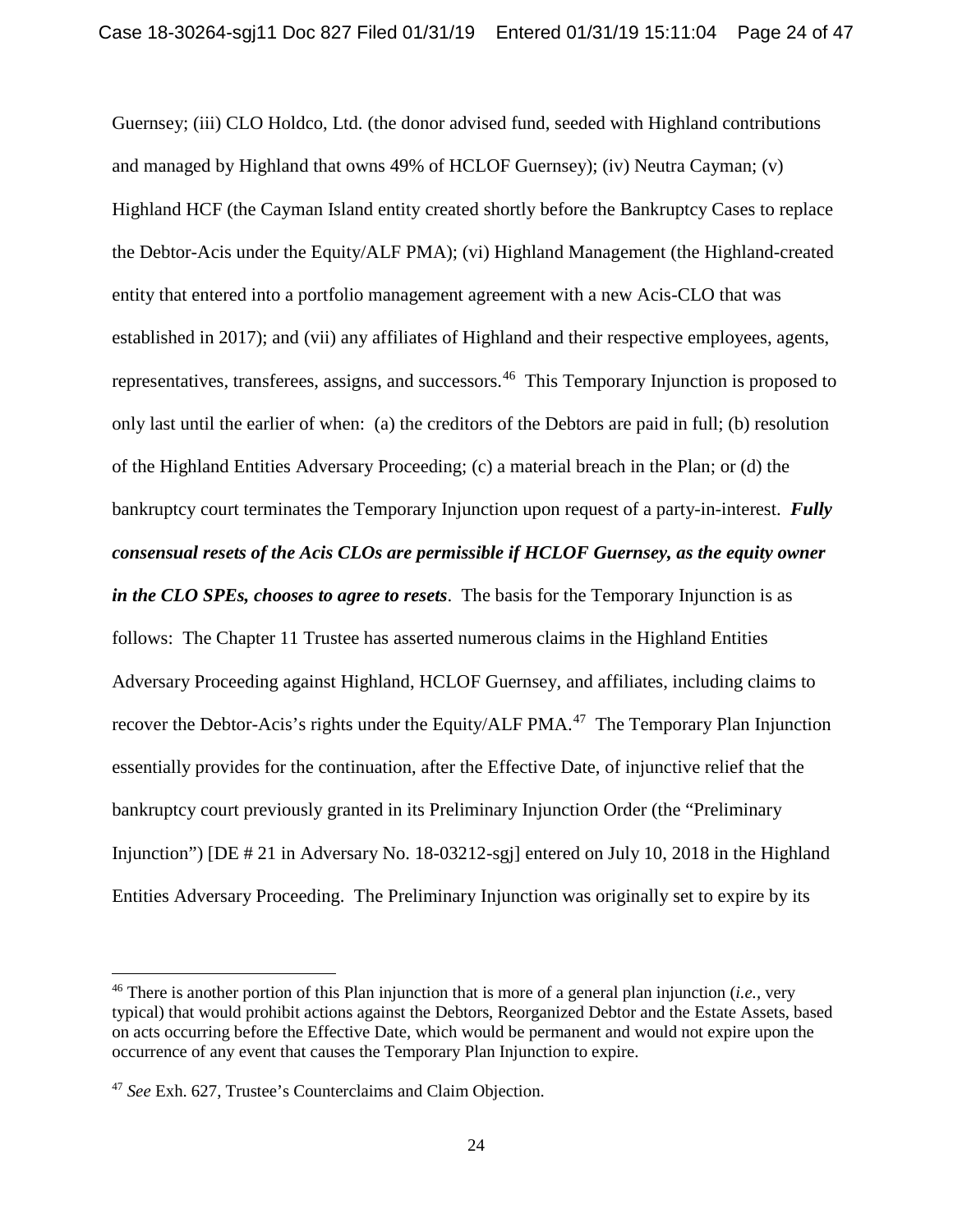own terms upon confirmation of the Plan but would be extended pursuant to an order confirming the Plan, through the Effective Date of the Plan.

As the Fifth Circuit has stated, the four elements to justify a preliminary injunction are (a) substantial likelihood of success on the merits; (b) substantial threat that the plaintiff will suffer irreparable injury; (c) the threatened injury outweighs any harm the injunction might cause the defendant; and (d) the injunction is in the public interest.<sup>48</sup> Each element is present in these cases.

 *Immediate and Irreparable Harm.* The court finds and concludes that the Temporary Injunction is legally permissible, necessary, and appropriate to avoid immediate and irreparable harm to the Reorganized Debtor (*i.e.,* evisceration of the Acis CLOs, by parties with unclean hands, that would have no authority to effectuate a liquidation of the CLOs, absent the prepetition wrongful termination of the Equity/ALF PMA). Mr. Scott, a director of HCLOF Guernsey, testified that, absent the Temporary Plan Injunction, HCLOF Guernsey would call for an optional redemption of the Acis CLOs.<sup>49</sup> The testimony of Ms. Bestwick, the other director of HCLOF Guernsey, also implied that, when the injunction expires, HCLOF Guernsey would redeem the Acis CLOs so that they could once again be managed by Highland.<sup>50</sup> The Chapter 11 Trustee credibly testified that if the Acis CLOs are liquidated, there is nothing for the Debtor-Acis to manage.<sup>51</sup> The Chapter 11 Trustee credibly testified that the Temporary Plan Injunction

<sup>48</sup> *Byrum v. Landreth*, 566 F.3d 442, 445 (5th Cir. 2009); *Women's Med. Ctr. of N.W. Houston v. Bell*, 248 F.3d 411, 419 n.15 (5th Cir. 2001); *Hoover v. Morales*, 164 F.3d 221, 224 (5th Cir. 1998).

<sup>49</sup> Exh. 721, Mr. Scott Depo. at pp. 204.

<sup>50</sup> Exh. 719, Bestwick Depo. at p. 112.

<sup>51</sup> Exh. 405, Transcript 8/27/18 (AM) at p. 40.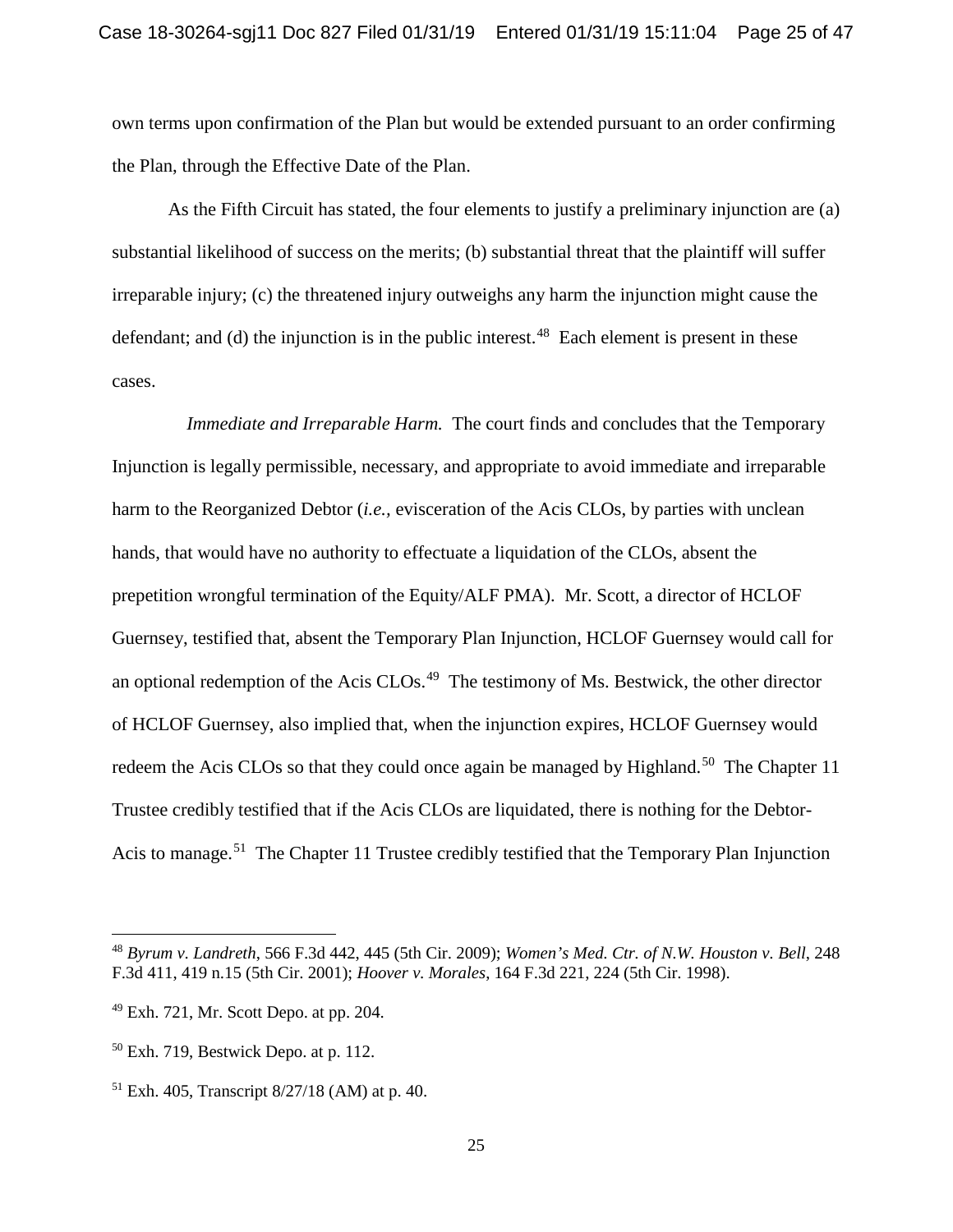is very important because it protects the revenues under the Acis PMAs, which is a source of potential recovery to creditors under the Plan.<sup>52</sup> Mr. Terry credibly testified that the Temporary Plan Injunction is a critical component of the Plan and that the Debtor-Acis would have no going concern value without it. In fact, without the Plan Injunction, Mr. Terry will be precluded from reorganizing the business and paying creditors.<sup>53</sup>

The Objectors have argued that the Chapter 11 Trustee cannot suffer irreparable harm because he has an adequate remedy at law. This argument misses the mark. The destruction of the Debtors' ongoing business, which has the potential to repay creditors under the Plan in two years, constitutes irreparable harm. The fact that the estate possesses a number of avoidance claims for damages against Highland and its affiliates, and could potentially obtain damages on such claims, does not render the destruction of the Debtor-Acis's ongoing business any less harmful. Indeed, according to the Fifth Circuit:

[T]he mere fact that economic damages may be available does not always mean that a remedy at law is 'adequate.' For example, some courts have found that a remedy at law is inadequate if legal redress may be obtained only by pursuing a multiplicity of actions.<sup>54</sup>

*Likelihood of Success on the Merits.* The Chapter 11 Trustee has also demonstrated a

likelihood of succeeding on the merits in the Highland Entities Adversary Proceeding.

<sup>52</sup> Transcript 12/11/18 (AM) [DE # 789], at pp. 71-72.

<sup>53</sup> Transcript 12/12/18 (AM) [DE # 791], at pp. 40-41, 54-55.

<sup>54</sup> *Janvey v. Alguire*, 647 F.3d 585, 600 (5th Cir. 2011) (citing *Lee v. Bickell*, 292 U.S. 415, 421 (1934) ("we are not in doubt, the multiplicity of actions necessary for redress at law [is] sufficient . . . to uphold the remedy by injunction.")).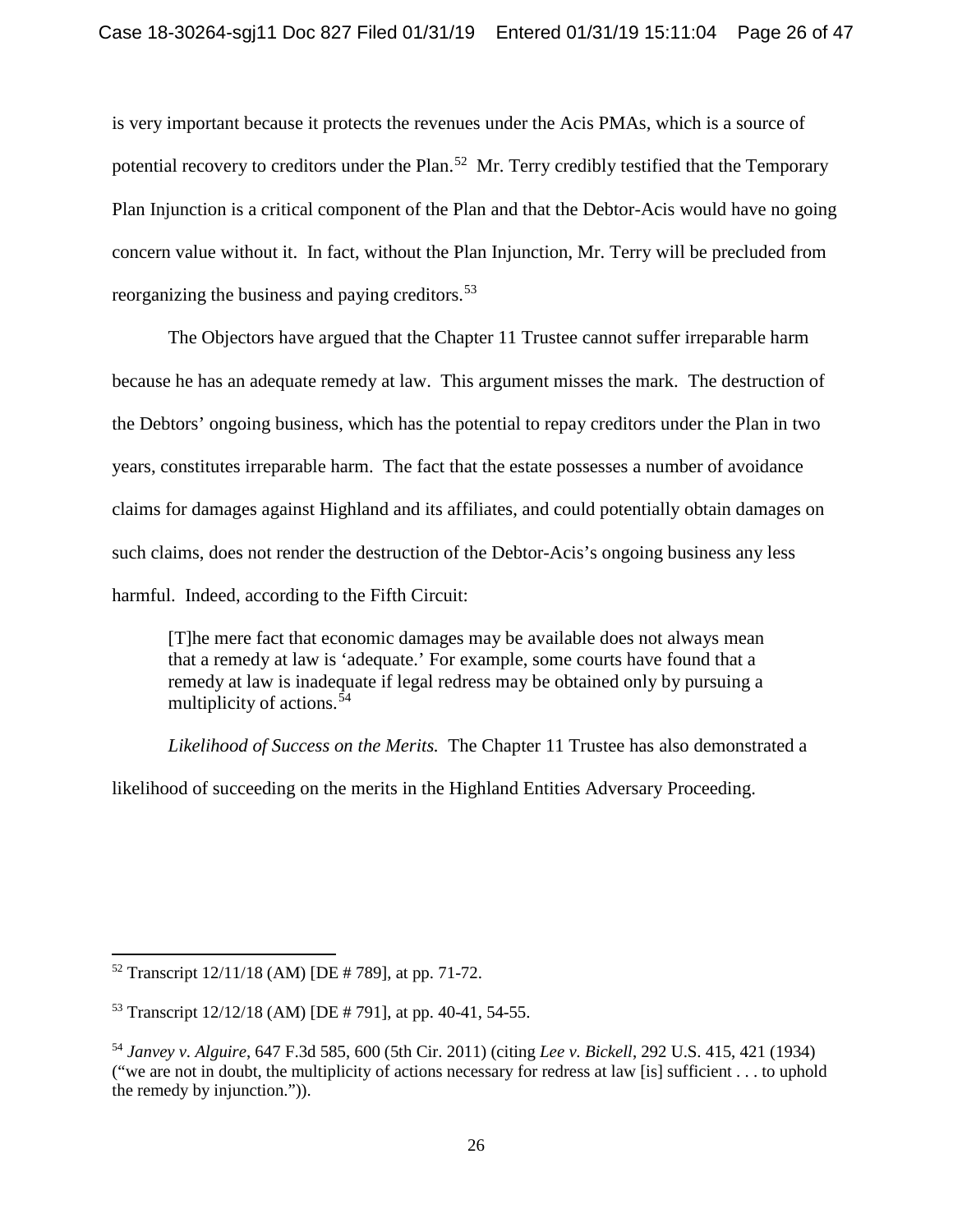The record contains substantial evidence of both intentional and constructive fraudulent transfers with regard to the Equity/ALF PMA and other assets.<sup>55</sup> The numerous prepetition transfers that occurred around the time of and after the Terry Arbitration Award appear more likely than not to have been made to deprive the Debtor-Acis of value and with actual intent to hinder, delay or defraud the Debtors' creditors. Highland's only purported business justifications for the prepetition transfers were that the Passive Investor demanded it and that the Debtor-Acis's brand was toxic in the market place.<sup>56</sup> However, these business justifications were not supported (and, in fact, were contradicted) by the evidence.

Indeed, while representatives of Highland and its affiliates said that the Passive Investor's demands were the reason for the termination (*i.e.,* essentially a "transfer") of the Equity/ALF PMA, the Passive Investor's representative testified that this was untrue and that these alleged demands were never made by the Passive Investor.<sup>57</sup> In fact, the Passive Investor was just that a passive, minority investor in HCLOF Guernsey with no ability to influence or control any of

l <sup>55</sup>  $E.g.,$  Exh. 22, Transcript  $2/6/18$  at pp. 82-109, 130, 202-244, and the exhibits discussed therein; Exh. 201, Transcript 3/21/18 at pp. 110-133 & 186-191; Exh. 24, Transcript 3/22/18 at pp. 71-75 & pp. 204- 205; Transcript 12/11/18 [DE # 789], at pp. 52-56; *see also* Transcript 8/27/18 (AM) [DE # 552], at p. 52; Transcript 12/12/18 (PM) [DE # 792], at pp. 92-98;

<sup>&</sup>lt;sup>56</sup> Highland General Counsel Scott Ellington testified that the Passive Investor said it had no interest in doing business with the Debtor-Acis because the Debtor-Acis brand was purportedly toxic and, consequently, nothing associated with the Debtor-Acis could be managed or marketed as a CLO. Exh. 23, Transcript 2/7/18 at pp. 55-58. Mr. Ellington further testified that the Passive Investor demanded that the Equity/ALF PMA be transferred. Exh. 23, Transcript 2/7/18 at pp. 203-204. Mr. Ellington also testified that, because the Passive Investor would be putting in additional capital in connection with any reset CLOs, it had the ability to "start calling the shots" and dictate the terms of any reset transactions. Exh. 23, Transcript 2/7/18 at p. 226. Additionally, Highland executive Mark Okada testified that a reset transaction could not be performed by the Debtor-Acis because the market would not accept the Debtor-Acis as a portfolio manager and the Debtor-Acis was no longer risk-retention compliant. Exh. 25, Transcript 3/23/18 at p. 53. Additionally, Mr. Dondero testified that the "Boston investor" deal was contingent on getting away from the Debtor-Acis and getting a new collateral manager. Exh. 25, Transcript 3/23/18 at pp. 143-144.

<sup>57</sup> *See* Exh. 720 and excerpts read in to the trial record on 12/11/18 (PM) at pp. 149-157.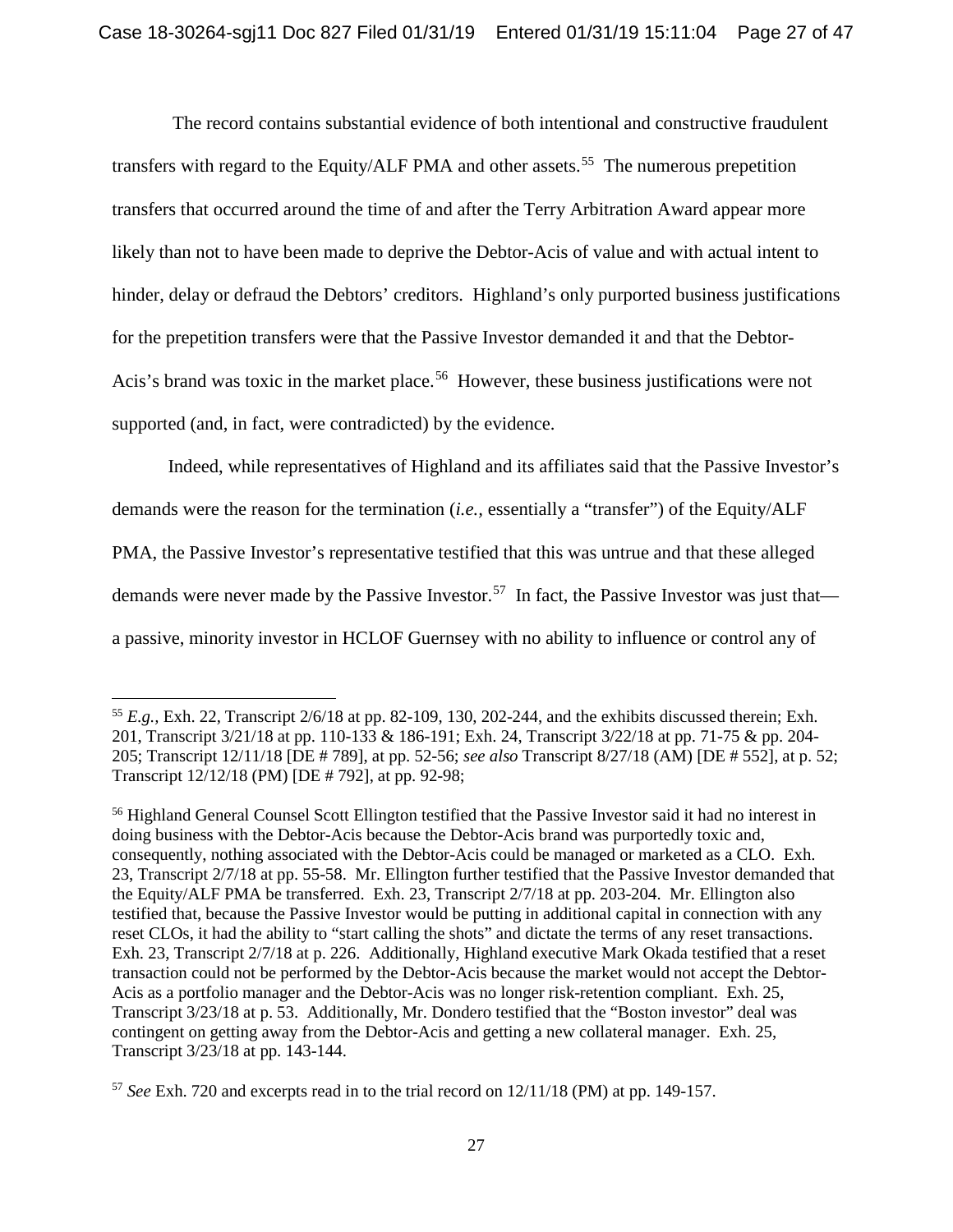the actual investment decisions.<sup>58</sup> The only other business justification Highland and HCLOF Guernsey have suggested for the prepetition transfers was that the Debtor-Acis "was a shell" and not capable of being risk retention compliant.<sup>59</sup> However, Highland portfolio manager Hunter Covitz testified that in October 2017, prior to the Terry Arbitration Award, there was a structure in place that would comply with risk retention.<sup>60</sup> Mr. Covitz could not convincingly distinguish why the "shell" status of the Debtor-Acis was distinguishable from the "shell" status of other Highland-related entities that were the recipients of various fraudulent transfers.<sup>61</sup> Mr. Covitz also subsequently admitted that the Passive Investor did not request that the Debtor-Acis end its involvement with HCLOF Guernsey through the Equity/ALF PMA fraudulent transfer or request that ALF change its name to HCLOF [Guernsey]. $^{62}$  Mr. Covitz's testimony contradicted the testimony provided by Scott Ellington, General Counsel<sup>63</sup> and Mr. Dondero.<sup>64</sup> And, at bottom, if the Debtor-Acis was a thinly capitalized "shell," it appears to be only because Highland systematically made it that way after the Terry Arbitration Award.

The evidence established overwhelmingly that there is a substantial likelihood that the transfers were part of an intentional scheme to keep assets away from Mr. Terry as a creditor. Highland put on an expert, Mr. Greenspan, who testified that he did not consider whether the

<sup>58</sup> Exh. 720, Depo. of Passive Investor representative at pp. 32-33.

<sup>59</sup> Transcript 12/13/18 (AM) [DE # 793], at pp. 55-58.

 $60$  Transcript  $12/13/18$  (AM) [DE # 793], at pp. 77-78.

<sup>61</sup> Transcript 12/13/18 (AM) [DE # 793], at p. 78; Transcript 12/18/18 [DE # 804], at pp. 59-63.

 $62$  Transcript  $12/13/18$  (AM) [DE # 793], at p. 103.

<sup>63</sup> *See* Exh. 23, Transcript 2/7/18 at pp. 177-178.

<sup>64</sup> *See* Ex. 25, Transcript 3/23/28 at pp. 143-44.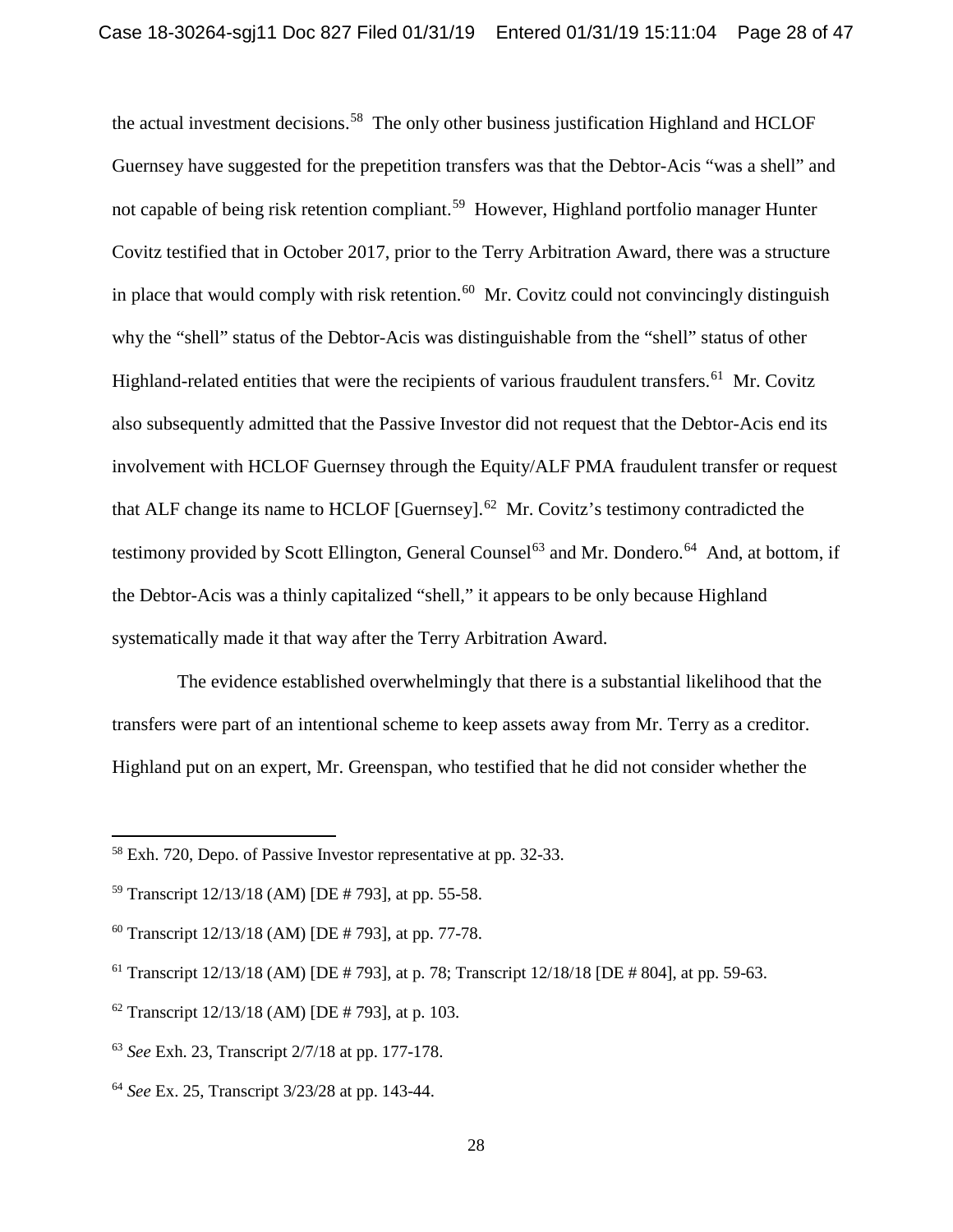Equity/ALF PMA transfer was an "actual" fraudulent transfer, but only considered whether the transfer was "constructively" fraudulent.<sup>65</sup> While Highland has taken the position that termination of the Equity/ALF PMA was not a transfer, Mr. Greenspan testified that the termination of a contract can constitute a transfer and acknowledged that the definition of a transfer in the Bankruptcy Code does not include a value component.<sup>66</sup>

*Balance of Harms.* The Chapter 11 Trustee has also shown the balance of harms weighs in his and the estates' favor in granting the Plan's Temporary Injunction. The Chapter 11 Trustee is entitled to the Temporary Injunction pending resolution of the claims asserted in the Highland Entities Adversary Proceeding. The Chapter 11 Trustee credibly testified that the Temporary Plan Injunction is important to the Plan, because it allows the cash flow from the CLO management to be collected by the Reorganized Debtor, and that is the source of revenue available at this time to pay creditors.<sup>67</sup> Mr. Terry also credibly testified that the Temporary Plan Injunction is a critical component of the Plan necessary to preserve the Debtors' going concern value and allow the Reorganized Debtor to generate new business and repay creditors.<sup>68</sup> Conversely, in this court's view, there is no real harm to Highland or the Co-Defendants because they can ask for a reset under the Plan.<sup>69</sup> Mr. Scott, a director of HCLOF Guernsey, testified that

<sup>&</sup>lt;sup>65</sup> Transcript  $12/12/18$  (PM) [DE # 792], at pp. 116-117 and 161.

<sup>&</sup>lt;sup>66</sup> Transcript  $12/12/18$  (PM) [DE # 792], at pp. 92-98. Section 548(a)(1)(A) of the Bankruptcy Code only requires that a transfer be made with actual intent to hinder, delay or defraud creditors. In the context of an intentionally fraudulent transfer claim, questions of value are immaterial. 11 U.S.C. §  $548(a)(1)(A)$ . The definition of "transfer" under the Texas Uniform Fraudulent Transfer Act ("TUFTA") also does not include a value component. Tex. Bus. & Comm. Code Ann. § 24.002(12) (West, Westlaw through 2017).

 $67$  Transcript  $12/11/18$  (AM) [DE # 789], at pp. 71-72.

<sup>68</sup> Transcript 12/12/18 (AM) [DE # 791], at pp. 40-41, 54-55.

 $69$  Transcript  $12/11/18$  (AM) [DE # 792], at p. 92.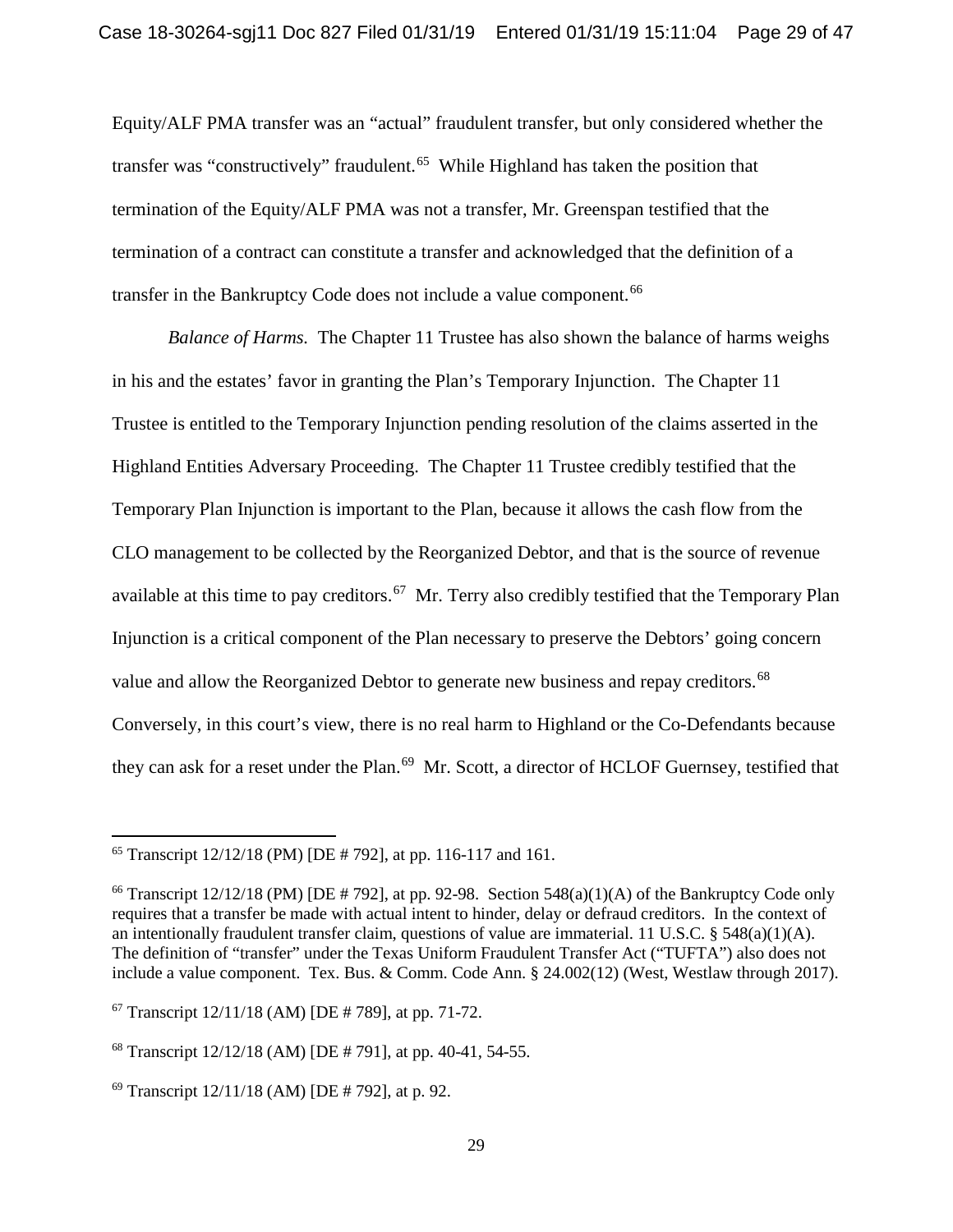HCLOF Guernsey can sell its interest in the subordinated notes in the market.<sup>70</sup> The Chapter 11 Trustee credibly testified that the Temporary Plan Injunction would not impair the value of the subordinated notes because a rational investor would not want to liquidate the Acis CLOs, but rather would acquire them to do a reset under the Plan.<sup>71</sup> Mr. Terry credibly testified that even if the Acis CLOs are not reset, it still does not make sense to redeem the Acis CLOs.<sup>72</sup>

*Public Interest.* Finally, issuance of the Plan Injunction is consistent with public policy. Public policy favors the equitable collecting of a debtor's assets, maximizing the value of those assets, and distributing the proceeds in an orderly fashion in accordance with the priorities and safeguards set forth in the Bankruptcy Code, rather than in an uncontrolled, piecemeal, and potentially wasteful way. Public policy also supports successful reorganizations.<sup>73</sup> The public interest is furthered by confirming a plan that saves the Debtor-Acis's business operations and allows it to pay its creditors under a successful plan of reorganization. The public interest is also furthered by maintaining the status quo through the Temporary Plan Injunction so that the avoidance action relating to the Equity ALF PMA can be determined on its merits. The public interest is not furthered by allowing potential wrongdoers to complete the last step in what appears likely to have been a scheme to strip the Debtor-Acis of its assets, steal its business, and leave it unable to pay creditors. The public interest is not furthered by leaving the Debtors

<sup>70</sup> Exh. 721, Mr. Scott Depo. at p. 28.

<sup>&</sup>lt;sup>71</sup> Transcript  $12/11/18$  (PM) [DE # 790], at pp. 23-24.

 $72$  Transcript  $12/12/18$  (AM) [DE #791], at p. 82.

<sup>73</sup> *Tex. Comptroller of Pub. Accounts v. Transtexas Gas Corp. (In re Transtexas Gas Corp.)*, 303 F.3d 571, 580 (5th Cir. 2002).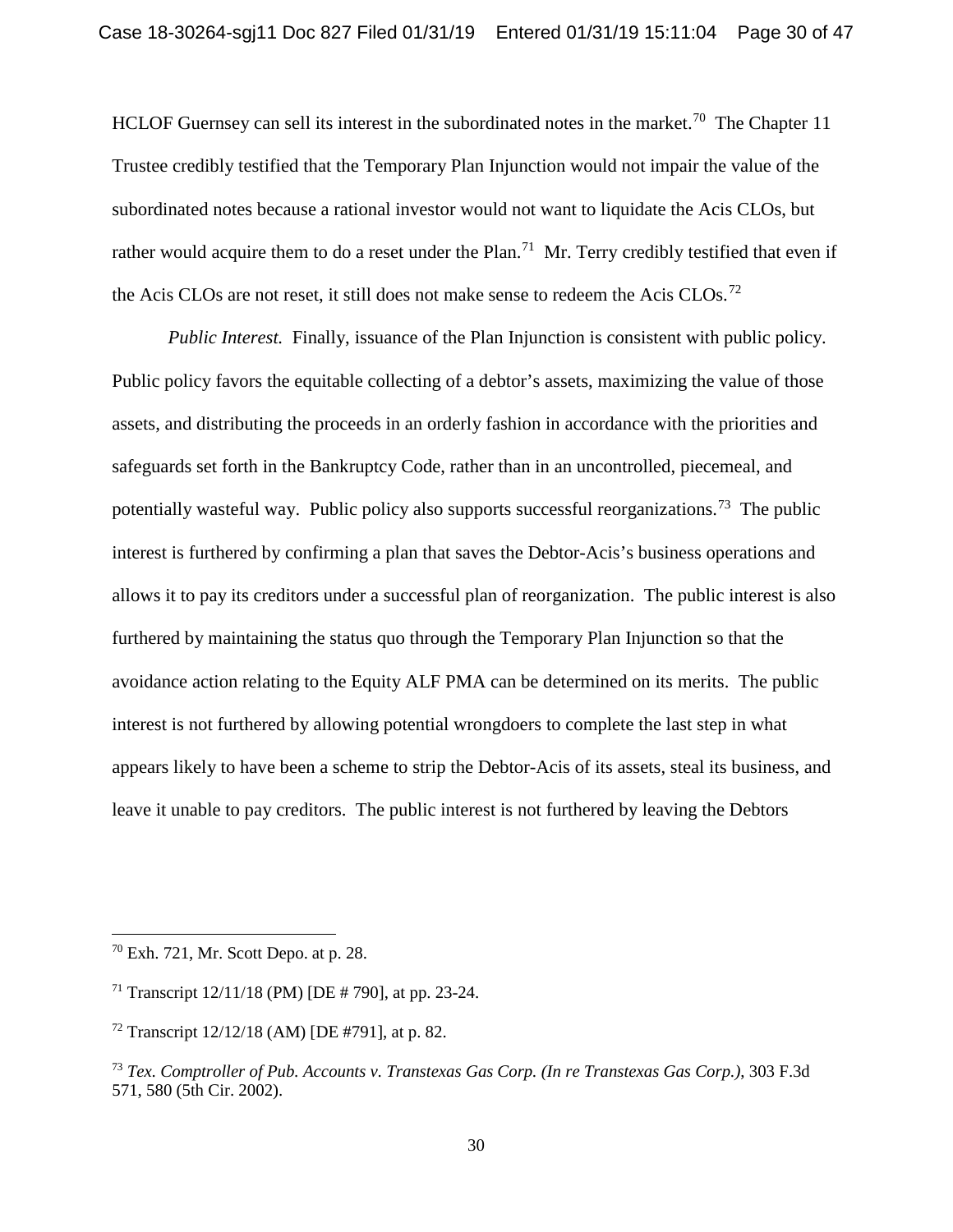without sufficient resources to pursue and effectively litigate potentially valuable causes of action.

In sum, the court finds and concludes that the proposed Plan injunction (including the Temporary Injunction) is legally permissible and justified under all the circumstances. It is narrowly tailored to address the specific harm to which it is directed and comports with governing case and statutory authority and applicable rules of bankruptcy and civil procedure. The Plan Injunction is consistent with Fifth Circuit precedent.<sup>74</sup> Such an injunction would not violate section 524(e) of the Bankruptcy Code. That subsection provides that "discharge of a debt of the debtor does not affect the liability of any other entity on, or the property of any other entity for, such debt."<sup>75</sup> The Plan Injunction would not affect the liability of any entity, or the liability of any property. The injunction would only temporarily prohibit Highland and its Co-Defendants from exercising one form of economic recourse, thereby preserving the status quo while the Chapter 11 Trustee and/or Reorganized Debtor has a fair opportunity to prosecute the

 $75$  11 U.S.C. § 524(e).

 $74$  The Fifth Circuit, in an unpublished opinion, has recognized the propriety of an injunction to preserve the status quo in cases where equitable relief is sought. *See Animale Group v. Sunny's Perfume, Inc.,* 256 F. App'x 707, 709 (5th Cir. 2007) ("Because Defendants seek equitable relief, the district court was authorized to preserve the status quo by entering a limited asset freeze."). The Chapter 11 Trustee's claims in the Highland Entities Adversary Proceeding to avoid fraudulent transfers seek equitable relief. *See United States ex rel. Rahmen v. Oncology Assocs., P.C.,* 198 F.3d 489, 498 (4th Cir. 1999) ("The complaint's request to void transfers as fraudulent—a form of rescission—is also an equitable remedy."); *Dong v. Miller*, No. 16-CV-5836 (NGG) (JO), 2018 U.S. Dist. LEXIS 48506, at \*30-31 (E.D.N.Y. Mar. 23, 2018) ("The setting-aside of a fraudulent conveyance is a form of equitable relief."). *See also Iantosca v. Step Plan Servs.,* 604 F.3d 24, 33 (1st Cir. 2010) (affirming preliminary injunction where creditors had a "colorable claim that appellants' own supposed interest under the settlement rests upon a fraudulent conveyance"); *Seidel v. Warner (In re Atlas Fin. Mortg., Inc.)*, Adv. No. 13-03222, 2014 Bankr. LEXIS 140 at \*10 (Bankr. N.D. Tex. Jan. 14, 2014) (granting preliminary injunction where complaint sought avoidance of fraudulent transfers under the Bankruptcy Code and the Texas Uniform Fraudulent Conveyance Act); *Paradigm Biodevices, Inc. v. Centinel Spine, Inc.*, No. 11 Civ. 3489 (JMF), 2013 U.S. Dist. LEXIS 66858, at \*7 (S.D.N.Y. May 9, 2013) (authority to grant preliminary injunction existed because plaintiff alleged not only a legal claim for money damages, but also an equitable claim to avoid fraudulently transferred assets).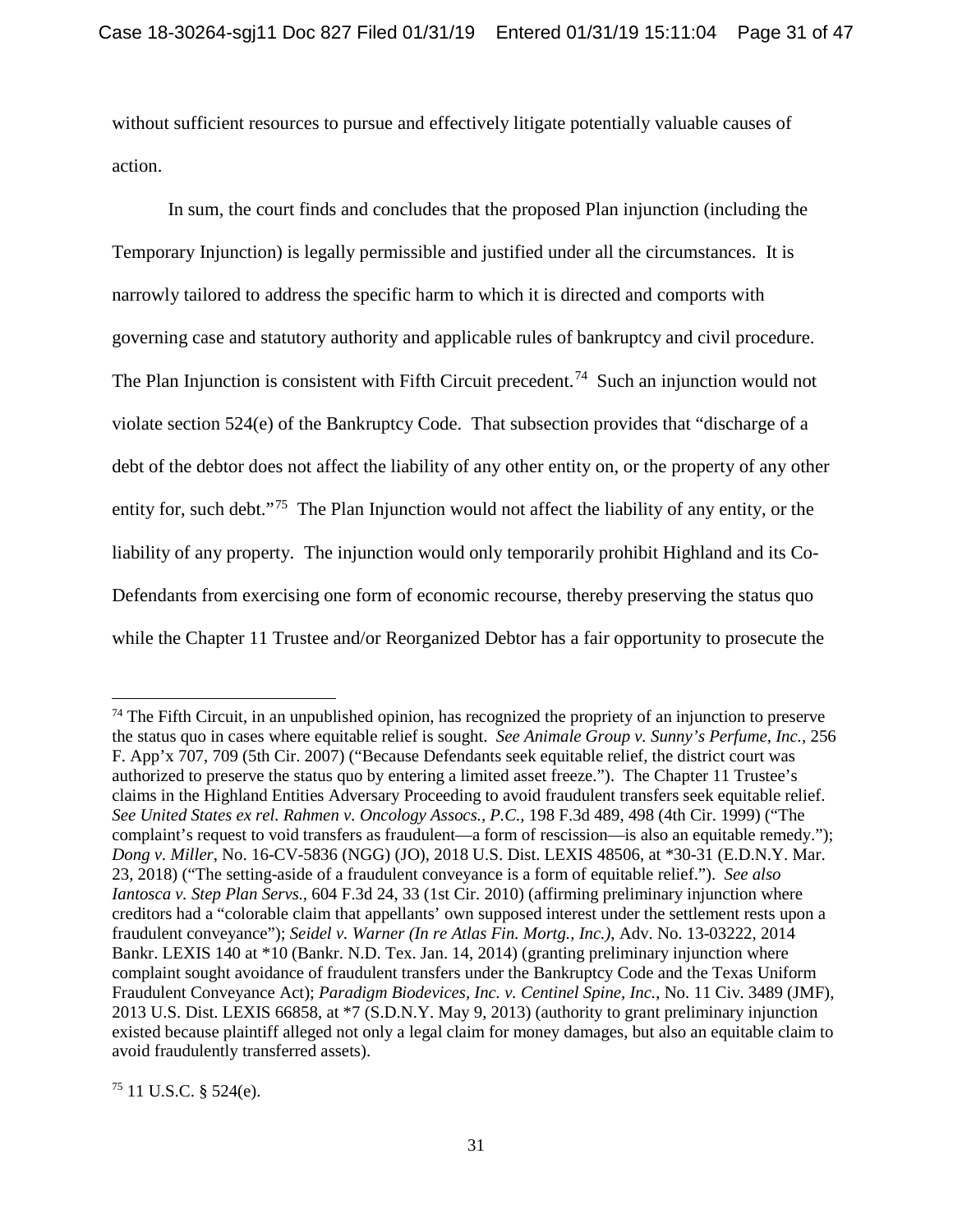Highland Entities Adversary Proceeding.<sup>76</sup> Likewise, the proposed injunction does not contravene any other provision of the Bankruptcy Code or the Bankruptcy Rules.<sup>77</sup> Finally, the Chapter 11 Trustee's avoidance claim relating to the Equity/ALF PMA transfer under TUFTA also provides a statutory basis for injunctive relief.<sup>78</sup>

# 3. Feasibility of the Plan—Specific Findings and Conclusions Regarding Mr. Terry and Brigade.

The Objectors have challenged the feasibility of the Plan.<sup>79</sup> The court finds and

concludes that the preponderance of the evidence supported the feasibility of the Plan. Among

other things, the Chapter 11 Trustee credibly testified that Mr. Terry has an excellent track

record as a portfolio manager, and that there is no reason why Mr. Terry will not be able to

obtain new business—that is, new portfolios to manage which will provide additional revenue

streams for the Reorganized Debtor.<sup>80</sup> The evidence was credible and compelling that Mr. Terry

 $79$  11 U.S.C. § 1129(a)(11).

<sup>76</sup> *See In re Seatco, Inc.*, 259 B.R. 279, 283-84 (Bankr. N.D. Tex. 2001) (approving temporary injunction of suit against nondebtor on guaranty of debt treated in plan).

<sup>77</sup> *Compare Omni Mfg. v. Smith (In re Smith),* 21 F.3d 660, 666-67 (5th Cir. 1994) (disapproving injunction extending time to file proof of claim beyond limits set in Bankruptcy Rules 3003(c)(3) and 9006(b)(1)); *Chiasson v. Bingler (In re Oxford Mgmt.),* 4 F.3d 1329, 1334 (5th Cir. 1993) (disapproving injunction ordering payment that altered distribution scheme set forth in § 726(b)); *Unites States v. Sutton*, 786 F.2d 1305, 1308 (5th Cir. 1986) (disapproving injunction ordering spousal support payments contrary to  $\S$  523(a)(5)).

<sup>78</sup> Tex. Bus. & Comm. Code Ann. § 24.008 (West, Westlaw through 2017) (providing a creditor may obtain "an injunction against further disposition by the debtor or the transferee, or both, of the asset transferred or of other property . . . [or] any other relief the circumstances may require."). TUFTA's injunction provision is construed broadly and courts have found that "[a] claim for fraudulent transfer under Texas law contemplates the issuance of a preliminary injunction." *Sargeant v. Al Saleh*, 512 S.W.3d 399, 413 (Tex. App.—Corpus Christi 2016, no pet.); *accord, Janvey v Alguire*, 647 F.3d 585, 602-03 (5th Cir. 2011).

<sup>&</sup>lt;sup>80</sup> Transcript  $12/11/18$  (AM) [DE # 789], at p. 90 (lines 5-12). Moreover, to the extent there are any gaps, recoveries from the Highland Entities Adversary Proceeding might eventually be available for ongoing operations and payment of creditors.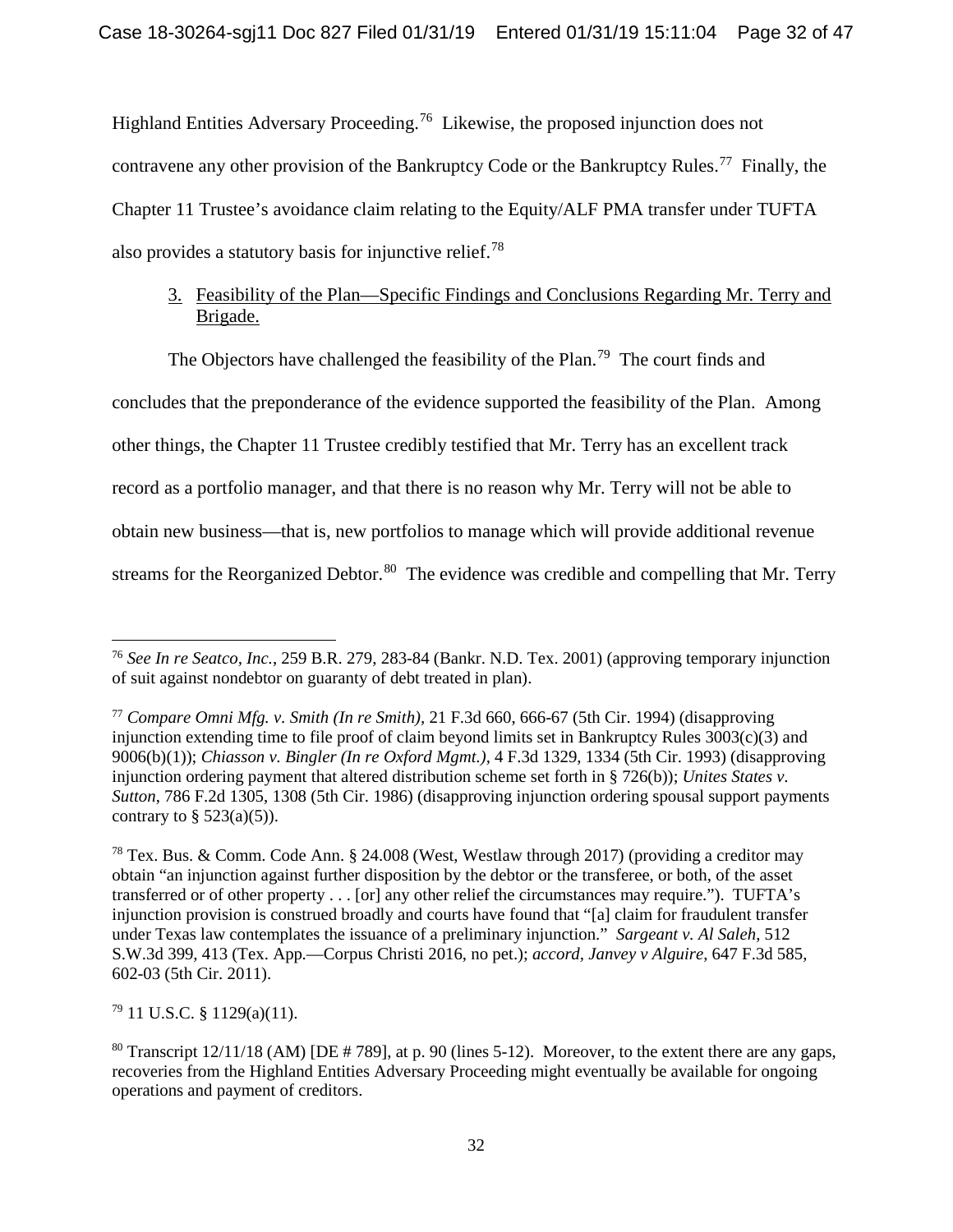will be capable of fulfilling the equity owner position in the Reorganized Debtor (stepping in to essentially run the Reorganized Debtor) and will be able to ensure the feasibility of the Plan. He is well qualified to reorganize the Debtor-Acis. Mr. Terry testified that his role with the Reorganized Debtor will be similar to the role he very successfully performed for the Debtor-Acis.<sup>81</sup> The Debtor-Acis received numerous awards during Mr. Terry's service as the portfolio manager of the Acis CLOs.<sup>82</sup> The arbitration panel that issued the Arbitration Award found that Mr. Terry was terminated for essentially doing the right thing for investors.<sup>83</sup> Mr. Terry credibly testified that numerous market participants have expressed an interest in working with the Reorganized Debtor if the Plan is confirmed.<sup>84</sup>

Moreover, the court finds and concludes that Brigade (who stepped in as sub-advisor in place of Highland during the Bankruptcy Cases and is a registered investment advisor) is qualified to serve as a sub-advisor to the Reorganized Acis. Mr. Jared Worman, a portfolio manager for Brigade,<sup>85</sup> credibly testified that Brigade, founded in the year 2007, currently has \$20 billion of total assets under management, \$5 billion of which consists of six U.S. CLOs, two U.S. CDOs, and three European CLOs.<sup>86</sup> Mr. Worman credibly testified that Brigade has issued 17 CLOs and has reset or refinanced several of them.<sup>87</sup> Mr. Worman and Mr. Terry credibly

<sup>&</sup>lt;sup>81</sup> Transcript  $12/11/18$  (PM) [DE # 790], at pp. 172-73.

<sup>&</sup>lt;sup>82</sup> Transcript  $12/11/18$  (PM) [DE # 790], at pp. 162-163 and Exh. 752.

<sup>&</sup>lt;sup>83</sup> Transcript  $12/11/18$  (PM) [DE # 790], at pp. 161-62.

<sup>84</sup> Transcript 12/12/18 (AM) [DE # 791], at pp. 16-18.

<sup>&</sup>lt;sup>85</sup> Mr. Worman has an undergraduate degree from Emory University and an MBA from Wharton.

<sup>86</sup> Transcript 12/11/18 (PM) [DE # 790], at p. 84.

<sup>&</sup>lt;sup>87</sup> Transcript  $12/11/18$  (PM) [DE # 790], at p. 86.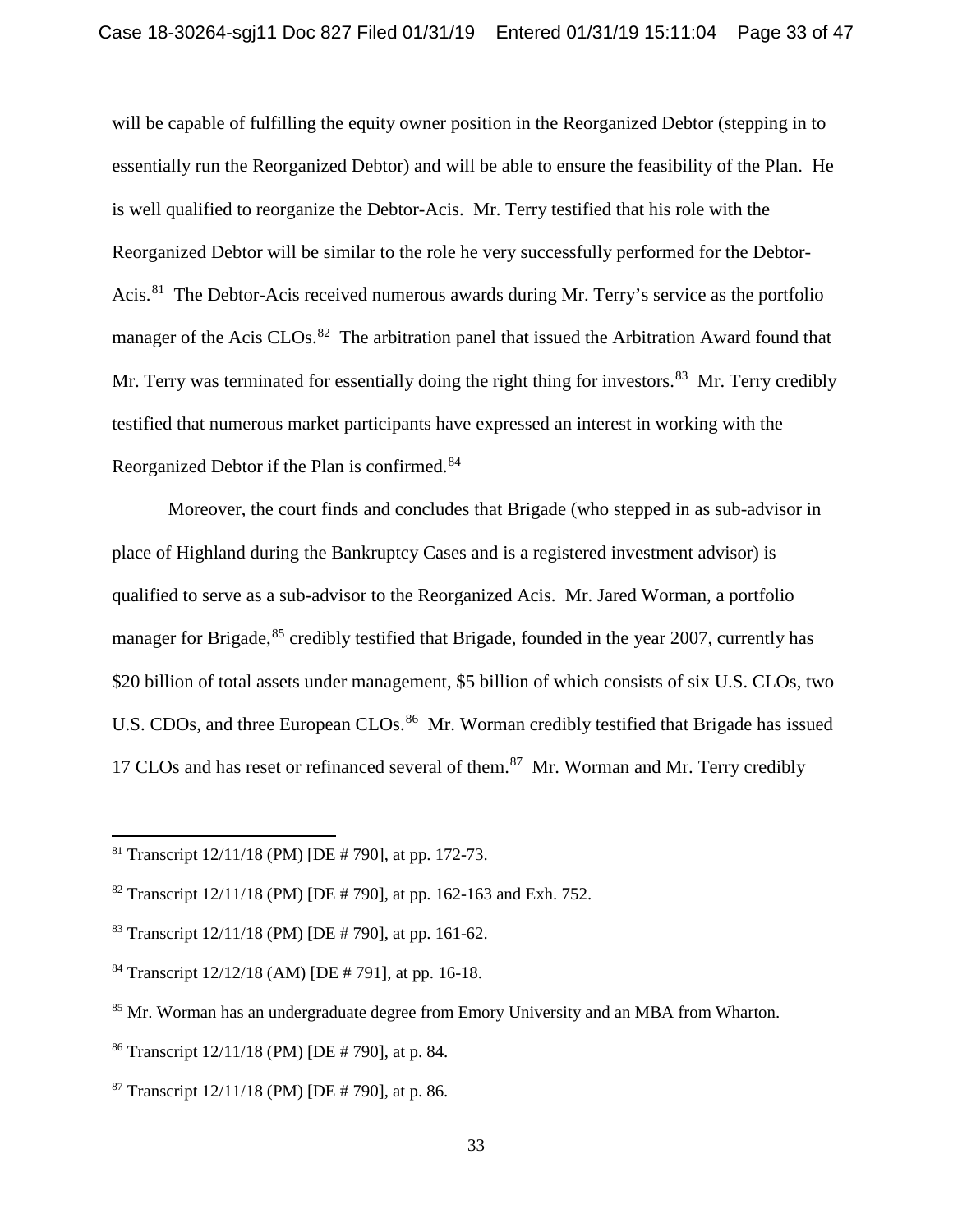testified that Brigade is willing to serve as sub-advisor to the Reorganized Acis for fifteen basis points.<sup>88</sup> Highland attempted to show with evidence and argument that Brigade had made some failed trades since stepping in as sub-advisor to the Acis CLOs and that this perhaps made them unfit to serve in this role. But Mr. Terry credibly testified that the fact that a few failed trades were made by Brigade does not make them unfit to serve as sub-advisor to Reorganized Acis, and that trades out of compliance with the applicable CLO tests occasionally happen, and Brigade has handled them appropriately.<sup>89</sup> In fact, the evidence suggested that at least ten failed trades occurred while Highland was acting as sub-advisor to the Debtor-Acis.<sup>90</sup>

Highland's suggestions that Brigade is not up to the task to manage the Reorganized Debtor are specious. Likewise, HCLOF Guernsey's insistence that it will not be getting the benefit of its bargain if the Acis CLOs are not managed by Highland personnel going forward appears to be a manufactured position aimed at thwarting Mr. Terry at all costs. Not only is there no credible evidence of Brigade mismanagement but, to the contrary, it appears that Highland (prior to the Debtor-Acis's rejection of the Sub-Advisory Agreement and Shared Services Agreement), intentionally liquidated assets of the CLO SPEs and built up cash without reasonable justification. Specifically, Mr. Terry credibly testified that there were \$85 million in purchases in the Acis CLOs in the hours leading up to the entry of the orders for relief, but virtually no purchases of loans in the CLOs afterwards—only sales.<sup>91</sup> And Mr. Worman further

<sup>88</sup> Transcript 12/11/18 (PM) [DE # 790], at p. 89; Transcript 12/12/18 (AM) [DE # 791], at p. 62.

<sup>89</sup> Transcript 12/11/18 (PM) [DE # 790], at pp. 182-83; Transcript 12/18/18 [DE # 804], at pp. 72-73.

<sup>90</sup> *See* Exhs. 727, 728; Transcript 12/11/18 (PM) [DE # 790], at pp. 71-74, 182-83.

<sup>91</sup> Transcript 12/12/18 (AM) [DE # 791], at pp. 18-19, 28-31; Transcript 12/18/18 [DE # 804], at pp. 87- 89; *see also,* Terry Demonstrative.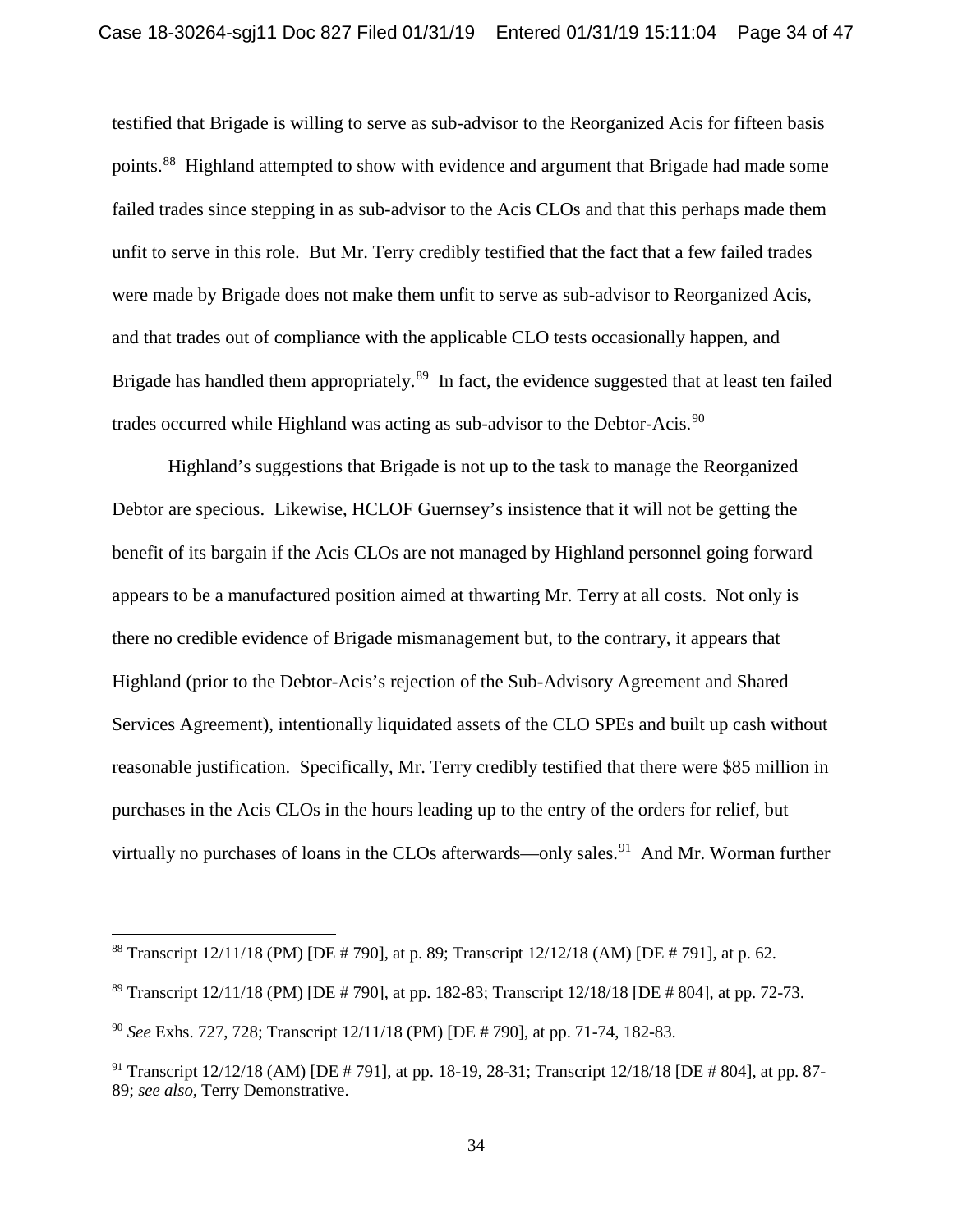credibly testified that Highland, while acting as sub-advisor, allowed approximately \$380 million in cash to build up in the Acis CLOs. Meanwhile, Brigade has subsequently reduced that cash balance by \$280 million to approximately \$100 million.<sup>92</sup> Mr. Worman also credibly testified that Brigade has purchased approximately \$300 million in loans for the Acis CLOs.<sup>93</sup> The Chapter 11 Trustee and Mr. Terry both credibly testified that the build-up of cash in the Acis CLOs while Highland was sub-advisor, rather than the loans acquired by Brigade, left the Acis CLOs without sufficient interest income to make a distribution to the equity holders.<sup>94</sup> Certain contradictory testimony of Hunter Covitz was not convincing that: (a) there were very few conforming loans available to be purchased for the Acis CLOs in the approximately four months that elapsed between the entry of the Order for Relief and the time when Highland was terminated as sub-advisor;<sup>95</sup> and (b) it made more sense to accumulate cash to pay down the AAA notes rather than invest in new loans.<sup>96</sup> The court found more convincing the testimony of Mr. Terry: (a) that there was \$310 billion of performing loans rated above CCC in the S&P loan index in May of 2018 available for purchase in CLO-6 that would have satisfied the weighted average life test; $97$  (b) that Highland purchased loans for CLO-7 that would have satisfied the weighted average life constraints in the Debtor-Acis's CLO-4, CLO-5, and CLO-6;<sup>98</sup> and (c)

 $\overline{a}$ 

<sup>96</sup> Transcript 12/13/18 (AM) [DE # 793], at pp. 13-16.

 $92$  Transcript  $12/11/18$  (PM) [DE # 790], at p. 100.

 $93$  Transcript  $12/11/18$  (PM) [DE # 790], at pp. 70, 94.

<sup>&</sup>lt;sup>94</sup> Transcript 12/11/18 (AM) [DE # 789], at pp. 67-69; Transcript 12/11/18 (PM) [DE # 790], at pp. 70-71; Transcript 12/12/18 (AM) [DE # 791] at pp. 34-37.

<sup>95</sup> Transcript 12/13/18 (AM) [DE # 793], at pp. 12-13.

 $97$  Transcript 12/18/18 [DE # 804], at p. 87.

<sup>98</sup> Transcript 12/18/18 [DE # 804], at pp. 87-88.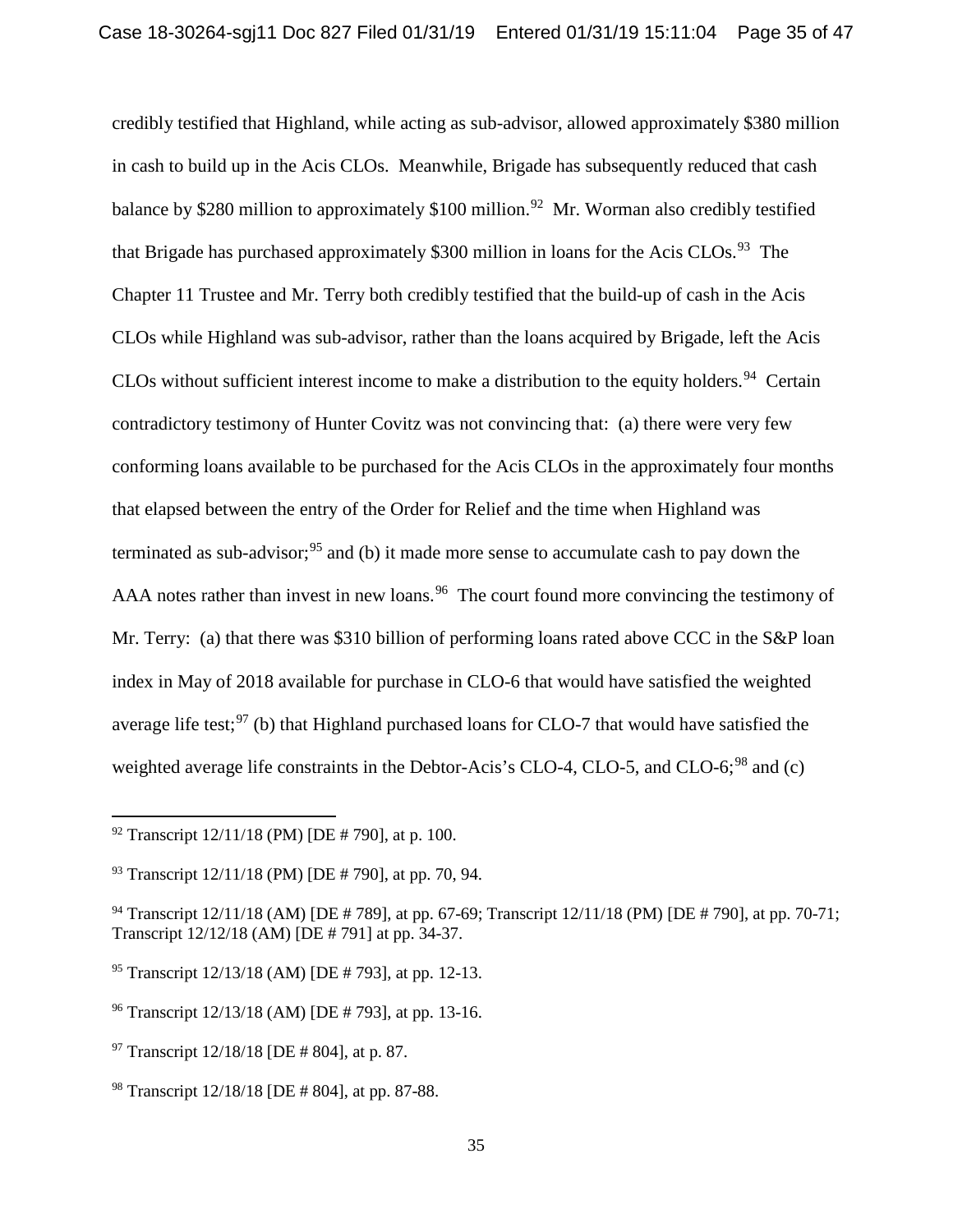that, although there was no change in market conditions, Highland essentially stopped buying collateral for the Acis  $CLOs<sup>99</sup>$  after the entry of the Orders for Relief.<sup>100</sup>

## 4. Resets—Non-impairment of Anyone's Rights.

The Plan only contemplates *consensual* resets of the Acis CLOs—in other words, only if HCLOF Guernsey requests resets.<sup>101</sup> Messrs. Worman and Terry both credibly testified that they believed the Reorganized Acis and Brigade could perform a consensual reset of the Acis CLOs.102 Mr. Terry credibly testified that other asset managers have been able to issue or reset CLOs after a bankruptcy proceeding.<sup>103</sup> Mr. Terry also credibly testified that he wants to come to a resolution with HCLOF Guernsey and consensually reset the Acis CLOs.<sup>104</sup>

HCLOF Guernsey has taken the position that it and its new Passive Investor (new as of mid-November 2017—just before the Bankruptcy Cases) only want to be involved with CLOs that are managed by Highland or Highland affiliates. Is the Plan impairing their rights—to the extent the Plan (and any subsequent re-sets) brings in Brigade as the sub-advisor to the Reorganized Debtor (whereas Highland was in that sub-advisor role before)? It appears no. The

 $\overline{a}$ 

<sup>99</sup> Transcript 12/18/18 [DE # 804], at pp. 88-89.

<sup>&</sup>lt;sup>100</sup> Highland has also argued that the Plan is not feasible because the administrative expense claims are extremely high (to which the Chapter 11 Trustee responds, it is of Highland's making, since Highland has objected to literally every action proposed by the Chapter 11 Trustee). The court does not believe there is a legitimate feasibility problem here. Not only has the court not ruled yet on final professional fee applications, but the Chapter 11 Trustee represented that certain professionals have agreed to defer their fees (beyond payment in full on the Effective Date) as necessary.

<sup>101</sup> *See* Plan § 6.08.

<sup>&</sup>lt;sup>102</sup> Transcript 12/11/18 (PM) [DE # 790], at pp. 86-90, 176-178; Transcript 12/12/18 (AM) [DE # 793], at pp. 16-18.

<sup>103</sup> Transcript 12/11/18 (PM) [DE # 790], at pp. 179-180.

<sup>104</sup> Transcript 12/18/18 [DE # 804], at p. 74.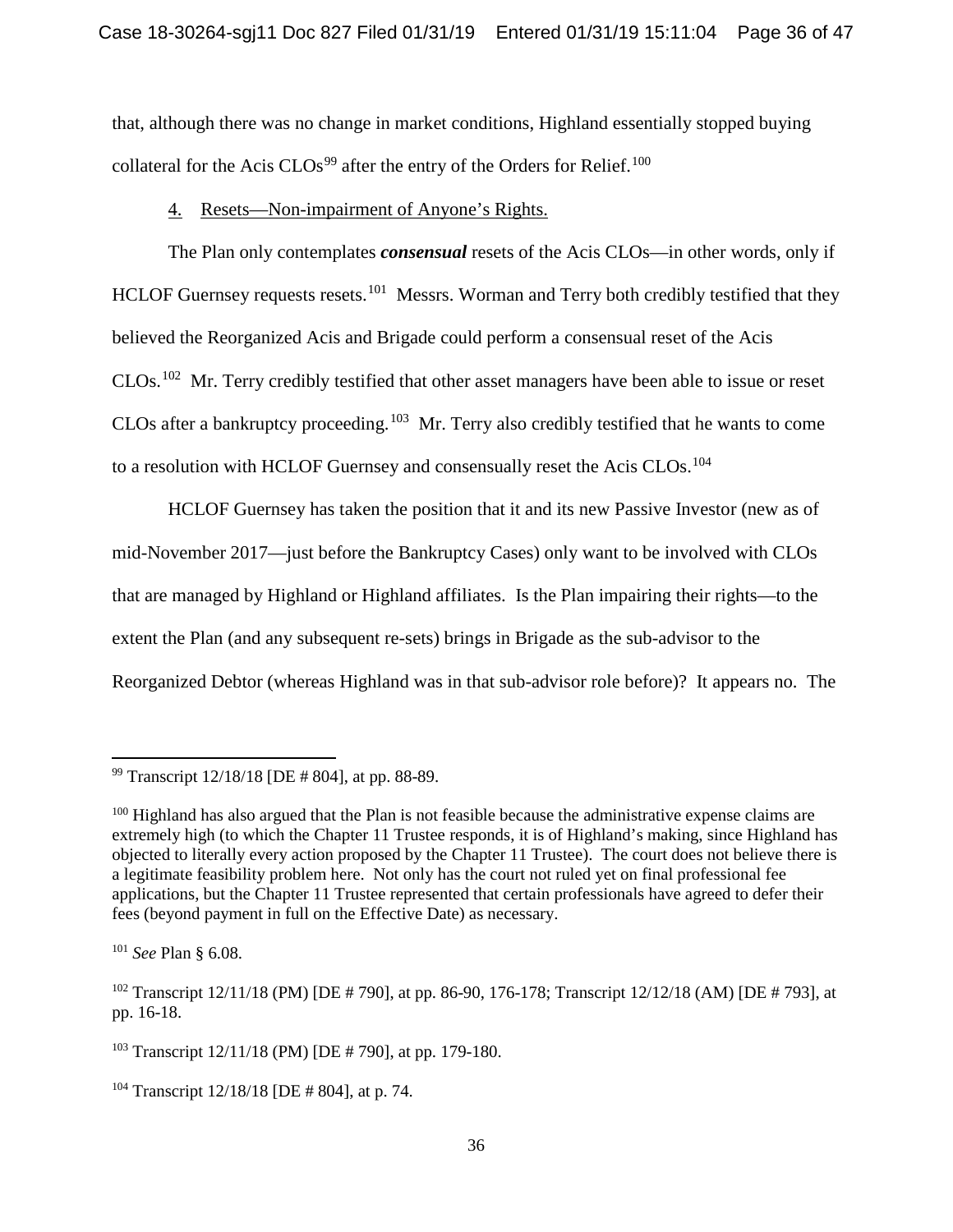Offering Memorandum between HCLOF Guernsey and the Passive Investor, dated November 15, 2017, pursuant to which the Passive Investor agreed to invest in HCLOF Guernsey, provided that there may be a change in circumstances following the date of the Offering Memorandum and that any forward-looking statements in the Offering Memorandum involved risks and uncertainties "because they relate to events and depend on circumstances that may or may not occur in the future."<sup>105</sup> Heather Bestwick, one of the HCLOF Guernsey directors, testified that the Offering Memorandum does not require HCLOF Guernsey to invest only in Highlandmanaged funds<sup>106</sup> and instead expressly provides that HCLOF Guernsey will invest in "CLOs managed by other asset managers."<sup>107</sup> Another witness, Mr. McGuffin, testified that the HCLOF Guernsey directors' fiduciary duties require them to act independently and objectively in the best interests of HCLOF Guernsey, and also require them to consider a change in circumstances.<sup>108</sup> HCLOF Guernsey's counsel, HCLOF Guernsey's director, and the Passive Investor have all testified that they would consider doing a reset with the Reorganized Acis in the event the Plan is confirmed. $109$ 

Mr. Terry credibly testified that a reset of the Acis CLOs can occur after the expiration of the reinvestment periods of the Acis  $CLOs.$ <sup>110</sup> The Plan is feasible regardless of whether a reset of the Acis CLOs is requested by HCLOF Guernsey. Messrs. Phelan and Terry both credibly

<sup>105</sup> *See* Exh. 90, HCLOF Guernsey Offering Memorandum, at pp. 4-5.

<sup>106</sup> *See* Exh. 719, Bestwick Depo., at pp. 109, 118-121.

<sup>107</sup> *See* Exh. 90, HCLOF Offering Memorandum, at p. 12**.**

<sup>108</sup> Transcript 12/13/18 (PM) [DE # 794], at pp. 142-145.

<sup>109</sup> *See* Exh. 602, p. 12 of 70 (statement by HCLOF Guernsey's Counsel); Exh. 719 at pp. 166-167 (Heather Bestwick); Exh. 720, p. 72.

<sup>&</sup>lt;sup>110</sup> Transcript  $12/18/18$  [DE # 804], at pp. 82-83.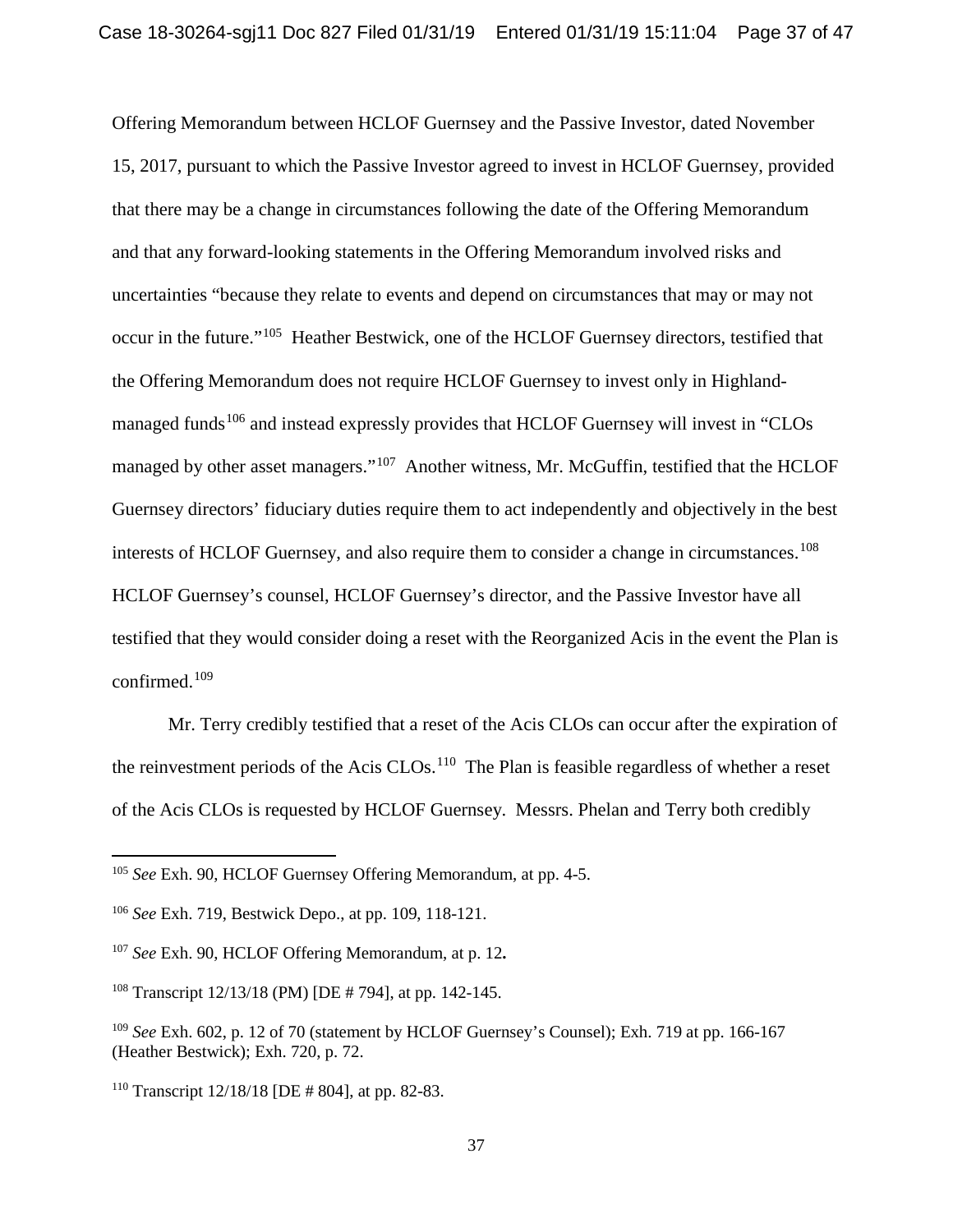testified that the Reorganized Debtor will have cash flow from multiple potential sources including the revenues from the CLO PMAs with the Acis CLOs, potential new business developed by the Reorganized Acis, and the outcome of any potential litigation claims.<sup>111</sup>

### **VI. General Credibility Assessments.**

In ruling in a contested matter such as confirmation, and weighing the preponderance of the evidence, the credibility of witnesses and contradictions in their testimony naturally can be significant. Here, there were some noteworthy problems and contradictions with some of the testimony provided by the Objectors' witnesses. They are summarized below.

### 1. Scott Ellington: A Seemingly Manufactured Narrative to Justify Prior Actions.

Scott Ellington testified on February 7, 2018 at the trial on the involuntary petitions, and the court was asked to consider his testimony again in connection with confirmation (he did not attend the confirmation hearing). He is the General Counsel, Chief Legal Officer, and a Partner at Highland. Mr. Ellington testified that the Debtor-Acis's name is "toxic" in the market place and that, due to the litigation with Mr. Terry and allegations in that litigation, "nothing can be associated with the Acis brand and be managed as a CLO or marketed as a CLO."112 Mr. Ellington elaborated that it had been determined in late 2016 or 2017 that re-sets or re-financings of the Acis CLOs were a prudent thing to pursue (in fact, there was indeed a trend of refinancings and resets for this vintage of CLOs in the market place) and, in connection with that, the Debtor-Acis's contracts and assets needed to be diverted to different, newly created entities because: (a) the "Acis" name was toxic and underwriters and investors were not going to

<sup>&</sup>lt;sup>111</sup> Transcript  $12/11/18$  (AM) [DE # 789], at pp. 72, 88-90; Transcript  $12/12/18$  (AM) [DE # 791], at p. 53.

 $112$  Exh. 23, p. 55 (line 17) through p. 56 (line 7); p. 98 (lines 8-12).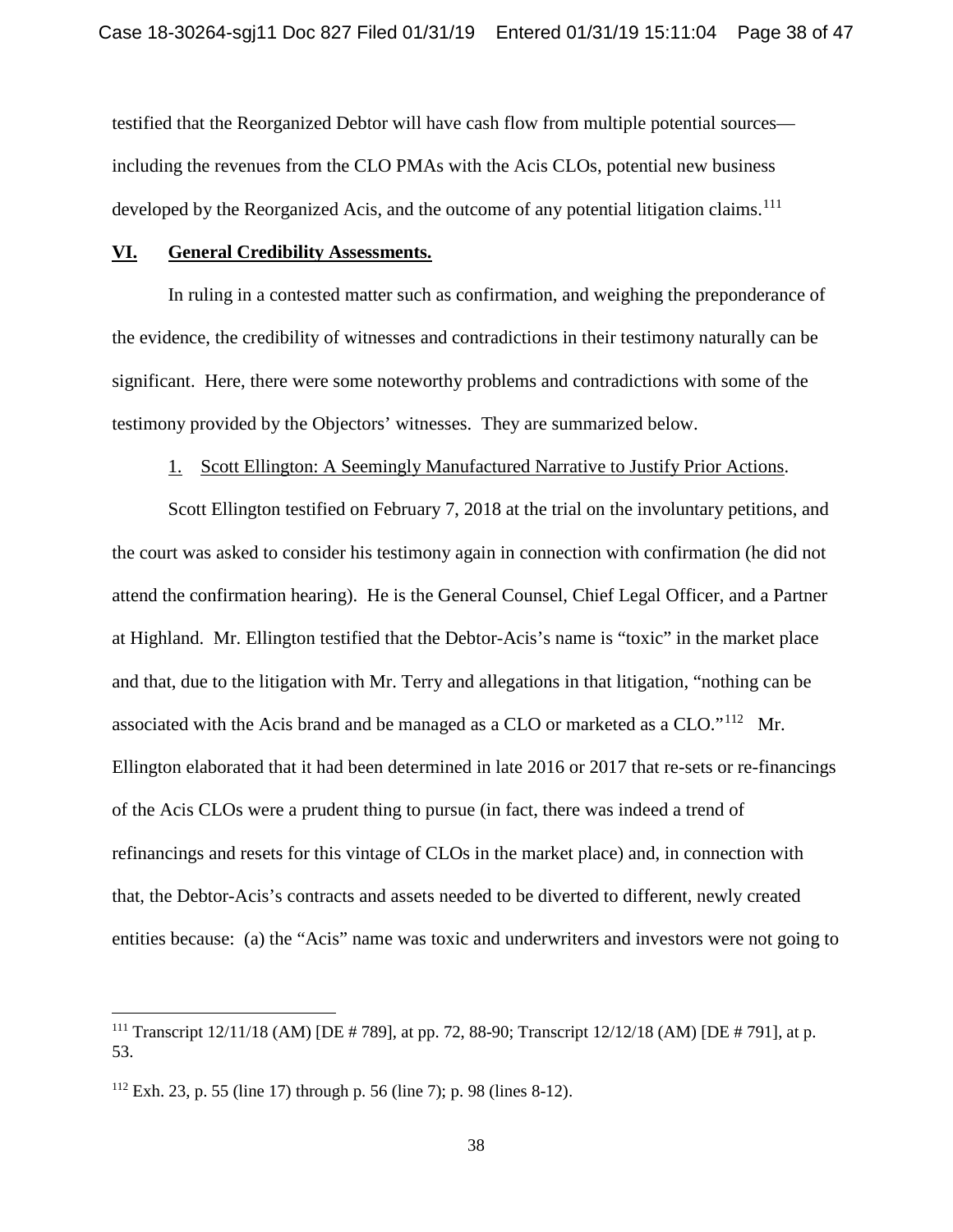be interested in re-financings or resets for CLOs managed by the Debtor-Acis;<sup>113</sup> and (b) the new Passive Investor wanted the Debtor-Acis out of the picture.<sup>114</sup> Mr. Ellington further elaborated: "The equity, you know, calls the tune, so to speak, in terms of the CLO  $\dots$ "<sup>115</sup> In summary, an overarching theme of Mr. Ellington's testimony was that the Debtor-Acis was tainted or toxic in the marketplace and the Passive Investor wanted the Debtor-Acis out of the picture—thus, this was the motivation for the prepetition transactions orchestrated by Highland prior to the Bankruptcy Cases. The problems with the Scott Ellington testimony were at least two-fold. First, there is no credible evidence that the Debtor-Acis is/was toxic in the market place. In fact, in April 2017 (well after the litigation with Mr. Terry commenced), the Debtor-Acis issued a new CLO (CLO-7). And in market publications as recently as August 21, 2017, Highland was touting the *Acis* structure stating "our vehicle will allow us to issue between six and 12 CLOs over the next few years."116 Second, the Passive Investor denies demanding that the Debtor-Acis be removed as the CLO manager. Term sheets as recent as August 21, 2017 contemplated the Debtor-Acis as the continuing portfolio manager of CLOs, with apparently no protestations by the Passive Investor. $117$ 

<sup>113</sup> *E.g., Id.* at p. 177 (line 21) though p. 178 (line 12); p. 184 (lines 13-17) ("The underwriters in this case, Mizuho, Goldman, et al., the equity, they said we want every possible relation to anything that could be legacy Acis or Acis-related affiliates to be severed").

<sup>&</sup>lt;sup>114</sup> *Id.* at p. 202 (lines 11-13) ("we have third-party investors that said we don't want to be involved in this brand; and their equity is one of the reasons that new CLOs can be launched"); p. 203 (lines 7-8) ("It was call the deal and terminate the CMAs or transfer the CMAs"); p. 223 (lines 8-12) ("Because if the involuntary remains, and I'm just – I'm just being frank – we've already been told by equity holders, including the separate account, BBK, that you may have seen on some of the exhibits, they're pulling everything.").

 $115$  *Id.* at p. 74 (lines 3-6).

 $116$  Exh. 801, pp. 3 & 5.

 $117$  Exh. 802, p.1.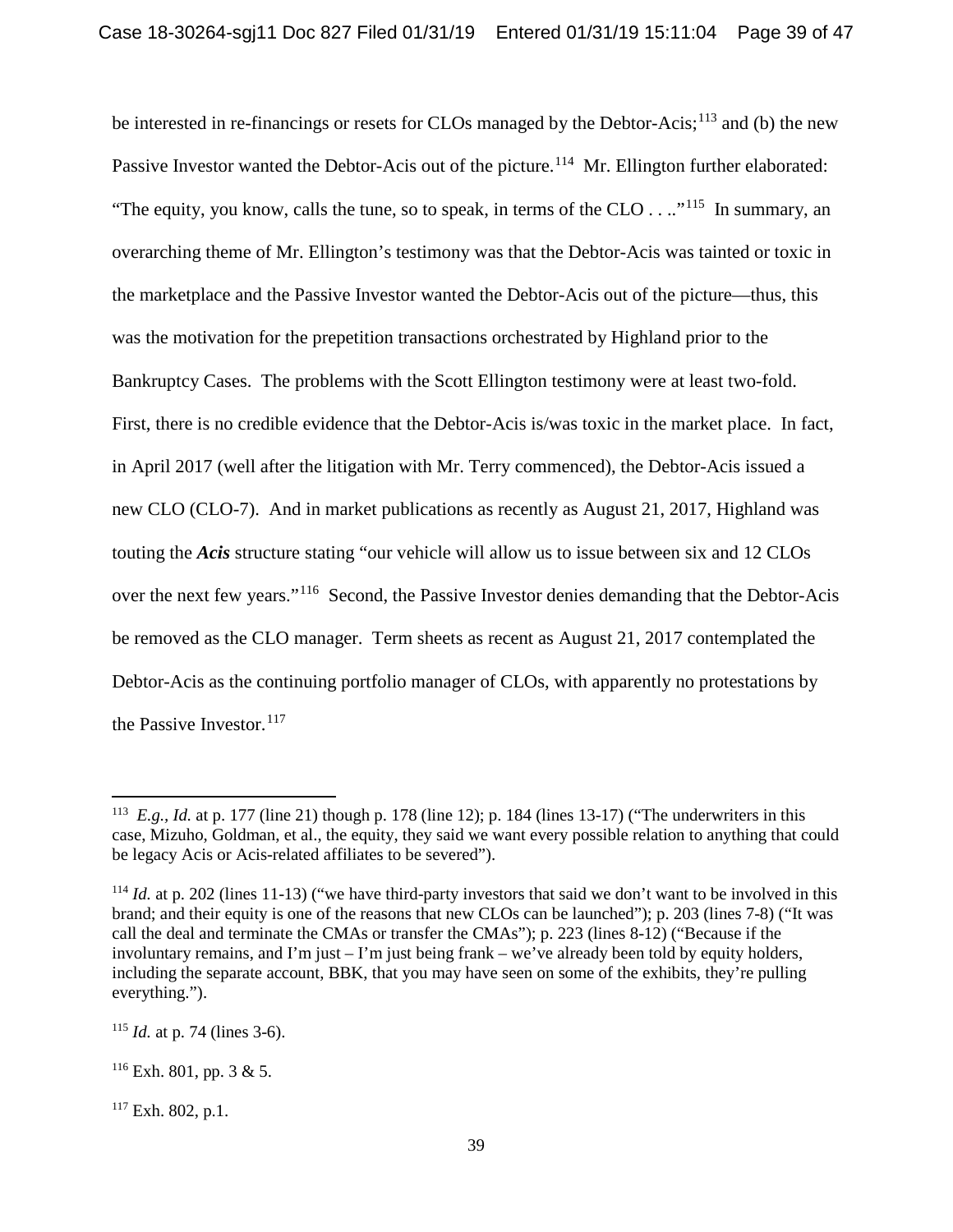### 2. Michael Pugatch: The Passive Investor Made Into a Scapegoat.

The reality is that Highland, indeed, started working on the concept of doing resets of some of the older vintage Acis CLOs in at least early 2017 (and perhaps late 2016). Highland, in fact, completed a reset of one Acis CLO in April 2017 (with the Debtor-Acis still in place as the portfolio manager for that reset in April 2017). As part of that process of implementing resets for the Acis CLOs, Highland worked on bringing in a new investor or investors to have a share of the equity tranche of the Acis CLOs. Highland finally obtained the commitment of the Passive Investor in November 2017, after starting initial discussions with them in the second quarter of 2017.<sup>118</sup> A representative for the Passive Investor referred to itself as "passive" in a deposition.119 Concepts and documentation for the Passive Investor's investment in the Acis CLOs were discussed for a while during 2017. As recently as August 2017, the negotiations with the Passive Investor appeared to contemplate the Debtor-Acis still as the portfolio manager for the CLOs.<sup>120</sup> Then the arbitration trial with Mr. Terry began in September 2017 and the Terry Arbitration Award was issued on October 20, 2017. Suddenly, it appears that the dismantling of the Debtor-Acis began with all deliberate speed. The court believes, based on the totality of the evidence, that it was Highland who did not want the Debtor-Acis as CLO manager going forward, so that Highland could keep reaping the benefits of the reset CLOs. Specifically, when deposed on the topic, a representative for the Passive Investor, Mr. Pugatch, denied the accuracy of Mr. Ellington's testimony, stating that the Passive Investor "viewed Acis and Highland as interchangeable from the perspective of the—you know, the actual investment

<sup>118</sup> *See* Exh. 720, Pugatch Deposition Transcript dated November 27, 2018, p. 18, lines 14-20.

<sup>&</sup>lt;sup>119</sup> *Id.* at p. 22 (lines 2-3) ("we're you know, 49 percent sort of passive minority investor").  $120$  Exh. 802, p. 1.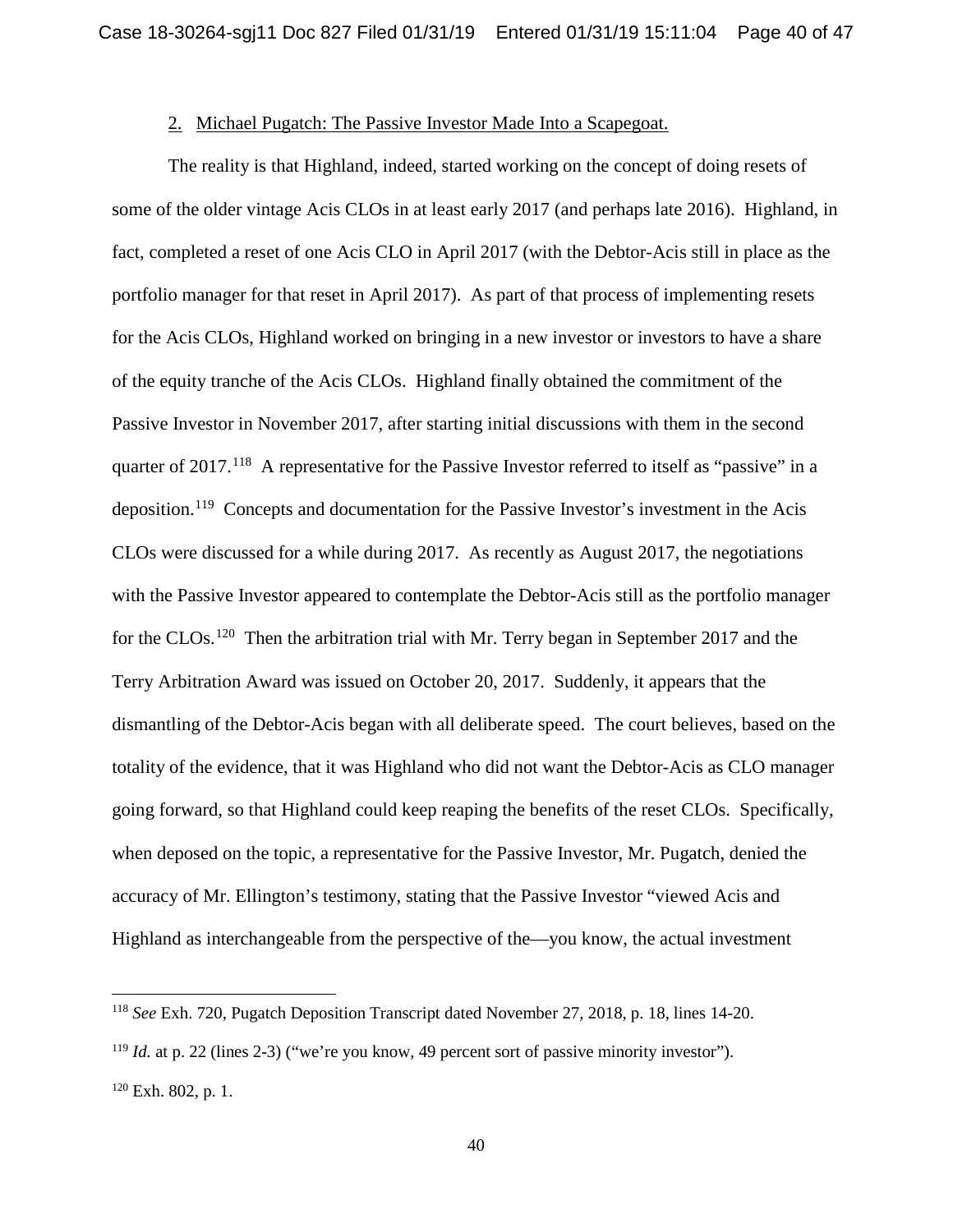opportunity."121 When asked, "Are you aware that Scott Ellington, general counsel for HCM, testified that [the Passive Investor] said with absolute certainty that they had no interest in doing business with Acis because the Acis brand was purportedly toxic and, consequently, nothing associated with Acis could be managed or marketed as a CLO?" Mr. Pugatch testified that he had read that testimony and that the statement was not true.<sup>122</sup> He further stated that "the ultimate sort of name change did not come from [the Passive Investor]."123 In fact, when further asked whether the Passive Investor knew why Acis CLO Funding Limited changed its name to Highland CLO Funding Limited (*i.e.,* HCLOF Guernsey), Mr. Pugatch testified, "We were told that it was a change in the brand or the name, as requested by Highland."<sup>124</sup> And when asked "Did [the Passive Investor] request that the name be changed?" he answered "No."<sup>125</sup> When asked whether the Passive Investor considered "Acis toxic in the industry?" Mr. Pugatch answered: "No. What I would say is, when the suggested name change did occur, there were commercial reasons given to us as to why that would be beneficial in terms of the ongoing management of those CLOs and the intended investment thesis around the investment that we had made, which seemed to make commercial sense."<sup>126</sup> When Mr. Pugatch was asked, "Those reasons were given by Highland, correct?" he replied "Correct" and confirmed that they were not demanded by the Passive Investor.<sup>127</sup> Mr. Pugatch was emphatic that the Passive Investor was

- <sup>125</sup> *Id.* at p. 28 (lines 1-3).
- <sup>126</sup> *Id.* at p. 32 (lines 1-8).
- <sup>127</sup> *Id.* at p. 32 (lines 9-12).

<sup>121</sup> *Id.* at p. 30 (lines 19-20).

<sup>122</sup> *Id*. at p. 31 (lines 6-19).

<sup>123</sup> *Id.* (lines 24-25).

<sup>124</sup> *Id.* at p. 27 (lines 24-25).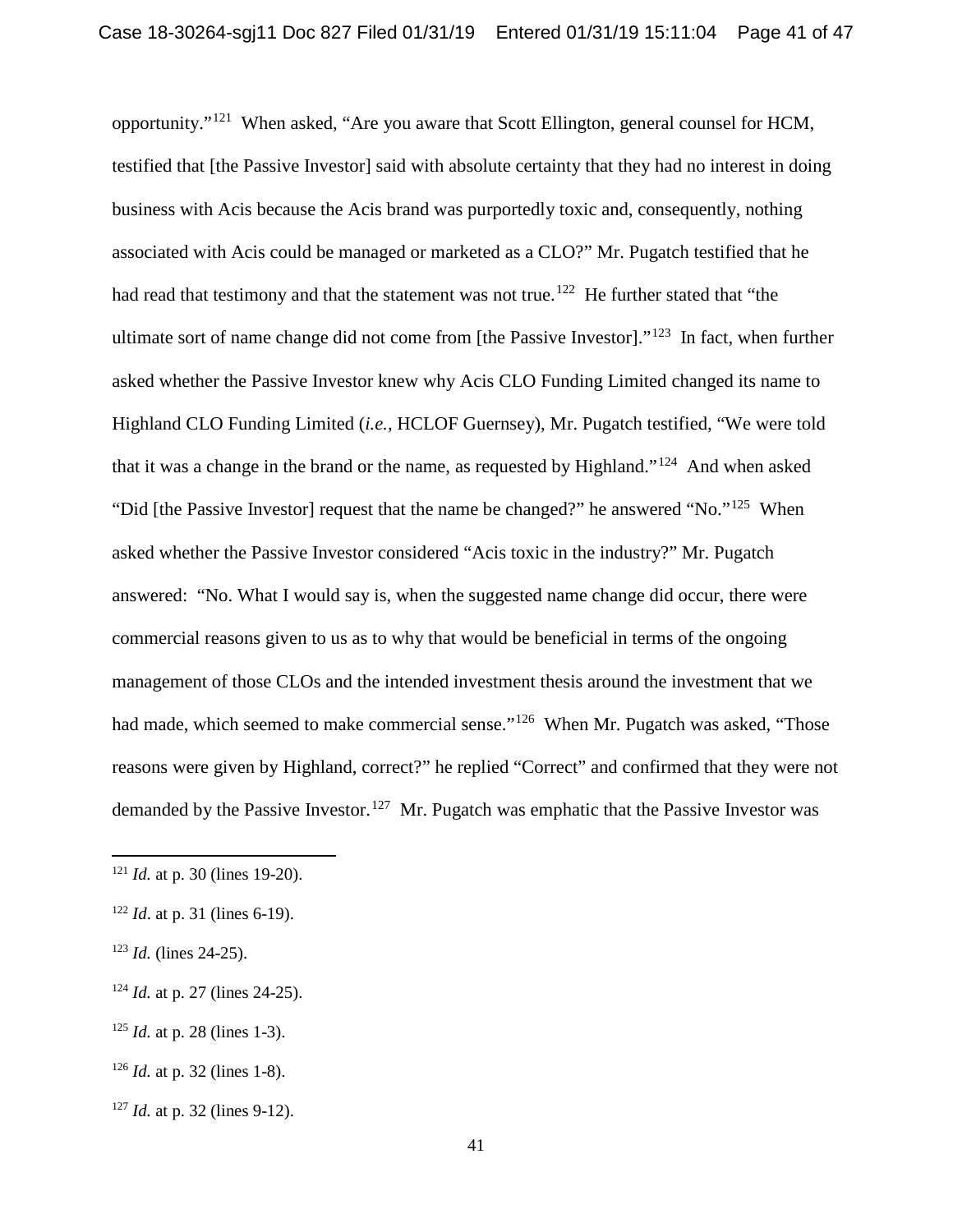just that—a passive investor—that did not have the ability to "start calling the shots" and dictate the terms of any reset transactions.<sup>128</sup> When asked if the Passive Investor was concerned about the Terry Arbitration Award, Mr. Pugatch replied: "The award itself, no. I think the only thing we were concerned about or focused on was that vis-à-vis our equity investment in Highland CLO Funding Limited and, in turn, the equity that that vehicle held in the various CLOs was appropriately, you know, ring-fenced or not exposed to any potential damages or economic loss in value as a result of that arbitration award." $129$ 

The Passive Investor further testified that Brigade has "a fine reputation in the market" but that it had no interaction with them historically.<sup>130</sup> The Passive Investor also testified that it was concerned about the cash buildups that had happened recently due to actions while Highland had still been the sub-advisor on the Acis CLOs.<sup>131</sup>

## 3. The Seemingly Rehearsed Testimony of the Two HCLOF Guernsey Witnesses.

The court was presented with video depositions of HCLOF Guernsey's two nonexecutive directors (*i.e.*, its only directors): Mr. William Scott<sup>132</sup> and Ms. Heather Bestwick.<sup>133</sup> It was very apparent to the court that HCLOF Guernsey is controlled by Highland in every way. Putting things in the kindest way possible, Mr. Scott and Ms. Bestwick appear to be nominal figureheads who are paid to act like they are in charge, while they are not. They are both

<sup>128</sup> *Id.* at p. 32 (lines 16-17); pp. 33-35.

<sup>129</sup> *Id.* at p. 43 (lines 3-9); p. 89.

<sup>130</sup> *Id.* at p. 68 (lines 11-13).

<sup>131</sup> *Id.* at p. 82, lines 9-24.

<sup>132</sup> *See* Exh. 721.

<sup>133</sup> *See* Exh. 719.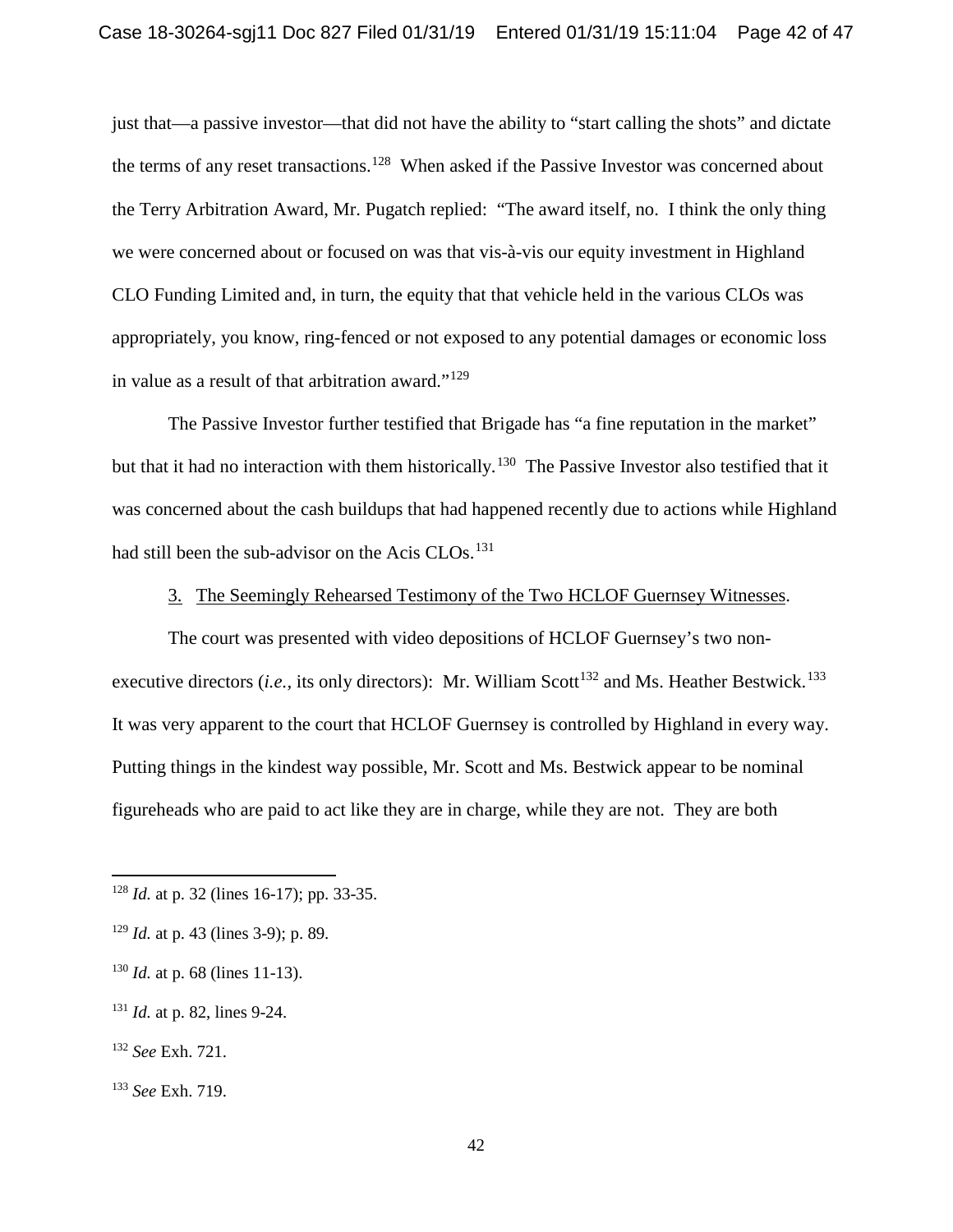basically professional directors-for-hire, for companies that choose to form/organize in the nation of Guernsey.

Ms. Bestwick testified that she is a nonexecutive director for six companies in Guernsey (none of the others are in the CLO business).<sup>134</sup> She testified that she earned £35,000 per year to serve as a director of HCLOF Guernsey.<sup>135</sup> She testified that she was selected by Highland<sup>136</sup> and that Highland also made the decision to hire HCLOF Guernsey's law firm in the Bankruptcy Cases.137 Ms. Bestwick, when questioned as to why the Equity/ALF PMA it had with the Debtor-Acis was terminated shortly after the Terry Arbitration Award was issued, testified that she was told it was "a condition precedent to the new Passive Investor" coming in and that she was told this by Highland.<sup>138</sup> She also testified that she had never talked to the Passive Investor (who, of course, is a 49% owner of HCLOF Guernsey)<sup>139</sup> or Grant Scott (the trustee of the charitable organization that owns 49% of HCLOF Guernsey).<sup>140</sup> She reiterated that she only talks to Highland employees. She also was under the impression that terminating the Equity/ALF PMA would improve marketability of the CLOs going forward but that it was the same people and "business as usual for us."<sup>141</sup> She testified that she learned of the Terry

l

<sup>139</sup> *Id*. at p. 188 (lines 12-15).

<sup>134</sup> *Id.* at pp. 7-8; p. 21 (line 5) through p. 22 (line 20); p. 26 (lines 10-12).

<sup>135</sup> *Id.* at p. 43 (lines 18-19).

<sup>136</sup> *Id.* at p. 42 (lines 17-25).

<sup>137</sup> *Id.* at p. 53 (lines 7-20).

<sup>138</sup> *Id.* at p. 16 (line 13) through p. 17 (line 23); p. 58 (line 21) through p. 60 (line 17).

<sup>140</sup> *Id.* at p. 188 (line 19) through p. 189 (line 9).

<sup>141</sup> *Id.* at p. 189 (lines 12-15); p. 200 (line 22)*.*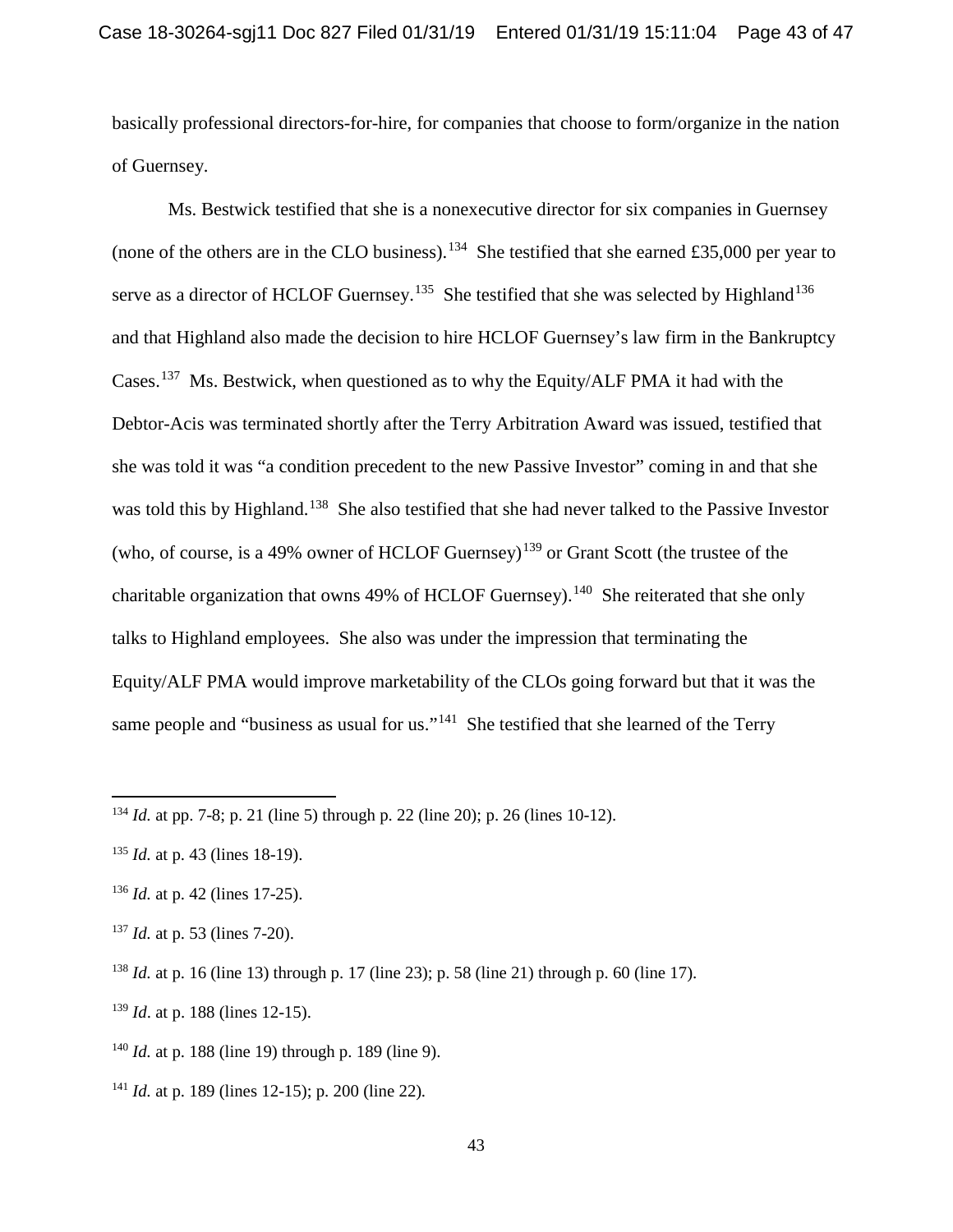Arbitration Award in mid-April 2018 (some six months after the fact)<sup>142</sup> and "[y]ou'd have to ask Highland"<sup>143</sup> why it did not inform her sooner. Her testimony was clear that she defers to Highland on everything, stating that as directors they were "heavily reliant on our service providers, and that means Highland."144 With regard to a lawsuit that HCLOF Guernsey filed against Mr. Terry in Guernsey during the Bankruptcy Cases, she testified that it was neither her nor the other director, William Scott's, idea.

Mr. Scott, the other HCLOF Guernsey director, is a "professional director" for 10-15 Guernsey companies<sup>145</sup>—all of which are "paying assignments."<sup>146</sup> He became rather incensed when testifying, at the suggestion that he and Ms. Bestwick were not in control of HCLOF Guernsey, stating that board minutes and other documents would show that they took a great level of interest in running the company.<sup>147</sup> He testified that he earned £40,000 per year to serve as a director of HCLOF Guernsey and that, due to the extra work of the Bankruptcy Cases, he also was charging another £350 per hour, after the first 35 hours<sup>148</sup> (the court notes, anecdotally, that it required participation in court hearings by a director of HCLOF Guernsey each time that HCLOF Guernsey took a position in court). Mr. Scott confirmed that he was not aware of the litigation with Mr. Terry nor the Acis Bankruptcy Cases until April 2018.<sup>149</sup> He also testified

 $\overline{a}$ 

<sup>147</sup> *Id.* at p. 13 (lines 1-12); p. 22 (line 23) through p. 23 (line 12).

<sup>142</sup> *Id.* at p. 61 (lines 3-19); p. 130 (line 14) through p. 136 (line 2).

<sup>143</sup> *Id.* at p. 137 (line 21).

<sup>&</sup>lt;sup>144</sup> *Id.* at p. 152 (lines 18-19).

<sup>145</sup> *See* Exh. 721 at p 8 (line 9) through p. 9 (line 5); p. 79 (lines 20-25).

<sup>146</sup> *Id.* at p. 80 (lines 3-5).

<sup>148</sup> *Id.* at p. 80 (lines 6-18).

<sup>149</sup> *Id.* at p. 132 (line 20) through p. 135 (line 10).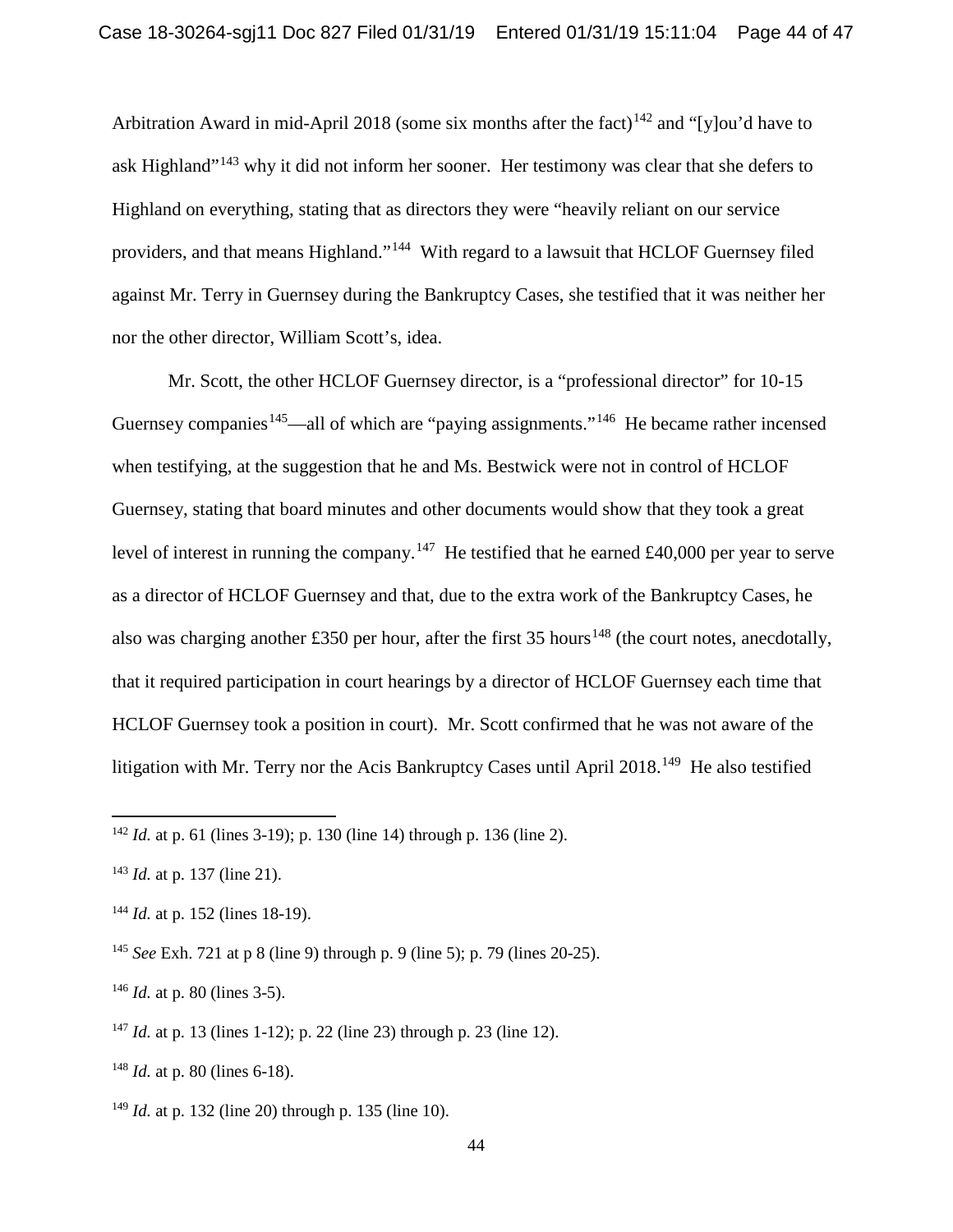that Highland had proposed the legal counsel HCLOF Guernsey used in the Bankruptcy Cases and that he had never disagreed with Highland's advice.<sup>150</sup> He confirmed that all investment decisions were made by Highland and that he and Ms. Bestwick's role was to "police" service providers.151 Like Ms. Bestwick, Mr. Scott testified that they were told that the Passive Investor had made it a condition precedent to their investment in HCLOF Guernsey that "Acis depart."<sup>152</sup> But he had not talked to the Passive Investor.<sup>153</sup> As if all this deference to Highland were not enough, HCLOF Guernsey's lender is NexBank (an affiliate of Highland—which is based in Dallas, not Guernsey) and HCLOF Guernsey has given its actual equity notes to NexBank as security for its loans from NexBank.<sup>154</sup> Also, interestingly, when asked about the adversary proceeding that HCLOF Guernsey filed against the Chapter 11 Trustee a few months ago in the Bankruptcy Cases (*i.e.,* the Highland Entities Adversary Proceeding—it was originally commenced by Highland and HCLOF Guernsey as Plaintiffs), Mr. Scott testified that "we haven't sued the trustee, he has sued us" but later acknowledged his mistake when corrected by counsel.

This court is not naïve—it realizes that so-called "fiduciary services firms" are apparently a typical thing in the world of off-shore jurisdictions that are large financial centers.<sup>155</sup> Maybe

 $\overline{a}$ 

<sup>154</sup> *See* Exh. 719 at p. 213 (line 2-22); Exh. 721 at p. 129 (line 10) through p. 130 (line 13).

<sup>150</sup> *See generally id.* at pp. 277-280.

<sup>151</sup> *Id.* at p. 106 (lines 1-7).

<sup>152</sup> *Id.* at p. 254 (line 20) through p. 260.

<sup>153</sup> *Id.* at p. 155 (lines 2-25).

<sup>&</sup>lt;sup>155</sup> During the testimony of both Ms. Bestwick and Mr. Scott, the court was reminded of an old TV commercial in which an actor states, "I am not a doctor, but I play one on TV." The court could not help but conclude that these were not real directors but were playing them (when legally necessary).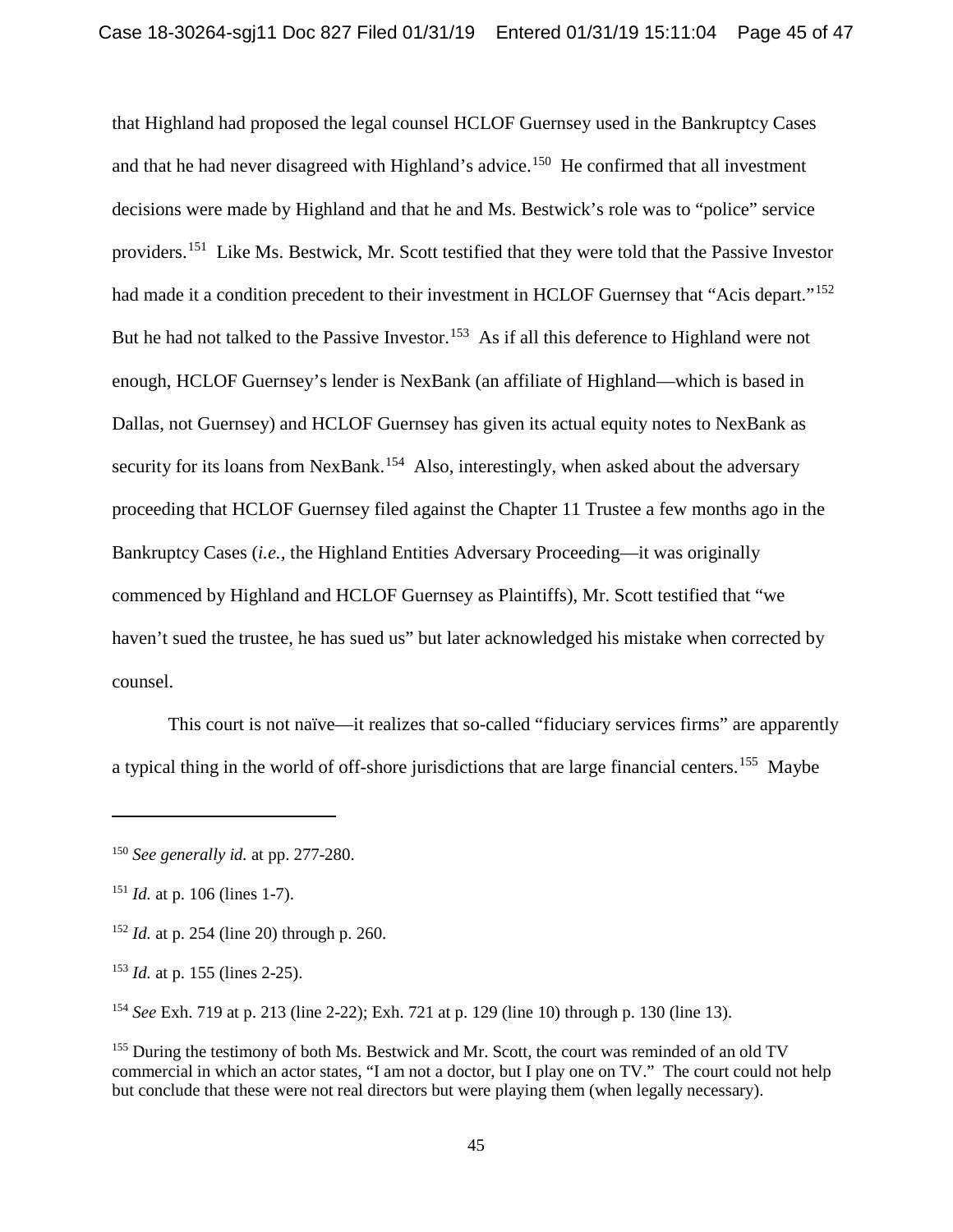the system works, for the most part and in many business contexts. But not when trying to convince a bankruptcy court of the bona fides of transactions that look like attempts to denude another party of value and/or to thwart creditors. And not when accusations are made that you are the alter ego of the party (Highland) who orchestrated the company's creation. The evidence was overwhelming that: (a) the HCLOF Guernsey Directors do whatever they are told to do by Highland; (b) they do not talk to anyone else but Highland; (c) they have never challenged Highland; (d) they let Highland pick and consult with their lawyers; and (e) they were not made aware by Highland of the Terry Arbitration Award, the Terry Judgment, the involuntary bankruptcy petitions, or pleadings that lawyers filed in the Bankruptcy Cases on HCLOF Guernsey's behalf.

In summary, the testimony of these two HCLOF Guernsey Directors was of little or no value in convincing the court that the Objector, HCLOF Guernsey, has valid concerns of its own (separate from Highland's) with regard to the bona fides of the Plan.

#### **VII. Conclusion**.

This Bench Ruling and Memorandum Opinion is intended to address some of the most pertinent facts and issues raised in connection with confirmation of the Plan. Among other things, the court believed it was necessary to stress, in a separate ruling: (a) *the unique status of the Objectors* (they are "insiders" as defined in the Bankruptcy Code whose prepetition actions suggest unclean hands—this seems highly relevant to consider, when there are no non-insider creditors or other relevant parties objecting to the Plan); (b) *the appropriateness and legality of the proposed Plan Injunction* that would temporarily prevent nonconsensual

redemptions/liquidations (it is in all ways justified given the allegations in the Highland Entities Adversary Proceeding and under the traditional four-prong test for preliminary injunctions); and

46